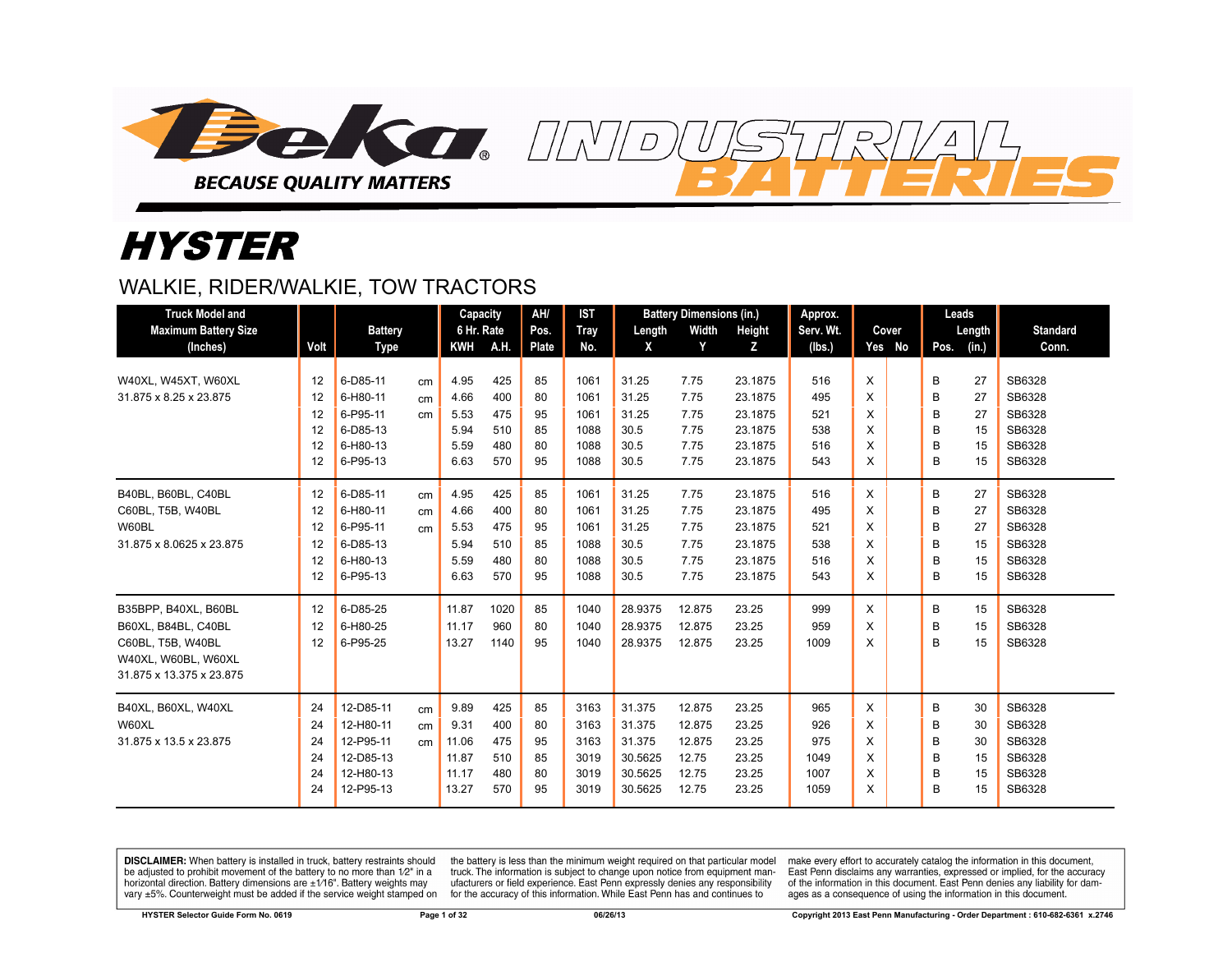| <b>Truck Model and</b>                                                               |                                        |                                                                                              | Capacity                                                    |                                                     | AH/                                        | <b>IST</b>                                           |                                                                           | <b>Battery Dimensions (in.)</b>                                    |                                                                           | Approx.                                            |                                 |        | Leads                                                                     |                                                                    |
|--------------------------------------------------------------------------------------|----------------------------------------|----------------------------------------------------------------------------------------------|-------------------------------------------------------------|-----------------------------------------------------|--------------------------------------------|------------------------------------------------------|---------------------------------------------------------------------------|--------------------------------------------------------------------|---------------------------------------------------------------------------|----------------------------------------------------|---------------------------------|--------|---------------------------------------------------------------------------|--------------------------------------------------------------------|
| <b>Maximum Battery Size</b>                                                          |                                        | <b>Battery</b>                                                                               | 6 Hr. Rate                                                  |                                                     | Pos.                                       | <b>Tray</b>                                          | Length                                                                    | Width                                                              | Height                                                                    | Serv. Wt.                                          |                                 | Cover  | Length                                                                    | <b>Standard</b>                                                    |
| (Inches)                                                                             | Volt                                   | <b>Type</b>                                                                                  | <b>KWH</b>                                                  | A.H.                                                | Plate                                      | No.                                                  | X                                                                         | Y                                                                  | z                                                                         | (Ibs.)                                             |                                 | Yes No | Pos.<br>(in.)                                                             | Conn.                                                              |
| B35BP, B40BL, B60BL<br>C40BL, C60BL, T5B, W40BL<br>W60BL<br>31.875 x 13.375 x 23.875 | 12<br>12<br>12                         | 6-D85-25<br>6-H80-25<br>6-P95-25                                                             | 11.87<br>11.17<br>13.27                                     | 1020<br>960<br>1140                                 | 85<br>80<br>95                             | 1040<br>1040<br>1040                                 | 28.9375<br>28.9375<br>28.9375                                             | 12.875<br>12.875<br>12.875                                         | 23.25<br>23.25<br>23.25                                                   | 999<br>959<br>1009                                 | X<br>X<br>X                     |        | В<br>15<br>B<br>15<br>B<br>15                                             | SB6328<br>SB6328<br>SB6328                                         |
| B35BP, B40BL, B60BL<br>C40BL, C60BL, T5B, W40BL<br>W60BL<br>31.875 x 13.375 x 23.875 | 24<br>24<br>24<br>24<br>24<br>24       | 12-D85-11<br>cm<br>12-H80-11<br>cm<br>12-P95-11<br>cm<br>12-D85-13<br>12-H80-13<br>12-P95-13 | 9.89<br>9.31<br>11.06<br>11.87<br>11.17<br>13.27            | 425<br>400<br>475<br>510<br>480<br>570              | 85<br>80<br>95<br>85<br>80<br>95           | 3163<br>3163<br>3163<br>3019<br>3019<br>3019         | 31.375<br>31.375<br>31.375<br>30.5625<br>30.5625<br>30.5625               | 12.875<br>12.875<br>12.875<br>12.75<br>12.75<br>12.75              | 23.25<br>23.25<br>23.25<br>23.25<br>23.25<br>23.25                        | 965<br>926<br>975<br>1049<br>1007<br>1059          | X<br>X<br>X<br>X<br>X<br>X      |        | В<br>30<br>B<br>30<br>B<br>30<br>B<br>15<br>B<br>15<br>B<br>15            | SB6328<br>SB6328<br>SB6328<br>SB6328<br>SB6328<br>SB6328           |
| B40CL, W40CL<br>32.25 x 8.1875 x Open                                                | 12<br>12<br>12<br>12                   | 6-D100-13<br>6-D125-13<br>6-H120-13<br>6-P140-13                                             | 6.98<br>8.73<br>8.38<br>9.78                                | 600<br>750<br>720<br>840                            | 100<br>125<br>120<br>140                   | 1091<br>1092<br>1092<br>1092                         | 30.5<br>30.5<br>30.5<br>30.5                                              | 7.75<br>7.75<br>7.75<br>7.75                                       | 26.1875<br>31.0625<br>31.0625<br>31.0625                                  | 613<br>750<br>743<br>758                           | X<br>X<br>X<br>X                |        | B<br>15<br>B<br>15<br>B<br>15<br>B<br>15                                  | SB6328<br>SB6328<br>SB6328<br>SB6328                               |
| B40CL, W40CL<br>32.25 x 13.5625 x Open                                               | 12<br>12<br>12<br>12<br>12<br>12<br>12 | 6-D100-25<br>6-D125-25<br>6-D85-25<br>6-H120-25<br>6-H80-25<br>6-P140-25<br>6-P95-25         | 13.97<br>17.46<br>11.87<br>16.76<br>11.17<br>19.56<br>13.27 | 1200<br>1500<br>1020<br>1440<br>960<br>1680<br>1140 | 100<br>125<br>85<br>120<br>80<br>140<br>95 | 1137<br>1206<br>1040<br>1206<br>1040<br>1206<br>1040 | 28.9375<br>28.9375<br>28.9375<br>28.9375<br>28.9375<br>28.9375<br>28.9375 | 12.875<br>12.875<br>12.875<br>12.875<br>12.875<br>12.875<br>12.875 | 26.25<br>31.125<br>23.25<br>31.125<br>23.25<br>31.125<br>23.25            | 1153<br>1391<br>999<br>1377<br>959<br>1405<br>1009 | X<br>X<br>X<br>X<br>X<br>X<br>X |        | В<br>15<br>B<br>15<br>15<br>B<br>B<br>15<br>B<br>15<br>B<br>15<br>B<br>15 | SB6328<br>SB6328<br>SB6328<br>SB6328<br>SB6328<br>SB6328<br>SB6328 |
| B40CL<br>32.25 x 13.5625 x Open                                                      | 24<br>24<br>24<br>24                   | 12-D100-13<br>12-D125-13<br>12-H120-13<br>12-P140-13                                         | 13.97<br>17.46<br>16.76<br>19.56                            | 600<br>750<br>720<br>840                            | 100<br>125<br>120<br>140                   | 3015<br>3008<br>3008<br>3008                         | 30.5625<br>30.5625<br>30.5625<br>30.5625                                  | 12.75<br>12.75<br>12.75<br>12.75                                   | 26.25<br>31.125<br>31.125<br>31.125                                       | 1185<br>1455<br>1440<br>1470                       | X<br>X<br>X<br>X                |        | B<br>15<br>B<br>15<br>B<br>15<br>B<br>15                                  | SB6329<br>SB6329<br>SB6329<br>SB6329                               |
| W20XTA, W40XTA<br>35.375 x 8.0625 x Open                                             | 12<br>12<br>12<br>12<br>12<br>12<br>12 | 6-D100-13<br>6-D125-13<br>6-D85-13<br>6-H120-13<br>6-H80-13<br>6-P140-13<br>6-P95-13         | 6.98<br>8.73<br>5.94<br>8.38<br>5.59<br>9.78<br>6.63        | 600<br>750<br>510<br>720<br>480<br>840<br>570       | 100<br>125<br>85<br>120<br>80<br>140<br>95 | 1091<br>1092<br>1088<br>1092<br>1088<br>1092<br>1088 | 30.5<br>30.5<br>30.5<br>30.5<br>30.5<br>30.5<br>30.5                      | 7.75<br>7.75<br>7.75<br>7.75<br>7.75<br>7.75<br>7.75               | 26.1875<br>31.0625<br>23.1875<br>31.0625<br>23.1875<br>31.0625<br>23.1875 | 613<br>750<br>538<br>743<br>516<br>758<br>543      | X<br>X<br>X<br>X<br>Χ<br>X<br>X |        | B<br>20<br>B<br>20<br>B<br>20<br>B<br>20<br>B<br>20<br>B<br>20<br>B<br>20 | SB6328<br>SB6328<br>SB6328<br>SB6328<br>SB6328<br>SB6328<br>SB6328 |

**DISCLAIMER:** When battery is installed in truck, battery restraints should be adjusted to prohibit movement of the battery to no more than  $12^v$  in a horizontal direction. Battery dimensions are  $\pm 1/16^v$ . Battery wei

the battery is less than the minimum weight required on that particular model<br>truck. The information is subject to change upon notice from equipment manufacturers or field experience. East Penn expressly denies any responsibility for the accuracy of this information. While East Penn has and continues to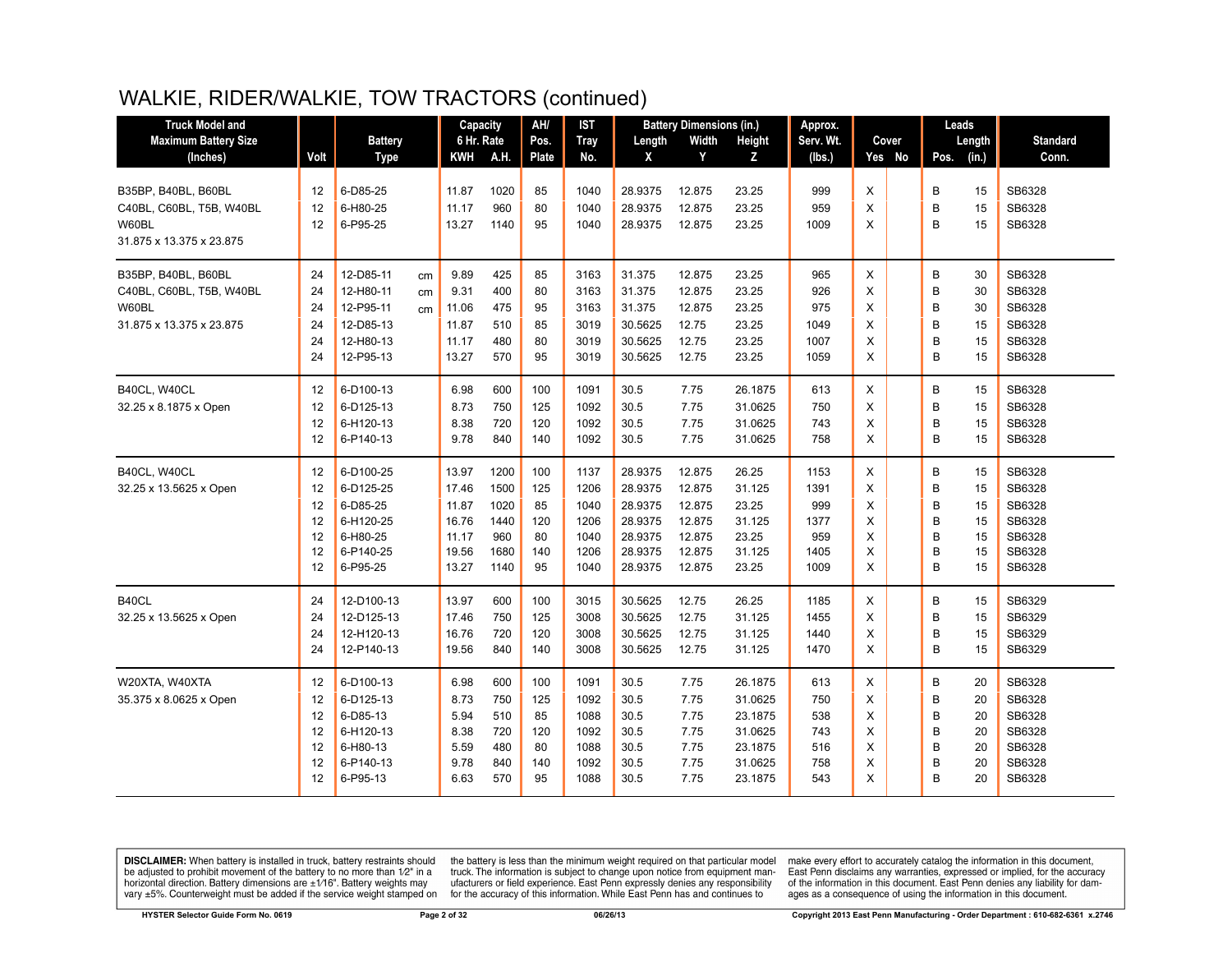| <b>Truck Model and</b>      |      |                | Capacity   |      | AH/   | IST         |         | <b>Battery Dimensions (in.)</b> |         | Approx.   |   |        | Leads         |                 |
|-----------------------------|------|----------------|------------|------|-------|-------------|---------|---------------------------------|---------|-----------|---|--------|---------------|-----------------|
| <b>Maximum Battery Size</b> |      | <b>Battery</b> | 6 Hr. Rate |      | Pos.  | <b>Tray</b> | Length  | Width                           | Height  | Serv. Wt. |   | Cover  | Length        | <b>Standard</b> |
| (Inches)                    | Volt | <b>Type</b>    | KWH        | A.H. | Plate | No.         | X       | Y                               | Z       | (lbs.)    |   | Yes No | (in.)<br>Pos. | Conn.           |
|                             |      |                |            |      |       |             |         |                                 |         |           |   |        |               |                 |
| W20XTA, W40XTA              | 24   | 12-D100-7      | 6.98       | 300  | 100   | 3046        | 33.5625 | 6.4375                          | 26.1875 | 655       | X |        | B<br>20       | SB6328          |
| 35.375 x 8.0625 x Open      | 24   | 12-D125-7      | 8.73       | 375  | 125   | 3128        | 33.5625 | 6.4375                          | 31.0625 | 797       | X |        | B<br>20       | SB6328          |
|                             | 24   | 12-D85-7       | 5.94       | 255  | 85    | 3022        | 33.5625 | 6.4375                          | 23.1875 | 574       | X |        | B<br>20       | SB6328          |
|                             | 24   | 12-H120-7      | 8.38       | 360  | 120   | 3128        | 33.5625 | 6.4375                          | 31.0625 | 789       | X |        | B<br>20       | SB6328          |
|                             | 24   | 12-H80-7       | 5.59       | 240  | 80    | 3022        | 33.5625 | 6.4375                          | 23.1875 | 551       | X |        | B<br>20       | SB6328          |
|                             | 24   | 12-P140-7      | 9.78       | 420  | 140   | 3128        | 33.5625 | 6.4375                          | 31.0625 | 805       | X |        | B<br>20       | SB6328          |
|                             | 24   | 12-P95-7       | 6.63       | 285  | 95    | 3022        | 33.5625 | 6.4375                          | 23.1875 | 580       | X |        | B<br>20       | SB6328          |
| W20XTA, W20XTR, W30XTR      | 12   | 6-D100-25      | 13.97      | 1200 | 100   | 1137        | 28.9375 | 12.875                          | 26.25   | 1153      | X |        | В<br>20       | SB6328          |
| W40XTA                      | 12   | 6-D125-25      | 17.46      | 1500 | 125   | 1206        | 28.9375 | 12.875                          | 31.125  | 1391      | X |        | B<br>20       | SB6328          |
| 35.375 x 13.5 x Open        | 12   | 6-D85-25       | 11.87      | 1020 | 85    | 1040        | 28.9375 | 12.875                          | 23.25   | 999       | X |        | B<br>20       | SB6328          |
|                             | 12   | 6-H120-25      | 16.76      | 1440 | 120   | 1206        | 28.9375 | 12.875                          | 31.125  | 1377      | X |        | B<br>20       | SB6328          |
|                             | 12   | 6-H80-25       | 11.17      | 960  | 80    | 1040        | 28.9375 | 12.875                          | 23.25   | 959       | X |        | B<br>20       | SB6328          |
|                             | 12   | 6-P140-25      | 19.56      | 1680 | 140   | 1206        | 28.9375 | 12.875                          | 31.125  | 1405      | X |        | B<br>20       | SB6328          |
|                             | 12   | 6-P95-25       | 13.27      | 1140 | 95    | 1040        | 28.9375 | 12.875                          | 23.25   | 1009      | X |        | B<br>20       | SB6328          |
| W20XTA, W20XTR, W30XTR      | 24   | 12-D100-13     | 13.97      | 600  | 100   | 3015        | 30.5625 | 12.75                           | 26.25   | 1185      | X |        | В<br>20       | SB6328          |
| W40XTA                      | 24   | 12-D125-13     | 17.46      | 750  | 125   | 3008        | 30.5625 | 12.75                           | 31.125  | 1455      | X |        | B<br>20       | SB6328          |
| 35.375 x 13.5 x Open        | 24   | 12-D85-13      | 11.87      | 510  | 85    | 3019        | 30.5625 | 12.75                           | 23.25   | 1049      | X |        | B<br>20       | SB6328          |
|                             | 24   | 12-H120-13     | 16.76      | 720  | 120   | 3008        | 30.5625 | 12.75                           | 31.125  | 1440      | X |        | B<br>20       | SB6328          |
|                             | 24   | 12-H80-13      | 11.17      | 480  | 80    | 3019        | 30.5625 | 12.75                           | 23.25   | 1007      | X |        | B<br>20       | SB6328          |
|                             | 24   | 12-P140-13     | 19.56      | 840  | 140   | 3008        | 30.5625 | 12.75                           | 31.125  | 1470      | X |        | B<br>20       | SB6328          |
|                             | 24   | 12-P95-13      | 13.27      | 570  | 95    | 3019        | 30.5625 | 12.75                           | 23.25   | 1059      | X |        | B<br>20       | SB6328          |
| W20XTC                      | 12   | 6-D100-25      | 13.97      | 1200 | 100   | 1137        | 28.9375 | 12.875                          | 26.25   | 1153      | X |        | B<br>20       | SB6328          |
| 31.875 x 13.375 x Open      | 12   | 6-D125-25      | 17.46      | 1500 | 125   | 1206        | 28.9375 | 12.875                          | 31.125  | 1391      | X |        | B<br>20       | SB6328          |
|                             | 12   | 6-D85-25       | 11.87      | 1020 | 85    | 1249        | 28.9375 | 12.875                          | 23.5    | 1008      | X |        | B<br>20       | SB6328          |
|                             | 12   | 6-H120-25      | 16.76      | 1440 | 120   | 1206        | 28.9375 | 12.875                          | 31.125  | 1377      | X |        | B<br>20       | SB6328          |
|                             | 12   | 6-H80-25       | 11.17      | 960  | 80    | 1249        | 28.9375 | 12.875                          | 23.5    | 968       | X |        | B<br>20       | SB6328          |
|                             | 12   | 6-P140-25      | 19.56      | 1680 | 140   | 1206        | 28.9375 | 12.875                          | 31.125  | 1405      | X |        | B<br>20       | SB6328          |
|                             | 12   | 6-P95-25       | 13.27      | 1140 | 95    | 1249        | 28.9375 | 12.875                          | 23.5    | 1018      | X |        | B<br>20       | SB6328          |
| B60ZAC, B80ZAC, W20XTC      | 24   | 12-D100-13     | 13.97      | 600  | 100   | 3015        | 30.5625 | 12.75                           | 26.25   | 1185      | X |        | B<br>20       | SB6328          |
| W40XTC                      | 24   | 12-D125-13     | 17.46      | 750  | 125   | 3008        | 30.5625 | 12.75                           | 31.125  | 1455      | X |        | B<br>20       | SB6328          |
| 31.875 x 13.375 x Open      | 24   | 12-D85-13      | 11.87      | 510  | 85    | 3019        | 30.5625 | 12.75                           | 23.25   | 1049      | X |        | B<br>20       | SB6328          |
|                             | 24   | 12-H120-13     | 16.76      | 720  | 120   | 3008        | 30.5625 | 12.75                           | 31.125  | 1440      | X |        | B<br>20       | SB6328          |
|                             | 24   | 12-H80-13      | 11.17      | 480  | 80    | 3019        | 30.5625 | 12.75                           | 23.25   | 1007      | X |        | B<br>20       | SB6328          |
|                             | 24   | 12-P140-13     | 19.56      | 840  | 140   | 3008        | 30.5625 | 12.75                           | 31.125  | 1470      | Χ |        | B<br>20       | SB6328          |
|                             | 24   | 12-P95-13      | 13.27      | 570  | 95    | 3019        | 30.5625 | 12.75                           | 23.25   | 1059      | X |        | B<br>20       | SB6328          |
|                             |      |                |            |      |       |             |         |                                 |         |           |   |        |               |                 |

**DISCLAIMER:** When battery is installed in truck, battery restraints should be adjusted to prohibit movement of the battery to no more than 1/2" in a horizontal direction. Battery dimensions are  $\pm 1/16$ ". Battery weights may vary ±5%. Counterweight must be added if the service weight stamped on

the battery is less than the minimum weight required on that particular model<br>truck. The information is subject to change upon notice from equipment manufacturers or field experience. East Penn expressly denies any responsibility for the accuracy of this information. While East Penn has and continues to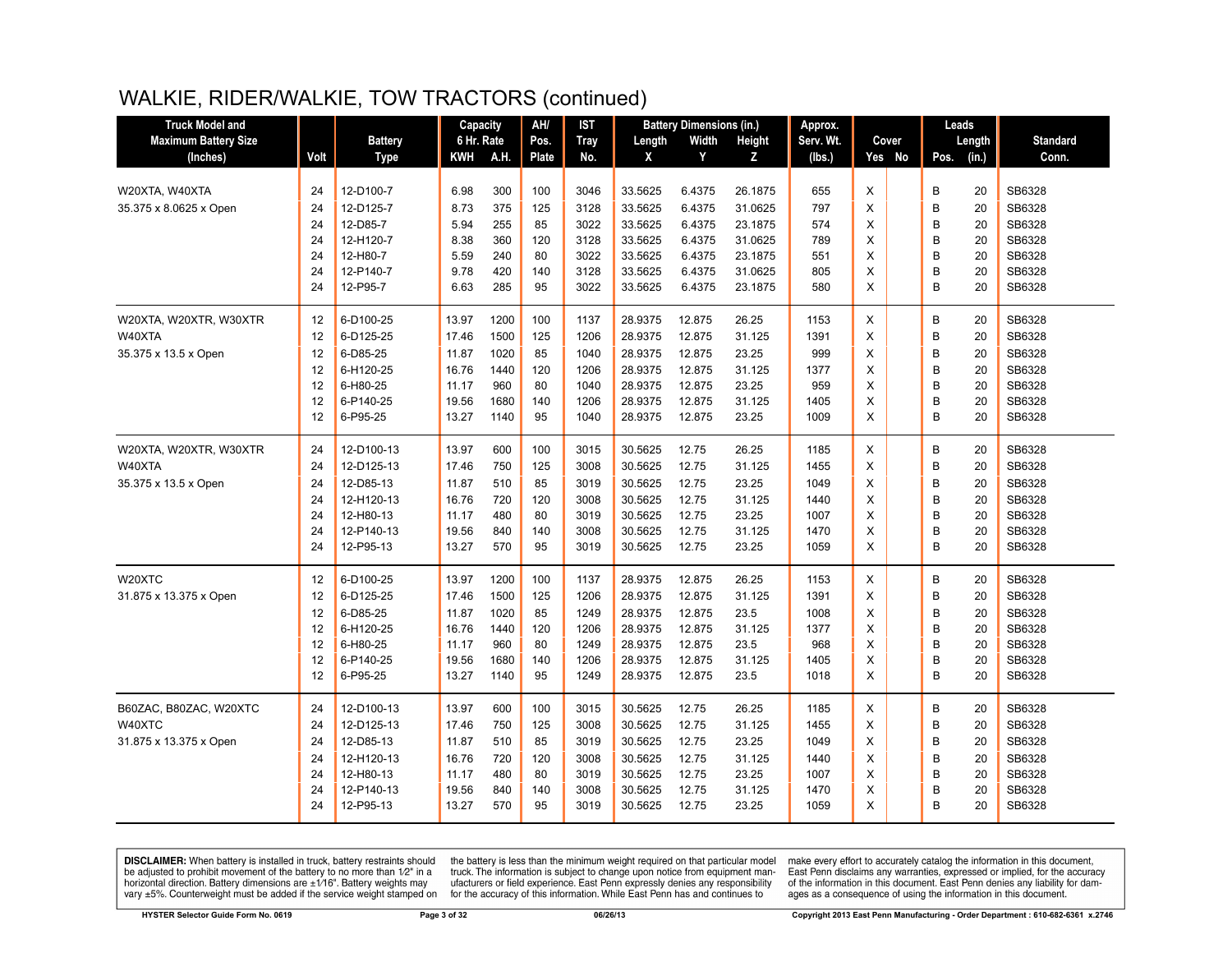| <b>Truck Model and</b>      |      |                |    | Capacity   |      | AH/   | <b>IST</b>  |         | <b>Battery Dimensions (in.)</b> |               | Approx.   |          |        |      | Leads  |                 |
|-----------------------------|------|----------------|----|------------|------|-------|-------------|---------|---------------------------------|---------------|-----------|----------|--------|------|--------|-----------------|
| <b>Maximum Battery Size</b> |      | <b>Battery</b> |    | 6 Hr. Rate |      | Pos.  | <b>Tray</b> | Length  | Width                           | <b>Height</b> | Serv. Wt. |          | Cover  |      | Length | <b>Standard</b> |
| (Inches)                    | Volt | <b>Type</b>    |    | <b>KWH</b> | A.H. | Plate | No.         | X       | Y                               | Z             | (lbs.)    |          | Yes No | Pos. | (in.)  | Conn.           |
|                             |      |                |    |            |      |       |             |         |                                 |               |           |          |        |      |        |                 |
| W40XT                       | 24   | 12-D100-5      |    | 4.66       | 200  | 100   | 3209        | 24.625  | 6.4375                          | 26.1875       | 474       | X        |        | B    | 20     | SB6329          |
| 29.5 x 7.75 x Open          | 24   | 12-D125-5      |    | 5.82       | 250  | 125   | 3085        | 24.5625 | 6.5                             | 31.0625       | 574       | X        |        | B    | 20     | SB6329          |
|                             | 24   | 12-D85-5       |    | 3.96       | 170  | 85    | 3081        | 24.625  | 6.4375                          | 23.1875       | 418       | X        |        | B    | 20     | SB6329          |
|                             | 24   | 12-H80-5       |    | 3.72       | 160  | 80    | 3081        | 24.625  | 6.4375                          | 23.1875       | 401       | X        |        | B    | 20     | SB6329          |
|                             | 24   | 12-P140-5      |    | 6.52       | 280  | 140   | 3085        | 24.5625 | 6.5                             | 31.0625       | 580       | X        |        | B    | 20     | SB6329          |
|                             | 24   | 12-P95-5       |    | 4.42       | 190  | 95    | 3081        | 24.625  | 6.4375                          | 23.1875       | 422       | X        |        | B    | 20     | SB6329          |
| W60XT                       | 12   | 6-D85-11       | cm | 4.95       | 425  | 85    | 1061        | 31.25   | 7.75                            | 23.1875       | 516       | X        |        | B    | 27     | SB6328          |
| <b>Standard Compartment</b> | 12   | 6-H80-11       | cm | 4.66       | 400  | 80    | 1061        | 31.25   | 7.75                            | 23.1875       | 495       | X        |        | B    | 27     | SB6328          |
| 31.5625 x 9 x 31            | 12   | 6-P95-11       | cm | 5.53       | 475  | 95    | 1061        | 31.25   | 7.75                            | 23.1875       | 521       | X        |        | B    | 27     | SB6328          |
|                             | 12   | 6-D100-13      |    | 6.98       | 600  | 100   | 1091        | 30.5    | 7.75                            | 26.1875       | 613       | X        |        | B    | 15     | SB6328          |
|                             | 12   | 6-D85-13       |    | 5.94       | 510  | 85    | 1088        | 30.5    | 7.75                            | 23.1875       | 538       | X        |        | B    | 15     | SB6328          |
|                             | 12   | 6-H80-13       |    | 5.59       | 480  | 80    | 1088        | 30.5    | 7.75                            | 23.1875       | 516       | X        |        | B    | 15     | SB6328          |
|                             | 12   | 6-P95-13       |    | 6.63       | 570  | 95    | 1088        | 30.5    | 7.75                            | 23.1875       | 543       | X        |        | B    | 15     | SB6328          |
| W60XT                       | 24   | 12-D100-7      |    | 6.98       | 300  | 100   | 3123        | 25.3125 | 8.5625                          | 26.1875       | 649       | X        |        | В    | 15     | SB6328          |
| <b>Standard Compartment</b> | 24   | 12-D85-7       | cm | 5.94       | 255  | 85    | 3415        | 30.5    | 8.5625                          | 23.1875       | 606       | X        |        | B    | 24     | SB6328          |
| 31.5625 x 9 x 31            | 24   | 12-D85-7       |    | 5.94       | 255  | 85    | 3042        | 25.25   | 8.5625                          | 23.1875       | 567       | X        |        | B    | 15     | SB6328          |
|                             | 24   | 12-H80-7       | cm | 5.59       | 240  | 80    | 3415        | 30.5    | 8.5625                          | 23.1875       | 582       | X        |        | B    | 24     | SB6328          |
|                             | 24   | 12-H80-7       |    | 5.59       | 240  | 80    | 3042        | 25.25   | 8.5625                          | 23.1875       | 544       | X        |        | B    | 15     | SB6328          |
|                             | 24   | 12-P95-7       | cm | 6.63       | 285  | 95    | 3415        | 30.5    | 8.5625                          | 23.1875       | 612       | X        |        | B    | 24     | SB6328          |
|                             | 24   | 12-P95-7       |    | 6.63       | 285  | 95    | 3042        | 25.25   | 8.5625                          | 23.1875       | 573       | $\times$ |        | B    | 15     | SB6328          |
| W60XT                       | 12   | 6-D100-25      |    | 13.97      | 1200 | 100   | 1137        | 28.9375 | 12.875                          | 26.25         | 1153      | X        |        | В    | 15     | SB6328          |
| <b>Optional Compartment</b> | 12   | 6-D85-25       |    | 11.87      | 1020 | 85    | 1040        | 28.9375 | 12.875                          | 23.25         | 999       | X        |        | B    | 15     | SB6328          |
| 31.5625 x 13.375 x 31       | 12   | 6-H80-25       |    | 11.17      | 960  | 80    | 1040        | 28.9375 | 12.875                          | 23.25         | 959       | X        |        | B    | 15     | SB6328          |
|                             | 12   | 6-P95-25       |    | 13.27      | 1140 | 95    | 1040        | 28.9375 | 12.875                          | 23.25         | 1009      | X        |        | B    | 15     | SB6328          |
| W60XT                       | 24   | 12-D100-11     | cm | 11.64      | 500  | 100   | 3539        | 31.375  | 12.875                          | 26.25         | 1068      | X        |        | B    | 30     | SB6328          |
| <b>Optional Compartment</b> | 24   | 12-D85-11      | cm | 9.89       | 425  | 85    | 3776        | 31.375  | 12.875                          | 23.875        | 1015      | X        |        | B    | 30     | SB6328          |
| 31.5625 x 13.375 x 31       | 24   | 12-H80-11      | cm | 9.31       | 400  | 80    | 3776        | 31.375  | 12.875                          | 23.875        | 974       | X        |        | B    | 30     | SB6328          |
|                             | 24   | 12-P95-11      | cm | 11.06      | 475  | 95    | 3776        | 31.375  | 12.875                          | 23.875        | 1025      | X        |        | B    | 30     | SB6328          |
|                             | 24   | 12-D100-13     |    | 13.97      | 600  | 100   | 3015        | 30.5625 | 12.75                           | 26.25         | 1185      | X        |        | B    | 15     | SB6328          |
|                             | 24   | 12-D85-13      |    | 11.87      | 510  | 85    | 3019        | 30.5625 | 12.75                           | 23.25         | 1049      | X        |        | B    | 15     | SB6328          |
|                             | 24   | 12-H80-13      |    | 11.17      | 480  | 80    | 3019        | 30.5625 | 12.75                           | 23.25         | 1007      | X        |        | B    | 15     | SB6328          |
|                             | 24   | 12-P95-13      |    | 13.27      | 570  | 95    | 3019        | 30.5625 | 12.75                           | 23.25         | 1059      | X        |        | B    | 15     | SB6328          |
|                             |      |                |    |            |      |       |             |         |                                 |               |           |          |        |      |        |                 |

**DISCLAIMER:** When battery is installed in truck, battery restraints should be adjusted to prohibit movement of the battery to no more than  $1/2$ " in a horizontal direction. Battery dimensions are  $\pm 1/16$ ". Battery weig

the battery is less than the minimum weight required on that particular model<br>truck. The information is subject to change upon notice from equipment manufacturers or field experience. East Penn expressly denies any responsibility for the accuracy of this information. While East Penn has and continues to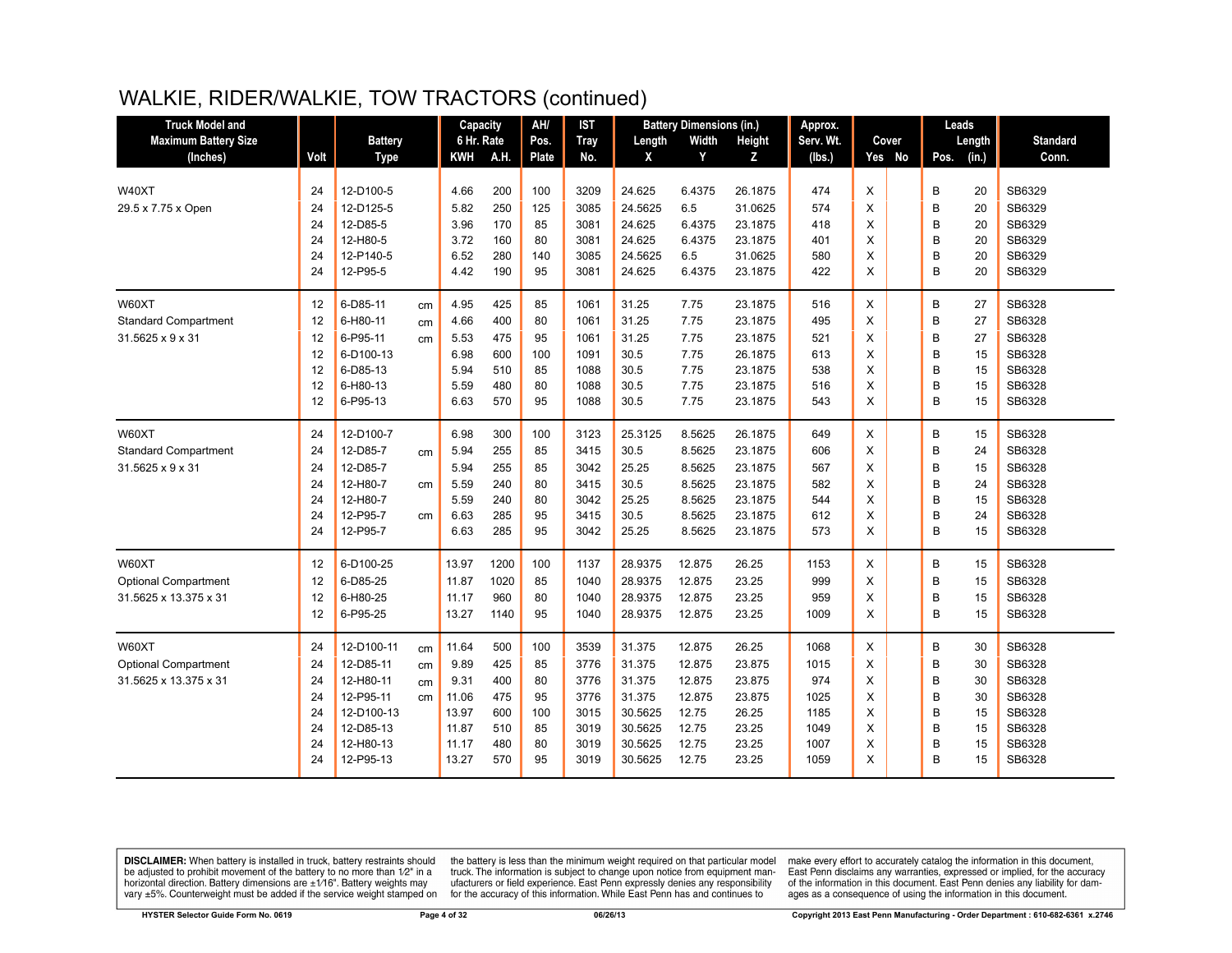| <b>Truck Model and</b>      |      |                |    | Capacity   |      | AH/          | <b>IST</b>  |         | <b>Battery Dimensions (in.)</b> |               | Approx.   |   |        | Leads |        |                 |
|-----------------------------|------|----------------|----|------------|------|--------------|-------------|---------|---------------------------------|---------------|-----------|---|--------|-------|--------|-----------------|
| <b>Maximum Battery Size</b> |      | <b>Battery</b> |    | 6 Hr. Rate |      | Pos.         | <b>Tray</b> | Length  | Width                           | <b>Height</b> | Serv. Wt. |   | Cover  |       | Length | <b>Standard</b> |
| (Inches)                    | Volt | <b>Type</b>    |    | KWH        | A.H. | <b>Plate</b> | No.         | X       | Y                               | z             | (lbs.)    |   | Yes No | Pos.  | (in.)  | Conn.           |
|                             |      |                |    |            |      |              |             |         |                                 |               |           |   |        |       |        |                 |
| W80XT                       | 24   | 12-D100-11     | cm | 11.64      | 500  | 100          | 3539        | 31.375  | 12.875                          | 26.25         | 1068      | X |        | B     | 30     | SB6329          |
| 32 x 13.375 x Open          | 24   | 12-D85-11      | cm | 9.89       | 425  | 85           | 3163        | 31.375  | 12.875                          | 23.25         | 965       | X |        | B     | 30     | SB6329          |
|                             | 24   | 12-H80-11      | cm | 9.31       | 400  | 80           | 3163        | 31.375  | 12.875                          | 23.25         | 926       | X |        | B     | 30     | SB6329          |
|                             | 24   | 12-P95-11      | cm | 11.06      | 475  | 95           | 3163        | 31.375  | 12.875                          | 23.25         | 975       | X |        | B     | 30     | SB6329          |
|                             | 24   | 12-D100-13     |    | 13.97      | 600  | 100          | 3015        | 30.5625 | 12.75                           | 26.25         | 1185      | X |        | B     | 20     | SB6329          |
|                             | 24   | 12-D125-13     |    | 17.46      | 750  | 125          | 3008        | 30.5625 | 12.75                           | 31.125        | 1455      | X |        | B     | 20     | SB6329          |
|                             | 24   | 12-D85-13      |    | 11.87      | 510  | 85           | 3019        | 30.5625 | 12.75                           | 23.25         | 1049      | X |        | B     | 20     | SB6329          |
|                             | 24   | 12-H120-13     |    | 16.76      | 720  | 120          | 3008        | 30.5625 | 12.75                           | 31.125        | 1440      | X |        | B     | 20     | SB6329          |
|                             | 24   | 12-H80-13      |    | 11.17      | 480  | 80           | 3019        | 30.5625 | 12.75                           | 23.25         | 1007      | X |        | B     | 20     | SB6329          |
|                             | 24   | 12-P140-13     |    | 19.56      | 840  | 140          | 3008        | 30.5625 | 12.75                           | 31.125        | 1470      | X |        | B     | 20     | SB6329          |
|                             | 24   | 12-P95-13      |    | 13.27      | 570  | 95           | 3019        | 30.5625 | 12.75                           | 23.25         | 1059      | X |        | B     | 20     | SB6329          |
| B60XT, B80XT, C60XT2        | 24   | 12-D100-11     | cm | 11.64      | 500  | 100          | 3539        | 31.375  | 12.875                          | 26.25         | 1068      | X |        | B     | 30     | SB6329          |
| C80XT2, GB60Z               | 24   | 12-D85-11      | cm | 9.89       | 425  | 85           | 3163        | 31.375  | 12.875                          | 23.25         | 965       | X |        | B     | 30     | SB6329          |
| 31.5625 x 13.375 x 31       | 24   | 12-H80-11      | cm | 9.31       | 400  | 80           | 3163        | 31.375  | 12.875                          | 23.25         | 926       | X |        | B     | 30     | SB6329          |
|                             | 24   | 12-P95-11      | cm | 11.06      | 475  | 95           | 3163        | 31.375  | 12.875                          | 23.25         | 975       | X |        | B     | 30     | SB6329          |
|                             | 24   | 12-D100-13     |    | 13.97      | 600  | 100          | 3015        | 30.5625 | 12.75                           | 26.25         | 1185      | X |        | B     | 20     | SB6329          |
|                             | 24   | 12-D85-13      |    | 11.87      | 510  | 85           | 3019        | 30.5625 | 12.75                           | 23.25         | 1049      | X |        | B     | 20     | SB6329          |
|                             | 24   | 12-H80-13      |    | 11.17      | 480  | 80           | 3019        | 30.5625 | 12.75                           | 23.25         | 1007      | X |        | B     | 20     | SB6329          |
|                             | 24   | 12-P95-13      |    | 13.27      | 570  | 95           | 3019        | 30.5625 | 12.75                           | 23.25         | 1059      | X |        | B     | 20     | SB6329          |
| B60XT, B80XT                | 24   | 12-D100-7      |    | 6.98       | 300  | 100          | 3123        | 25.3125 | 8.5625                          | 26.1875       | 649       | X |        | B     | 20     | SB6329          |
| <b>Optional Compartment</b> | 24   | 12-D85-7       |    | 5.94       | 255  | 85           | 3042        | 25.25   | 8.5625                          | 23.1875       | 567       | X |        | B     | 20     | SB6329          |
| 31.5625 x 9 x 31            | 24   | 12-H80-7       |    | 5.59       | 240  | 80           | 3042        | 25.25   | 8.5625                          | 23.1875       | 544       | X |        | B     | 20     | SB6329          |
|                             | 24   | 12-P95-7       |    | 6.63       | 285  | 95           | 3042        | 25.25   | 8.5625                          | 23.1875       | 573       | X |        | B     | 20     | SB6329          |
|                             |      |                |    |            |      |              |             |         |                                 |               |           |   |        |       |        |                 |
| GW40DL, GW60DL              | 24   | 12-D100-11     | cm | 11.64      | 500  | 100          | 3539        | 31.375  | 12.875                          | 26.25         | 1068      | X |        | B     | 30     | SB6329          |
| 32 x 13.375 x Open          | 24   | 12-D85-11      | cm | 9.89       | 425  | 85           | 3163        | 31.375  | 12.875                          | 23.25         | 965       | X |        | B     | 30     | SB6329          |
|                             | 24   | 12-H80-11      | cm | 9.31       | 400  | 80           | 3163        | 31.375  | 12.875                          | 23.25         | 926       | X |        | B     | 30     | SB6329          |
|                             | 24   | 12-P95-11      | cm | 11.06      | 475  | 95           | 3163        | 31.375  | 12.875                          | 23.25         | 975       | Χ |        | B     | 30     | SB6329          |
|                             | 24   | 12-D100-13     |    | 13.97      | 600  | 100          | 3015        | 30.5625 | 12.75                           | 26.25         | 1185      | X |        | B     | 15     | SB6329          |
|                             | 24   | 12-D125-13     |    | 17.46      | 750  | 125          | 3008        | 30.5625 | 12.75                           | 31.125        | 1455      | X |        | B     | 15     | SB6329          |
|                             | 24   | 12-D85-13      |    | 11.87      | 510  | 85           | 3019        | 30.5625 | 12.75                           | 23.25         | 1049      | X |        | B     | 15     | SB6329          |
|                             | 24   | 12-H120-13     |    | 16.76      | 720  | 120          | 3008        | 30.5625 | 12.75                           | 31.125        | 1440      | X |        | B     | 15     | SB6329          |
|                             | 24   | 12-H80-13      |    | 11.17      | 480  | 80           | 3019        | 30.5625 | 12.75                           | 23.25         | 1007      | X |        | B     | 15     | SB6329          |
|                             | 24   | 12-P140-13     |    | 19.56      | 840  | 140          | 3008        | 30.5625 | 12.75                           | 31.125        | 1470      | X |        | B     | 15     | SB6329          |
|                             | 24   | 12-P95-13      |    | 13.27      | 570  | 95           | 3019        | 30.5625 | 12.75                           | 23.25         | 1059      | X |        | B     | 15     | SB6329          |

**DISCLAIMER:** When battery is installed in truck, battery restraints should be adjusted to prohibit movement of the battery to no more than 1/2" in a horizontal direction. Battery dimensions are  $\pm 1/16$ ". Battery weights vary ±5%. Counterweight must be added if the service weight stamped on

the battery is less than the minimum weight required on that particular model<br>truck. The information is subject to change upon notice from equipment manufacturers or field experience. East Penn expressly denies any responsibility for the accuracy of this information. While East Penn has and continues to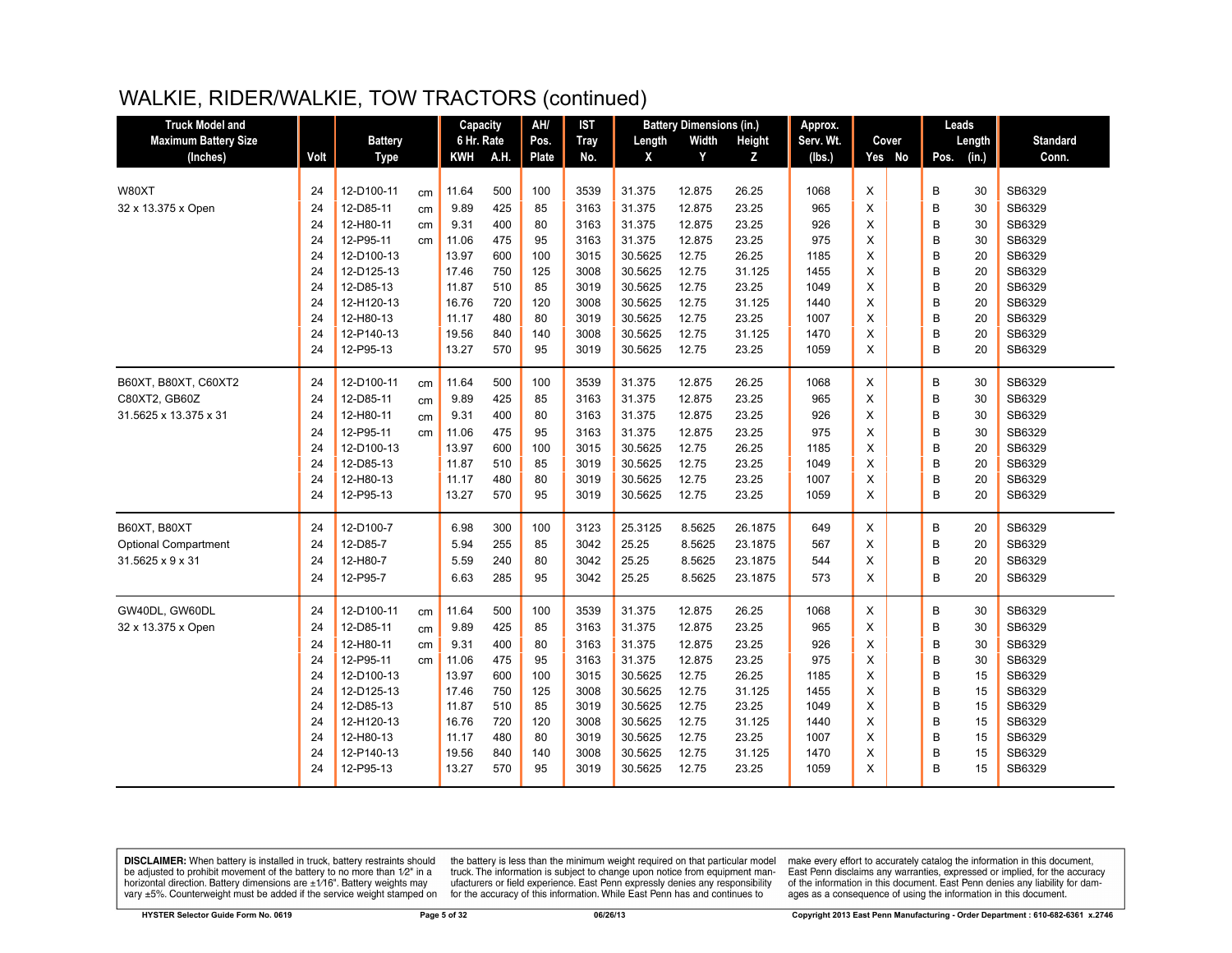| <b>Truck Model and</b>      |          |                         |    | Capacity       |            | AH/          | <b>IST</b>   |                    | <b>Battery Dimensions (in.)</b> |                 | Approx.      |        |        |        | Leads    |                  |
|-----------------------------|----------|-------------------------|----|----------------|------------|--------------|--------------|--------------------|---------------------------------|-----------------|--------------|--------|--------|--------|----------|------------------|
| <b>Maximum Battery Size</b> |          | <b>Battery</b>          |    | 6 Hr. Rate     |            | Pos.         | <b>Tray</b>  | Length             | Width                           | Height          | Serv. Wt.    |        | Cover  |        | Length   | <b>Standard</b>  |
| (Inches)                    | Volt     | <b>Type</b>             |    | KWH            | A.H.       | <b>Plate</b> | No.          | X                  | Y                               | Z               | (lbs.)       |        | Yes No | Pos.   | (in.)    | Conn.            |
|                             |          |                         |    |                |            |              |              |                    |                                 |                 |              |        |        |        |          |                  |
| GW40DL, GW60DL              | 24       | (4) 8GGC2               | pm | 3.60           | 155        |              | 3801         | 25.5               | 7.5                             | 24.5            | 340          | X      |        | B      | 26       | SB6329           |
| 32 x 8.25 x Open            | 24       | 12-D100-5               | cm | 4.66           | 200        | 100          | 3757         | 29.375             | 6.4375                          | 26.1875         | 513          | X      |        | B      | 24       | SB6329           |
|                             | 24       | 12-D100-5               |    | 4.66           | 200        | 100          | 3209         | 24.625             | 6.4375                          | 26.1875         | 474          | X      |        | B      | 15       | SB6329           |
|                             | 24       | 12-D85-5                | cm | 3.96           | 170        | 85           | 3617         | 29.375             | 6.4375                          | 23.1875         | 455          | X      |        | B      | 24       | SB6329           |
|                             | 24       | 12-D85-5                |    | 3.96           | 170        | 85           | 3081         | 24.625             | 6.4375                          | 23.1875         | 418          | X      |        | B      | 15       | SB6329           |
|                             | 24       | 12-H80-5                | cm | 3.72           | 160        | 80           | 3617         | 29.375             | 6.4375                          | 23.1875         | 437          | X      |        | B      | 24       | SB6329           |
|                             | 24       | 12-H80-5                |    | 3.72           | 160        | 80           | 3081         | 24.625             | 6.4375                          | 23.1875         | 401          | X      |        | B      | 15       | SB6329           |
|                             | 24       | 12-P95-5                | cm | 4.42           | 190        | 95           | 3617         | 29.375             | 6.4375                          | 23.1875         | 460          | X      |        | B      | 24       | SB6329           |
|                             | 24       | 12-P95-5                |    | 4.42           | 190        | 95           | 3081         | 24.625             | 6.4375                          | 23.1875         | 422          | X      |        | B      | 15       | SB6329           |
| T <sub>5</sub> XT           | 24       | 12-D100-13              |    | 13.97          | 600        | 100          | 3015         | 30.5625            | 12.75                           | 26.25           | 1185         | X      |        | B      | 20       | SB6329           |
| 32 x 13.5 x Open            | 24       | 12-D125-13              |    | 17.46          | 750        | 125          | 3008         | 30.5625            | 12.75                           | 31.125          | 1455         | X      |        | B      | 20       | SB6329           |
|                             | 24       | 12-H120-13              |    | 16.76          | 720        | 120          | 3008         | 30.5625            | 12.75                           | 31.125          | 1440         | X      |        | B      | 20       | SB6329           |
|                             | 24       | 12-P140-13              |    | 19.56          | 840        | 140          | 3008         | 30.5625            | 12.75                           | 31.125          | 1470         | X      |        | B      | 20       | SB6329           |
| B60Z, B80Z                  | 24       | 12-D100-13              |    | 13.97          | 600        | 100          | 3015         | 30.5625            | 12.75                           | 26.25           | 1185         | X      |        | B      | 16       | SB6329           |
| 32 x 13.4375 x Open         | 24       | 12-D125-13              |    | 17.46          | 750        | 125          | 3008         | 30.5625            | 12.75                           | 31.125          | 1455         | X      |        | B      | 16       | SB6329           |
|                             | 24       | 12-D85-13               |    |                |            | 85           | 3019         |                    |                                 |                 |              | X      |        | B      | 16       | SB6329           |
|                             | 24       | 12-H120-13              |    | 11.87<br>16.76 | 510<br>720 | 120          | 3008         | 30.5625<br>30.5625 | 12.75<br>12.75                  | 23.25<br>31.125 | 1049<br>1440 | X      |        | B      | 16       | SB6329           |
|                             | 24       | 12-H80-13               |    | 11.17          | 480        | 80           | 3019         | 30.5625            | 12.75                           | 23.25           | 1007         | X      |        | B      | 16       | SB6329           |
|                             | 24       | 12-P140-13              |    | 19.56          | 840        | 140          | 3008         | 30.5625            | 12.75                           | 31.125          | 1470         | X      |        | B      | 16       | SB6329           |
|                             | 24       | 12-P95-13               |    | 13.27          | 570        | 95           | 3019         | 30.5625            | 12.75                           | 23.25           | 1059         | X      |        | B      | 16       | SB6329           |
|                             |          |                         |    |                |            |              |              |                    |                                 |                 |              |        |        |        |          |                  |
| C60Z, C80Z                  | 24       | 12-D100-13              |    | 13.97          | 600        | 100          | 3015         | 30.5625            | 12.75                           | 26.25           | 1185         | X      |        | B      | 16       | SB6329           |
| 31.25 x 13.4375 x Open      | 24       | 12-D125-13              |    | 17.46          | 750        | 125          | 3008         | 30.5625            | 12.75                           | 31.125          | 1455         | X      |        | B      | 16       | SB6329           |
|                             | 24       | 12-D85-13               |    | 11.87          | 510        | 85           | 3019         | 30.5625            | 12.75                           | 23.25           | 1049         | X      |        | B      | 16       | SB6329           |
|                             | 24       | 12-H120-13              |    | 16.76          | 720        | 120          | 3008         | 30.5625            | 12.75                           | 31.125          | 1440         | X      |        | B      | 16       | SB6329           |
|                             | 24<br>24 | 12-H80-13<br>12-P140-13 |    | 11.17<br>19.56 | 480<br>840 | 80           | 3019         | 30.5625<br>30.5625 | 12.75<br>12.75                  | 23.25<br>31.125 | 1007         | X<br>X |        | B<br>B | 16<br>16 | SB6329<br>SB6329 |
|                             | 24       | 12-P95-13               |    | 13.27          | 570        | 140<br>95    | 3008<br>3019 | 30.5625            | 12.75                           | 23.25           | 1470<br>1059 | X      |        | B      | 16       | SB6329           |
|                             |          |                         |    |                |            |              |              |                    |                                 |                 |              |        |        |        |          |                  |
| <b>T5Z. T7Z</b>             | 24       | 12-D100-13              |    | 13.97          | 600        | 100          | 3015         | 30.5625            | 12.75                           | 26.25           | 1185         | X      |        | B      | 16       | SB6329           |
| 31.3125 x 13.4375 x Open    | 24       | 12-D125-13              |    | 17.46          | 750        | 125          | 3008         | 30.5625            | 12.75                           | 31.125          | 1455         | X      |        | B      | 16       | SB6329           |
|                             | 24       | 12-D85-13               |    | 11.87          | 510        | 85           | 3019         | 30.5625            | 12.75                           | 23.25           | 1049         | X      |        | B      | 16       | SB6329           |
|                             | 24       | 12-H120-13              |    | 16.76          | 720        | 120          | 3008         | 30.5625            | 12.75                           | 31.125          | 1440         | X      |        | B      | 16       | SB6329           |
|                             | 24       | 12-H80-13               |    | 11.17          | 480        | 80           | 3019         | 30.5625            | 12.75                           | 23.25           | 1007         | X      |        | B      | 16       | SB6329           |
|                             | 24       | 12-P140-13              |    | 19.56          | 840        | 140          | 3008         | 30.5625            | 12.75                           | 31.125          | 1470         | X      |        | B      | 16       | SB6329           |
|                             | 24       | 12-P95-13               |    | 13.27          | 570        | 95           | 3019         | 30.5625            | 12.75                           | 23.25           | 1059         | X      |        | B      | 16       | SB6329           |

**DISCLAIMER:** When battery is installed in truck, battery restraints should be adjusted to prohibit movement of the battery to no more than  $1/2$ " in a horizontal direction. Battery dimensions are  $\pm 1/16$ ". Battery weig

the battery is less than the minimum weight required on that particular model<br>truck. The information is subject to change upon notice from equipment manufacturers or field experience. East Penn expressly denies any responsibility for the accuracy of this information. While East Penn has and continues to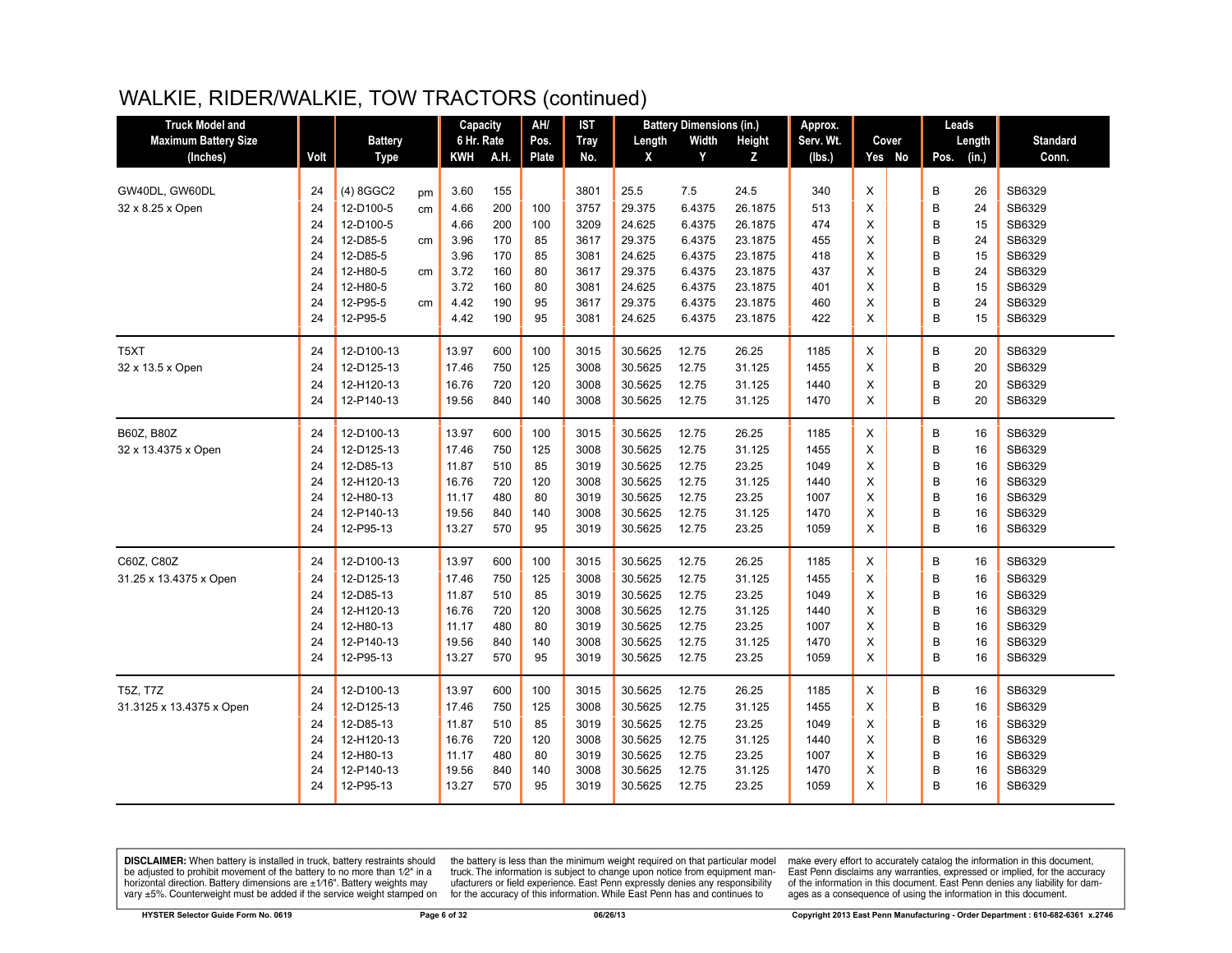| <b>Truck Model and</b>      |      |                |    | Capacity   |      | AH/          | <b>IST</b>  |         | <b>Battery Dimensions (in.)</b> |         | Approx.   |        | Leads         |                 |
|-----------------------------|------|----------------|----|------------|------|--------------|-------------|---------|---------------------------------|---------|-----------|--------|---------------|-----------------|
| <b>Maximum Battery Size</b> |      | <b>Battery</b> |    | 6 Hr. Rate |      | Pos.         | <b>Tray</b> | Length  | Width                           | Height  | Serv. Wt. | Cover  | Length        | <b>Standard</b> |
| (Inches)                    | Volt | <b>Type</b>    |    | KWH        | A.H. | <b>Plate</b> | No.         | X       | Y                               | Z       | (lbs.)    | Yes No | (in.)<br>Pos. | Conn.           |
|                             |      |                |    |            |      |              |             |         |                                 |         |           |        |               |                 |
| W40ZC                       | 24   | 12-D85-11      | cm | 9.89       | 425  | 85           | 3163        | 31.375  | 12.875                          | 23.25   | 965       | X      | B<br>30       | SB6329          |
| W20ZR, W25ZC, W30ZA         | 24   | 12-H80-11      | cm | 9.31       | 400  | 80           | 3163        | 31.375  | 12.875                          | 23.25   | 926       | X      | B<br>30       | SB6329          |
| W30ZC, W30ZR, W40ZA         | 24   | 12-P95-11      | cm | 11.06      | 475  | 95           | 3163        | 31.375  | 12.875                          | 23.25   | 975       | X      | B<br>30       | SB6329          |
| 33 x 13.5 x Open            | 24   | 12-D100-13     |    | 13.97      | 600  | 100          | 3015        | 30.5625 | 12.75                           | 26.25   | 1185      | X      | B<br>20       | SB6329          |
|                             | 24   | 12-D125-13     |    | 17.46      | 750  | 125          | 3008        | 30.5625 | 12.75                           | 31.125  | 1455      | X      | B<br>20       | SB6329          |
|                             | 24   | 12-D85-13      |    | 11.87      | 510  | 85           | 3019        | 30.5625 | 12.75                           | 23.25   | 1049      | X      | B<br>20       | SB6329          |
|                             | 24   | 12-H120-13     |    | 16.76      | 720  | 120          | 3008        | 30.5625 | 12.75                           | 31.125  | 1440      | X      | B<br>20       | SB6329          |
|                             | 24   | 12-H80-13      |    | 11.17      | 480  | 80           | 3019        | 30.5625 | 12.75                           | 23.25   | 1007      | X      | B<br>20       | SB6329          |
|                             | 24   | 12-P140-13     |    | 19.56      | 840  | 140          | 3008        | 30.5625 | 12.75                           | 31.125  | 1470      | X      | B<br>20       | SB6329          |
|                             | 24   | 12-P95-13      |    | 13.27      | 570  | 95           | 3019        | 30.5625 | 12.75                           | 23.25   | 1059      | X      | B<br>20       | SB6329          |
| <b>W40Z</b>                 | 24   | (4) 8GGC2      | pm | 3.60       | 155  |              | 3801        | 25.5    | 7.5                             | 24.5    | 340       | X      | B<br>26       | SB6329          |
| 28.5 x 8.125 x 31           | 24   | 12-D85-5       |    | 3.96       | 170  | 85           | 3081        | 24.625  | 6.4375                          | 23.1875 | 418       | X      | B<br>20       | SB6329          |
|                             | 24   | 12-H80-5       |    | 3.72       | 160  | 80           | 3081        | 24.625  | 6.4375                          | 23.1875 | 401       | X      | B<br>20       | SB6329          |
|                             | 24   | 12-P95-5       |    | 4.42       | 190  | 95           | 3081        | 24.625  | 6.4375                          | 23.1875 | 422       | X      | B<br>20       | SB6329          |
| W45Z, W50Z                  | 24   | 12-D100-7      |    | 6.98       | 300  | 100          | 3123        | 25.3125 | 8.5625                          | 26.1875 | 649       | Χ      | B<br>20       | SB6329          |
| 28.5 x 9.125 x 31           | 24   | 12-D85-7       |    | 5.94       | 255  | 85           | 3042        | 25.25   | 8.5625                          | 23.1875 | 567       | X      | B<br>20       | SB6329          |
|                             | 24   | 12-H80-7       |    | 5.59       | 240  | 80           | 3042        | 25.25   | 8.5625                          | 23.1875 | 544       | X      | B<br>20       | SB6329          |
|                             | 24   | 12-P95-7       |    | 6.63       | 285  | 95           | 3042        | 25.25   | 8.5625                          | 23.1875 | 573       | X      | B<br>20       | SB6329          |
| <b>W45Z</b>                 | 12   | 6-D100-11      | cm | 5.82       | 500  | 100          | 1167        | 31.25   | 7.75                            | 26.1875 | 576       | X      | B<br>27       | SB6328          |
| 31.625 x 8.125 x 31         | 12   | 6-D85-11       | cm | 4.95       | 425  | 85           | 1061        | 31.25   | 7.75                            | 23.1875 | 516       | X      | B<br>27       | SB6328          |
|                             | 12   | 6-H80-11       | cm | 4.66       | 400  | 80           | 1061        | 31.25   | 7.75                            | 23.1875 | 495       | X      | B<br>27       | SB6328          |
|                             | 12   | 6-P95-11       | cm | 5.53       | 475  | 95           | 1061        | 31.25   | 7.75                            | 23.1875 | 521       | X      | B<br>27       | SB6328          |
|                             | 12   | 6-D100-13      |    | 6.98       | 600  | 100          | 1022        | 30.5625 | 6.4375                          | 26.1875 | 610       | X      | B<br>20       | SB6328          |
|                             | 12   | 6-D85-13       |    | 5.94       | 510  | 85           | 1006        | 30.5625 | 6.4375                          | 23.1875 | 531       | X      | B<br>20       | SB6328          |
|                             | 12   | 6-H80-13       |    | 5.59       | 480  | 80           | 1006        | 30.5625 | 6.4375                          | 23.1875 | 510       | X      | B<br>20       | SB6328          |
|                             | 12   | 6-P95-13       |    | 6.63       | 570  | 95           | 1006        | 30.5625 | 6.4375                          | 23.1875 | 536       | X      | B<br>20       | SB6328          |
| W60Z, W80Z                  | 24   | 12-D100-11     | cm | 11.64      | 500  | 100          | 3539        | 31.375  | 12.875                          | 26.25   | 1068      | X      | B<br>30       | SB6329          |
| 32 x 13.4375 x 31           | 24   | 12-D85-11      | cm | 9.89       | 425  | 85           | 3163        | 31.375  | 12.875                          | 23.25   | 965       | X      | B<br>30       | SB6329          |
|                             | 24   | 12-H80-11      | cm | 9.31       | 400  | 80           | 3163        | 31.375  | 12.875                          | 23.25   | 926       | X      | B<br>30       | SB6329          |
|                             | 24   | 12-P95-11      | cm | 11.06      | 475  | 95           | 3163        | 31.375  | 12.875                          | 23.25   | 975       | X      | B<br>30       | SB6329          |
|                             | 24   | 12-D100-13     |    | 13.97      | 600  | 100          | 3015        | 30.5625 | 12.75                           | 26.25   | 1185      | X      | B<br>20       | SB6329          |
|                             | 24   | 12-D85-13      |    | 11.87      | 510  | 85           | 3019        | 30.5625 | 12.75                           | 23.25   | 1049      | X      | B<br>20       | SB6329          |
|                             | 24   | 12-H80-13      |    | 11.17      | 480  | 80           | 3019        | 30.5625 | 12.75                           | 23.25   | 1007      | X      | B<br>20       | SB6329          |
|                             | 24   | 12-P95-13      |    | 13.27      | 570  | 95           | 3019        | 30.5625 | 12.75                           | 23.25   | 1059      | X      | B<br>20       | SB6329          |

**DISCLAIMER:** When battery is installed in truck, battery restraints should be adjusted to prohibit movement of the battery to no more than  $12^v$  in a horizontal direction. Battery dimensions are  $\pm 1/16^v$ . Battery wei

the battery is less than the minimum weight required on that particular model<br>truck. The information is subject to change upon notice from equipment manufacturers or field experience. East Penn expressly denies any responsibility for the accuracy of this information. While East Penn has and continues to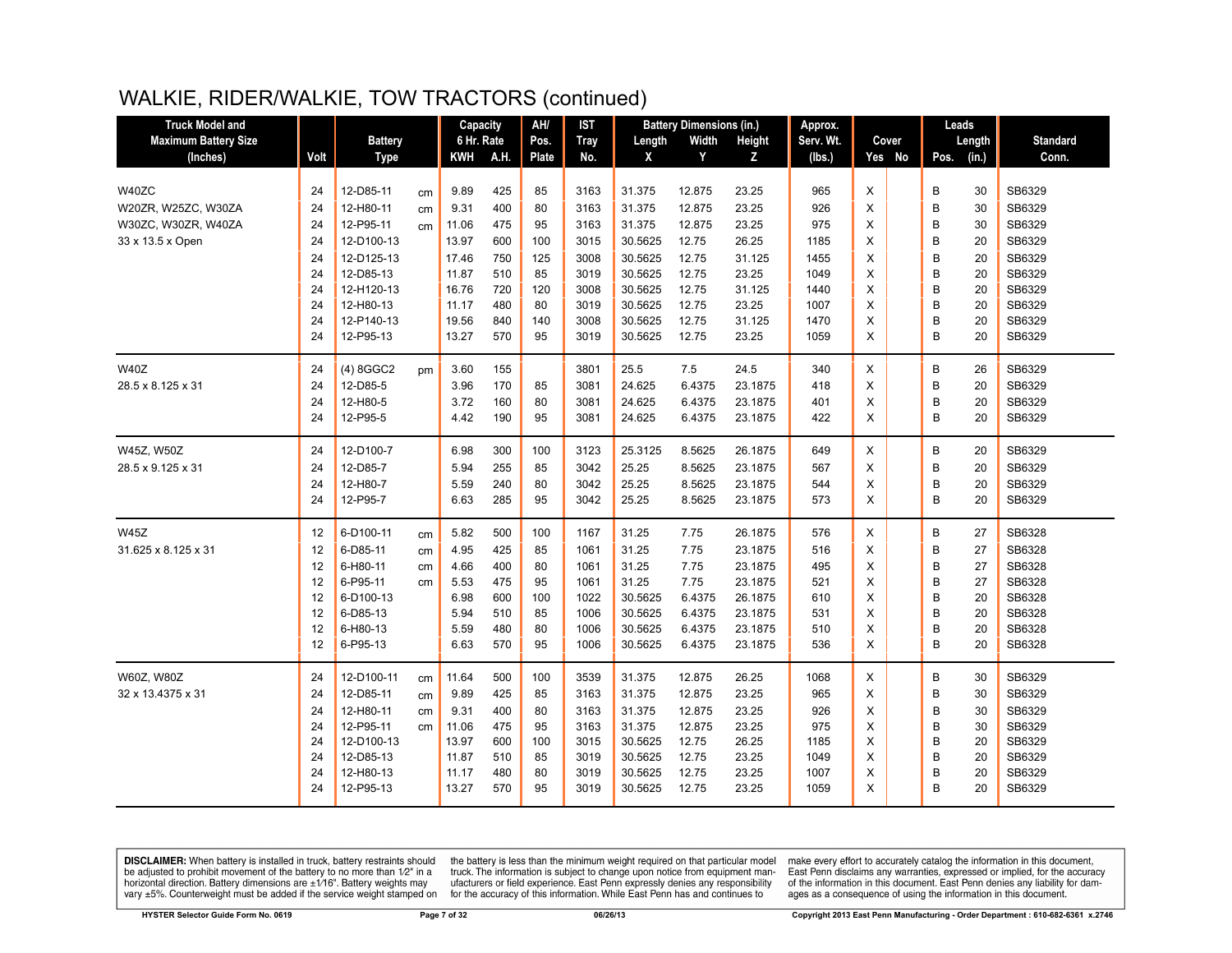| <b>Truck Model and</b>      |                   |                |    | Capacity   |      | AH/   | <b>IST</b> |        | <b>Battery Dimensions (in.)</b> |         | Approx.   |                   |        |      | Leads  |                 |
|-----------------------------|-------------------|----------------|----|------------|------|-------|------------|--------|---------------------------------|---------|-----------|-------------------|--------|------|--------|-----------------|
| <b>Maximum Battery Size</b> |                   | <b>Battery</b> |    | 6 Hr. Rate |      | Pos.  | Tray       | Length | Width                           | Height  | Serv. Wt. |                   | Cover  |      | Length | <b>Standard</b> |
| (Inches)                    | Volt              | Type           |    | KWH        | A.H. | Plate | No.        | X      | Y.                              |         | (lbs.)    |                   | Yes No | Pos. | (in.)  | Conn.           |
|                             |                   |                |    |            |      |       |            |        |                                 |         |           |                   |        |      |        |                 |
| <b>W65Z</b>                 | $12 \overline{ }$ | 6-D100-11      | cm | 5.82       | 500  | 100   | 1167       | 31.25  | 7.75                            | 26.1875 | 576       | X                 |        | B    | 27     | SB6328          |
| $32 \times 9 \times 31$     | $12 \overline{ }$ | 6-D85-11       | cm | 4.95       | 425  | 85    | 1061       | 31.25  | 7.75                            | 23.1875 | 516       | X                 |        | B    | 27     | SB6328          |
|                             | 12                | 6-H80-11       | cm | 4.66       | 400  | 80    | 1061       | 31.25  | 7.75                            | 23.1875 | 495       | $\checkmark$<br>ㅅ |        | В    | 27     | SB6328          |
|                             | 12                | 6-P95-11       | cm | 5.53       | 475  | 95    | 1061       | 31.25  | 7.75                            | 23.1875 | 521       | X                 |        | В    | 27     | SB6328          |
|                             | 12 <sup>2</sup>   | 6-D100-13      |    | 6.98       | 600  | 100   | 1091       | 30.5   | 7.75                            | 26.1875 | 613       | $\checkmark$<br>⋏ |        | B    | 20     | SB6328          |
|                             | 12                | 6-D85-13       |    | 5.94       | 510  | 85    | 1088       | 30.5   | 7.75                            | 23.1875 | 538       | X                 |        | В    | 20     | SB6328          |
|                             | 12                | 6-H80-13       |    | 5.59       | 480  | 80    | 1088       | 30.5   | 7.75                            | 23.1875 | 516       | $\checkmark$<br>ㅅ |        | B    | 20     | SB6328          |
|                             | 12                | 6-P95-13       |    | 6.63       | 570  | 95    | 1088       | 30.5   | 7.75                            | 23.1875 | 543       | X                 |        | В    | 20     | SB6328          |
|                             |                   |                |    |            |      |       |            |        |                                 |         |           |                   |        |      |        |                 |

cm - Charge-Mate includes on board charger.

pm - Powr-Mate includes on board charger.

H - Designates (H-Series battery type), Hydrasaver Product - Extended Watering Series.

#### ORDER PICKERS, HI RACKER, RACKLOADER

| <b>Truck Model and</b>      |      |                |       | Capacity   |      | AH/   | <b>IST</b>  |         | <b>Battery Dimensions (in.)</b> |        | Approx.   |   |        | Leads         |    |                 |
|-----------------------------|------|----------------|-------|------------|------|-------|-------------|---------|---------------------------------|--------|-----------|---|--------|---------------|----|-----------------|
| <b>Maximum Battery Size</b> |      | <b>Battery</b> |       | 6 Hr. Rate |      | Pos.  | <b>Tray</b> | Length  | Width                           | Height | Serv. Wt. |   | Cover  | Length        |    | <b>Standard</b> |
| (Inches)                    | Volt | Type           |       | KWH        | A.H. | Plate | No.         | X       | Y                               | Z      | (lbs.)    |   | Yes No | Pos.<br>(in.) |    | Conn.           |
|                             |      |                |       |            |      |       |             |         |                                 |        |           |   |        |               |    |                 |
| <b>R25A</b>                 | 24   | 12-D100-15     |       | 16.30      | 700  | 100   | 3086        | 35.0625 | 12.875                          | 26.25  | 1362      | X |        | B             | 12 | SB6329          |
| 36.6875 x 13.5 x 31.125     | 24   | 12-D125-15     |       | 20.37      | 875  | 125   | 3039        | 35.0625 | 12.875                          | 31.125 | 1674      | X |        | B             | 12 | SB6329          |
|                             | 24   | 12-D85-15      |       | 13.85      | 595  | 85    | 3016        | 35.0625 | 12.875                          | 23.25  | 1197      | Χ |        | B             | 12 | SB6329          |
|                             | 24   | 12-H120-15     |       | 19.56      | 840  | 120   | 3039        | 35.0625 | 12.875                          | 31.125 | 1657      | X |        | B             | 12 | SB6329          |
|                             | 24   | 12-H80-15      |       | 13.04      | 560  | 80    | 3016        | 35.0625 | 12.875                          | 23.25  | 1149      | X |        | B             | 12 | SB6329          |
|                             | 24   | 12-P140-15     |       | 22.81      | 980  | 140   | 3039        | 35.0625 | 12.875                          | 31.125 | 1691      | X |        | B             | 12 | SB6329          |
|                             | 24   | 12-P95-15      |       | 15.48      | 665  | 95    | 3016        | 35.0625 | 12.875                          | 23.25  | 1209      | X |        | в             | 12 | SB6329          |
| R30ES                       | 24   | 12-D85-15      |       | 13.85      | 595  | 85    | 3056        | 35.0625 | 12.875                          | 22.625 | 1178      |   | X      | B             | 16 | SB6329          |
| 36 x 13.5 x 24.625          | 24   | 12-H80-15      |       | 13.04      | 560  | 80    | 3056        | 35.0625 | 12.875                          | 22.625 | 1131      |   | X      | B             | 16 | SB6329          |
|                             | 24   | 12-P95-15      |       | 15.48      | 665  | 95    | 3056        | 35.0625 | 12.875                          | 22.625 | 1190      |   | X      | B             | 16 | SB6329          |
| R30C, R30CA                 | 24   | 12-D125-13     |       | 17.46      | 750  | 125   | 3008        | 30.5625 | 12.75                           | 31.125 | 1455      | X |        | B             | 12 | SB6329          |
| 32 x 13.25 x Open           | 24   | 12-H120-13     |       | 16.76      | 720  | 120   | 3008        | 30.5625 | 12.75                           | 31.125 | 1440      | X |        | B             | 12 | SB6329          |
|                             | 24   | 12-P140-13     |       | 19.56      | 840  | 140   | 3008        | 30.5625 | 12.75                           | 31.125 | 1470      | X |        | B             | 12 | SB6329          |
| 30EA, 30EF, 30FA, 30FF      | 24   | 12-D125-15     | $***$ | 20.37      | 875  | 125   | 3692        | 36.0625 | 14                              | 30.5   | 1637      |   | X      | B             | 16 | SB6322          |
| R30E, R30F, R30XM           | 24   | 12-D125-15     |       | 20.37      | 875  | 125   | 3670        | 36.0625 | 14                              | 30.5   | 1739      |   | X      | в             | 16 | SB6322          |
| R30XM2                      | 24   | 12-H120-15     | $***$ | 19.56      | 840  | 120   | 3692        | 36.0625 | 14                              | 30.5   | 1621      |   | X      | B             | 16 | SB6322          |
| 38.375 x 14.5 x 30.8125     | 24   | 12-H120-15     |       | 19.56      | 840  | 120   | 3670        | 36.0625 | 14                              | 30.5   | 1722      |   | X      | B             | 16 | SB6322          |
|                             | 24   | 12-P140-15     | $***$ | 22.81      | 980  | 140   | 3692        | 36.0625 | 14                              | 30.5   | 1653      |   | X      | B             | 16 | SB6322          |
|                             | 24   | 12-P140-15     |       | 22.81      | 980  | 140   | 3670        | 36.0625 | 14                              | 30.5   | 1756      |   | X      | В             | 16 | SB6322          |

DISCLAIMER: When battery is installed in truck, battery restraints should be adjusted to prohibit movement of the battery to no more than 1/2" in a horizontal direction. Battery dimensions are  $\pm 1/16$ ". Battery weights may vary ±5%. Counterweight must be added if the service weight stamped on

the battery is less than the minimum weight required on that particular model truck. The information is subject to change upon notice from equipment manufacturers or field experience. East Penn expressly denies any responsibility for the accuracy of this information. While East Penn has and continues to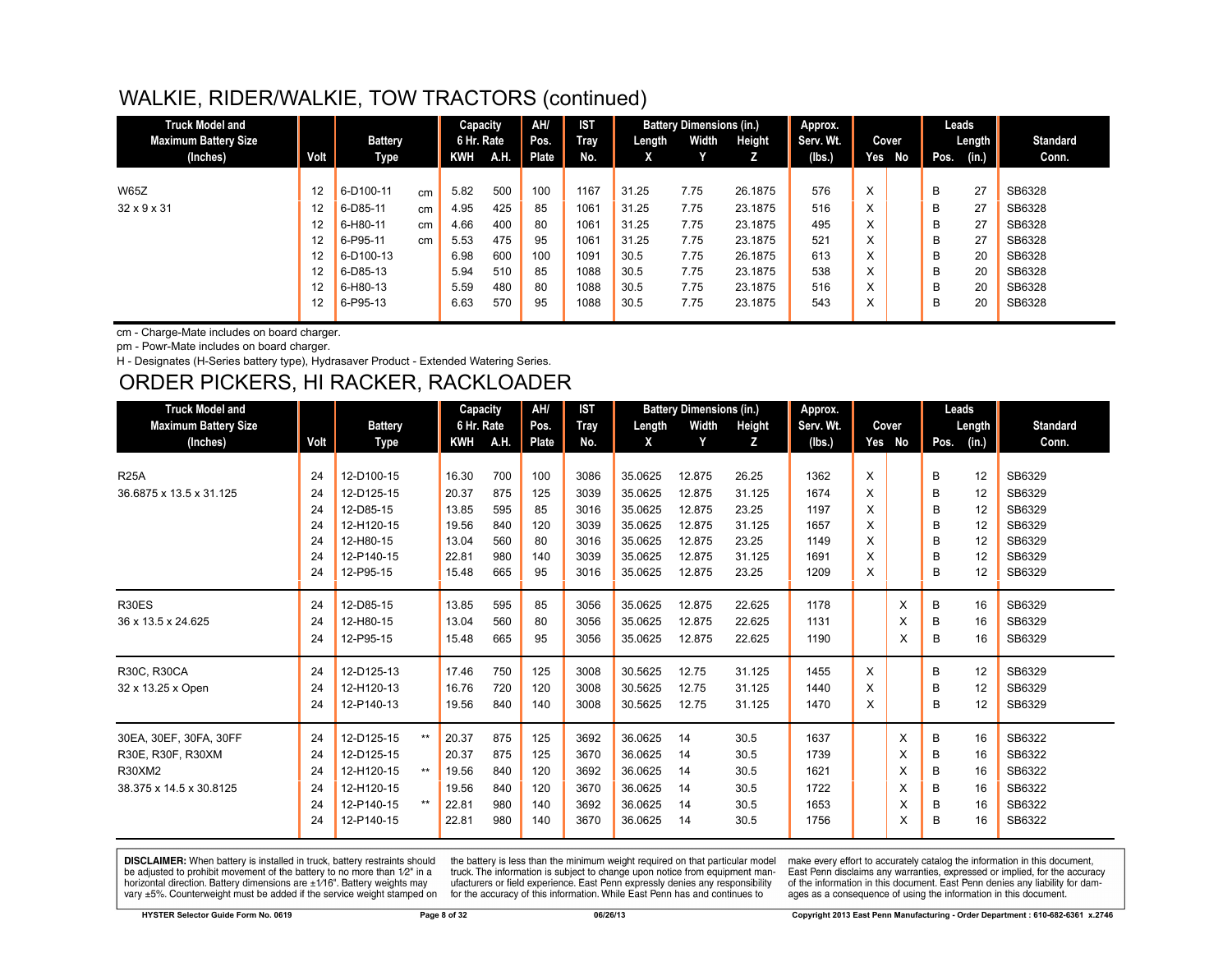# ORDER PICKERS, HI RACKER, RACKLOADER (continued)

| <b>Truck Model and</b>                          |          |                        | Capacity       |            | AH/      | IST          |                    | <b>Battery Dimensions (in.)</b> |                  | Approx.      |   |        |        | Leads    |                  |      |
|-------------------------------------------------|----------|------------------------|----------------|------------|----------|--------------|--------------------|---------------------------------|------------------|--------------|---|--------|--------|----------|------------------|------|
| <b>Maximum Battery Size</b>                     |          | <b>Battery</b>         | 6 Hr. Rate     |            | Pos.     | <b>Tray</b>  | Length             | Width                           | <b>Height</b>    | Serv. Wt.    |   | Cover  |        | Length   | <b>Standard</b>  |      |
| (Inches)                                        | Volt     | <b>Type</b>            | KWH            | A.H.       | Plate    | No.          | X                  | Y                               | Z                | (lbs.)       |   | Yes No | Pos.   | (in.)    | Conn.            |      |
| 30EA, 30EF, 30FA, 30FF                          | 36       | 18-D125-11             | 21.83          | 625        | 125      | 6016         | 37.8125            | 13.3125                         | 30.5625          | 1848         |   | X      | В      | 16       | SB6322           |      |
| R30E, R30F, R30XM                               | 36       | 18-H120-11             | 20.95          | 600        | 120      | 6016         | 37.8125            | 13.3125                         | 30.5625          | 1830         |   | X      | B      | 16       | SB6322           |      |
| R30XM2                                          | 36       | 18-P140-11             | 24.44          | 700        | 140      | 6016         | 37.8125            | 13.3125                         | 30.5625          | 1866         |   | X      | B      | 16       | SB6322           |      |
| 38.375 x 14.5 x 30.8125                         |          |                        |                |            |          |              |                    |                                 |                  |              |   |        |        |          |                  |      |
| R30CR                                           | 24       | 12-D160-13             | 22.35          | 960        | 160      | 3002         | 35.25              | 15.562                          | 31.1875          | 1965         | X |        | B      | 18       | SB6329           |      |
| 36.5 x 16.625 x Open                            |          |                        |                |            |          |              |                    |                                 |                  |              |   |        |        |          |                  |      |
| R30CH                                           | 36       | 18-D125-19             | 39.29          | 1125       | 125      | 6174         | 38.1875            | 22.3125                         | 31.4375          | 3196         | X |        | B      | 18       | SB6320           |      |
| 39 x 22.75 x 31.5                               | 36       | 18-H120-19             | 37.71          | 1080       | 120      | 6174         | 38.1875            | 22.3125                         | 31.4375          | 3164         | X |        | B      | 18       | SB6320           |      |
|                                                 | 36       | 18-P140-19             | 44.00          | 1260       | 140      | 6174         | 38.1875            | 22.3125                         | 31.4375          | 3228         | X |        | B      | 18       | SB6320           |      |
| 40EH, R40DH                                     | 72       | 18-D125-13             | 26.19ea 750    |            | 125      | 6005         | 37.8125            | 15.5625                         | 30.5625          | 2168         |   | Х      | Α      | 40       | SB6321           | 1380 |
| See Note A                                      | 72       | 18-H120-13             | 25.14 ea 720   |            | 120      | 6005         | 37.8125            | 15.5625                         | 30.5625          | 2146         |   | X      | A      | 40       | SB6321           | 1380 |
| 42.375 x 17.375 x 31.5                          | 72       | 18-P140-13             | 29.33 ea 840   |            | 140      | 6005         | 37.8125            | 15.5625                         | 30.5625          | 2190         |   | X      | A      | 40       | SB6321           | 1380 |
| One (1) 24 Volt tap required<br>with third lead |          |                        |                |            |          |              |                    |                                 |                  |              |   |        |        |          |                  |      |
| R40BH                                           | 72       | 18-D125-13             | 26.19ea 750    |            | 125      | 6005         | 37.8125            | 15.5625                         | 30.5625          | 2168         |   | Х      | A      | 40       | SB6321           | 1380 |
| See Note A                                      | 72       | 18-H120-13             | 25.14 ea 720   |            | 120      | 6005         | 37.8125            | 15.5625                         | 30.5625          | 2146         |   | X      | A      | 40       | SB6321           | 1380 |
| 41.8125 x 35.25 x 32.25                         | 72       | 18-P140-13             | 29.33 ea 840   |            | 140      | 6005         | 37.8125            | 15.5625                         | 30.5625          | 2190         |   | X      | A      | 40       | SB6321           | 1380 |
| One (1) 24 Volt tap required<br>with third lead |          |                        |                |            |          |              |                    |                                 |                  |              |   |        |        |          |                  |      |
|                                                 |          |                        |                |            |          |              |                    |                                 |                  |              |   |        |        |          |                  |      |
| R30XMS, R30XMS2                                 | 24       | 12-D85-15              | 13.85          | 595        | 85       | 3056         | 35.0625            | 12.875                          | 22.625           | 1178         |   | X      | B<br>B | 16       | SB6329<br>SB6329 |      |
| 36 x 13.5 x 24.625                              | 24<br>24 | 12-H80-15<br>12-P95-15 | 13.04<br>15.48 | 560<br>665 | 80<br>95 | 3056<br>3056 | 35.0625<br>35.0625 | 12.875<br>12.875                | 22.625<br>22.625 | 1131<br>1190 |   | X<br>X | B      | 16<br>16 | SB6329           |      |
|                                                 |          |                        |                |            |          |              |                    |                                 |                  |              |   |        |        |          |                  |      |
| R30XMA, R30XMF                                  | 24       | 12-D125-17             | 23.28          | 1000       | 125      | 3127         | 38.1875            | 13.5                            | 30.5625          | 1944         |   | X      | B      | 16       | SB6320           |      |
| 39 x 14.625 x 31                                | 24       | 12-H120-17             | 22.35          | 960        | 120      | 3127         | 38.1875            | 13.5                            | 30.5625          | 1925         |   | X      | B      | 16       | SB6320           |      |
| R30XMF2                                         | 24       | 12-P140-17             | 26.07          | 1120       | 140      | 3127         | 38.1875            | 13.5                            | 30.5625          | 1963         |   | X      | B      | 16       | SB6320           |      |
| R30XMA, R30XMF, R30XMF2                         | 36       | 18-D125-11             | 21.83          | 625        | 125      | 6016         | 37.8125            | 13.3125                         | 30.5625          | 1848         |   | X      | B      | 16       | SB6320           |      |
| 39 x 14.625 x 31                                | 36       | 18-H120-11             | 20.95          | 600        | 120      | 6016         | 37.8125            | 13.3125                         | 30.5625          | 1830         |   | X      | B      | 16       | SB6320           |      |
|                                                 | 36       | 18-P140-11             | 24.44          | 700        | 140      | 6016         | 37.8125            | 13.3125                         | 30.5625          | 1866         |   | X      | B      | 16       | SB6320           |      |
| R30XMA2                                         | 24       | 12-D125-17             | 23.28          | 1000       | 125      | 3127         | 38.1875            | 13.5                            | 30.5625          | 1944         |   | X      | B      | 16       | SB6322           |      |
| 38.9375 x 14.625 x 30.8125                      | 24       | 12-H120-17             | 22.35          | 960        | 120      | 3127         | 38.1875            | 13.5                            | 30.5625          | 1925         |   | X      | B      | 16       | SB6322           |      |
|                                                 | 24       | 12-P140-17             | 26.07          | 1120       | 140      | 3127         | 38.1875            | 13.5                            | 30.5625          | 1963         |   | X      | B      | 16       | SB6322           |      |

**DISCLAIMER:** When battery is installed in truck, battery restraints should be adjusted to prohibit movement of the battery to no more than  $1/2$ " in a horizontal direction. Battery dimensions are  $\pm 1/16$ ". Battery weig

the battery is less than the minimum weight required on that particular model<br>truck. The information is subject to change upon notice from equipment manufacturers or field experience. East Penn expressly denies any responsibility for the accuracy of this information. While East Penn has and continues to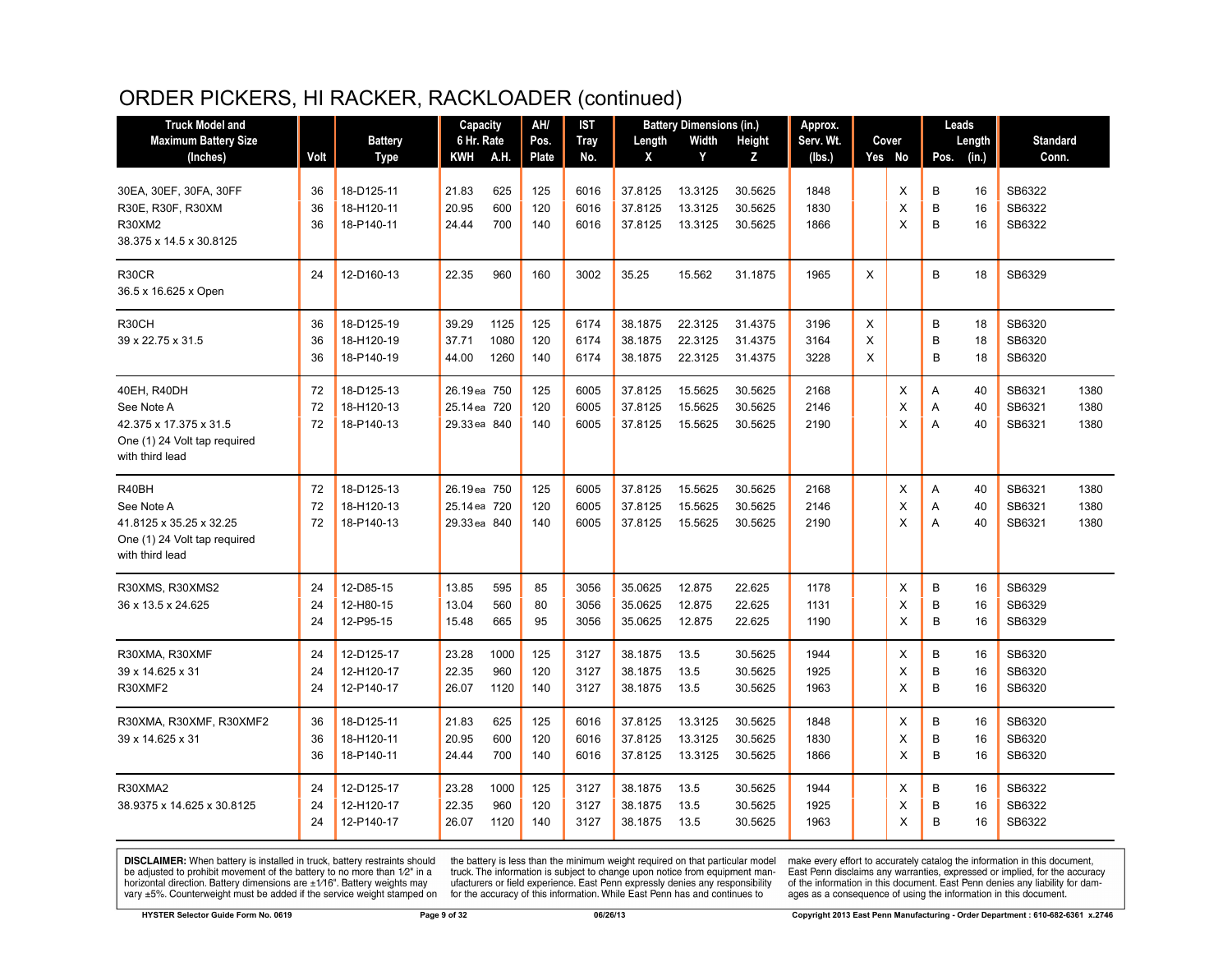# ORDER PICKERS, HI RACKER, RACKLOADER (continued)

| <b>Truck Model and</b><br><b>Maximum Battery Size</b><br>(Inches) | Volt           | <b>Battery</b><br>Type                 | Capacity<br>6 Hr. Rate<br><b>KWH</b> | A.H.                | AH/<br>Pos.<br><b>Plate</b> | <b>IST</b><br><b>Tray</b><br>No. | Length<br>X                   | <b>Battery Dimensions (in.)</b><br>Width<br>Y | Height<br>Z.                  | Approx.<br>Serv. Wt.<br>(lbs.) | Cover<br>Yes No | Leads<br>Pos. | Length<br>(in.) | <b>Standard</b><br>Conn.   |
|-------------------------------------------------------------------|----------------|----------------------------------------|--------------------------------------|---------------------|-----------------------------|----------------------------------|-------------------------------|-----------------------------------------------|-------------------------------|--------------------------------|-----------------|---------------|-----------------|----------------------------|
| R30XMA2<br>38.9375 x 14.625 x 30.8125                             | 36<br>36<br>36 | 18-D125-11<br>18-H120-11<br>18-P140-11 | 21.83<br>20.95<br>24.44              | 625<br>600<br>700   | 125<br>120<br>140           | 6C93<br>6C93<br>6C93             | 38.25<br>38.25<br>38.25       | 13.75<br>13.75<br>13.75                       | 30.5625<br>30.5625<br>30.5625 | 1858<br>1839<br>1877           | X<br>X<br>X     | B<br>B<br>В   | 16<br>16<br>16  | SB6320<br>SB6320<br>SB6320 |
| R30XM3, R30XMF3<br>39 x 14.5625 x 30.8125                         | 24<br>24<br>24 | 12-D125-17<br>12-H120-17<br>12-P140-17 | 23.28<br>22.35<br>26.07              | 1000<br>960<br>1120 | 125<br>120<br>140           | 3127<br>3127<br>3127             | 38.1875<br>38.1875<br>38.1875 | 13.5<br>13.5<br>13.5                          | 30.5625<br>30.5625<br>30.5625 | 1944<br>1925<br>1963           | X<br>X<br>X     | B<br>B<br>В   | 16<br>16<br>16  | SB6322<br>SB6322<br>SB6322 |
| R30XM3, R30XMF3<br>39 x 14.5625 x 30.8125                         | 36<br>36<br>36 | 18-D125-11<br>18-H120-11<br>18-P140-11 | 21.83<br>20.95<br>24.44              | 625<br>600<br>700   | 125<br>120<br>140           | 6016<br>6016<br>6016             | 37.8125<br>37.8125<br>37.8125 | 13.3125<br>13.3125<br>13.3125                 | 30.5625<br>30.5625<br>30.5625 | 1848<br>1830<br>1866           | X<br>X<br>X     | B<br>B<br>В   | 16<br>16<br>16  | SB6320<br>SB6320<br>SB6320 |
| R30XMA3<br>39 x 14.5625 x 31.5                                    | 24<br>24<br>24 | 12-D125-17<br>12-H120-17<br>12-P140-17 | 23.28<br>22.35<br>26.07              | 1000<br>960<br>1120 | 125<br>120<br>140           | 3127<br>3127<br>3127             | 38.1875<br>38.1875<br>38.1875 | 13.5<br>13.5<br>13.5                          | 30.5625<br>30.5625<br>30.5625 | 1944<br>1925<br>1963           | X<br>X<br>х     | B<br>B<br>B   | 16<br>16<br>16  | SB6322<br>SB6322<br>SB6322 |
| R30XMA3<br>39 x 14.5625 x 31.5                                    | 36<br>36<br>36 | 18-D125-11<br>18-H120-11<br>18-P140-11 | 21.83<br>20.95<br>24.44              | 625<br>600<br>700   | 125<br>120<br>140           | 6016<br>6016<br>6016             | 37.8125<br>37.8125<br>37.8125 | 13.3125<br>13.3125<br>13.3125                 | 30.5625<br>30.5625<br>30.5625 | 1848<br>1830<br>1866           | X<br>X<br>X     | B<br>B<br>В   | 16<br>16<br>16  | SB6320<br>SB6320<br>SB6320 |
| R30XMS3<br>36 x 13.5 x 24.75                                      | 24<br>24<br>24 | 12-D85-15<br>12-H80-15<br>12-P95-15    | 13.85<br>13.04<br>15.48              | 595<br>560<br>665   | 85<br>80<br>95              | 3056<br>3056<br>3056             | 35.0625<br>35.0625<br>35.0625 | 12.875<br>12.875<br>12.875                    | 22.625<br>22.625<br>22.625    | 1178<br>1131<br>1190           | X<br>X<br>X     | B<br>B<br>B   | 16<br>16<br>16  | SB6322<br>SB6322<br>SB6322 |

\*\* Steel battery tray has ribbed sides.

Note A - These truck models require two (2) 18 cell, (36 volt) batteries. Second battery requires SB6322 connector. Special cable harness is available for series connection to truck

and includes (1) SBX6340 connector with 995 A-frame handle, (1) SB6321, (1) SB6322, and (1) 1380 Power Pole. Contact EPM sales for pricing.

ea - KWH calculated for each 18 cell battery.

H - Designates (H-Series battery type), Hydrasaver Product - Extended Watering Series.

#### STRADDLE, STRADDLE REACH TRUCKS

| Truck Model and             |             |                | Capacity   | AH/          | IST  |        | <b>Battery Dimensions (in.)</b> |               | Approx.   |                   | Leads i       |                 |
|-----------------------------|-------------|----------------|------------|--------------|------|--------|---------------------------------|---------------|-----------|-------------------|---------------|-----------------|
| <b>Maximum Battery Size</b> |             | <b>Battery</b> | 6 Hr. Rate | Pos.         | Trav | Length | <b>Width</b>                    | <b>Height</b> | Serv. Wt. | Cover             | Length        | <b>Standard</b> |
| (Inches)                    | <b>Volt</b> | <b>Type</b>    | KWH<br>A.N | <b>Plate</b> | No.  |        |                                 |               | (lbs.)    | Yes.<br><b>No</b> | (in.)<br>Pos. | Conn.           |
|                             |             |                |            |              |      |        |                                 |               |           |                   |               |                 |

**DISCLAIMER:** When battery is installed in truck, battery restraints should be adjusted to prohibit movement of the battery to no more than 1/2" in a horizontal direction. Battery dimensions are  $\pm 1/16$ ". Battery weights may vary ±5%. Counterweight must be added if the service weight stamped on

the battery is less than the minimum weight required on that particular model truck. The information is subject to change upon notice from equipment manufacturers or field experience. East Penn expressly denies any responsibility for the accuracy of this information. While East Penn has and continues to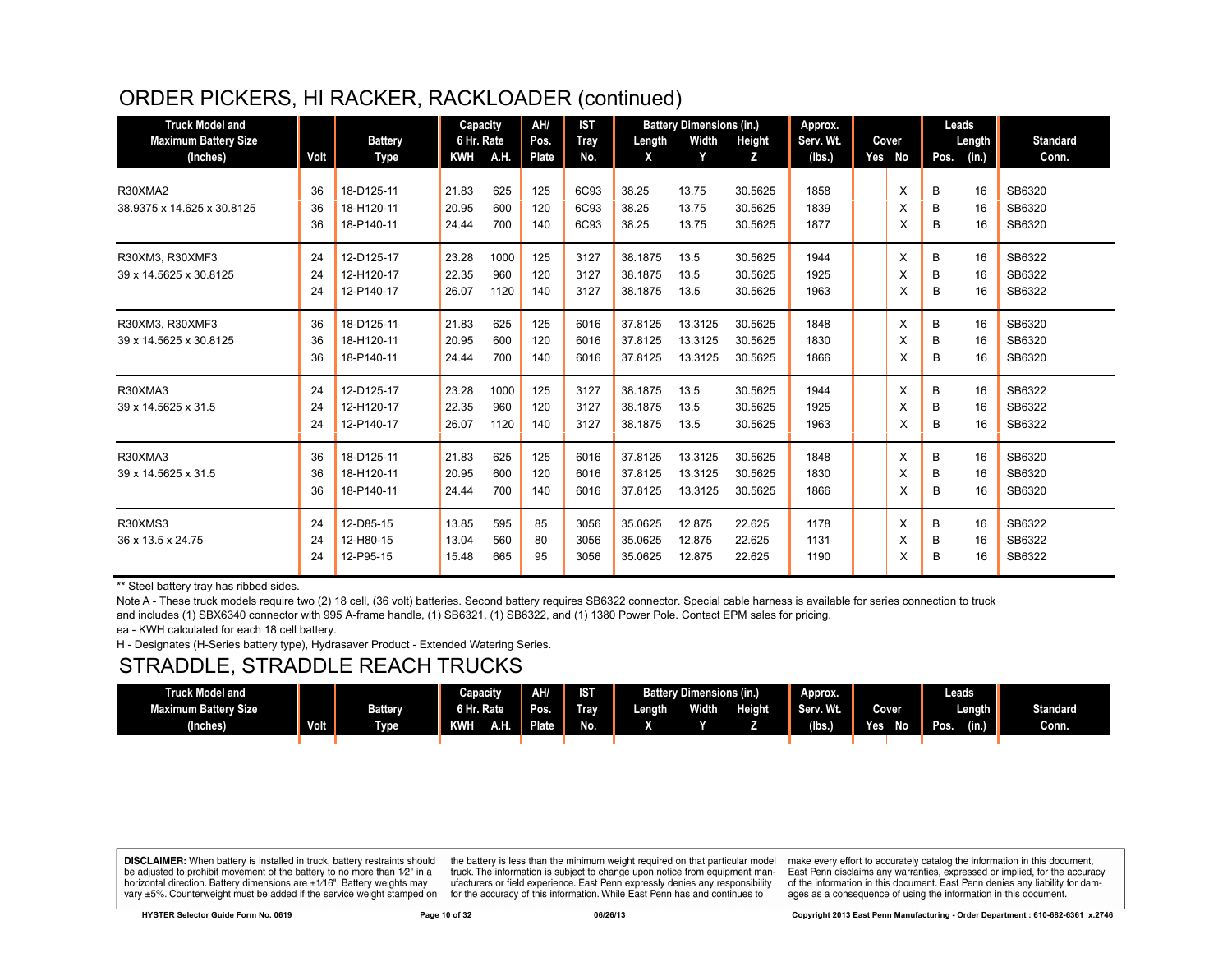#### STRADDLE, STRADDLE REACH TRUCKS

| <b>Truck Model and</b>      |      |                | Capacity   |      | AH/   | IST         |         | <b>Battery Dimensions (in.)</b> |         | Approx.   |   |        | Leads         |                 |
|-----------------------------|------|----------------|------------|------|-------|-------------|---------|---------------------------------|---------|-----------|---|--------|---------------|-----------------|
| <b>Maximum Battery Size</b> |      | <b>Battery</b> | 6 Hr. Rate |      | Pos.  | <b>Tray</b> | Length  | Width                           | Height  | Serv. Wt. |   | Cover  | Length        | <b>Standard</b> |
| (Inches)                    | Volt | <b>Type</b>    | KWH        | A.H. | Plate | No.         | X       | Y                               | z       | (lbs.)    |   | Yes No | (in.)<br>Pos. | Conn.           |
|                             |      |                |            |      |       |             |         |                                 |         |           |   |        |               |                 |
| N30CA, N30CR, N40CA         | 24   | 12-D160-9      | 14.90      | 640  | 160   | 3007        | 35.062  | 10.937                          | 31.125  | 1417      | X |        | A<br>18       | SB6322          |
| N40CR, N50CA                | 24   | 12-D125-13     | 17.46      | 750  | 125   | 3179        | 35.5625 | 11.5625                         | 31.125  | 1475      | X |        | 18<br>Α       | SB6322          |
| 38.5625 x 12 x 31.875       | 24   | 12-H120-13     | 16.76      | 720  | 120   | 3179        | 35.5625 | 11.5625                         | 31.125  | 1460      | X |        | 18<br>Α       | SB6322          |
|                             | 24   | 12-P140-13     | 19.56      | 840  | 140   | 3179        | 35.5625 | 11.5625                         | 31.125  | 1490      | X |        | A<br>18       | SB6322          |
|                             | 24   | 12-D125-15     | 20.37      | 875  | 125   | 3259        | 38.0625 | 11.875                          | 31.125  | 1679      | X |        | Α<br>18       | SB6322          |
|                             | 24   | 12-H120-15     | 19.56      | 840  | 120   | 3259        | 38.0625 | 11.875                          | 31.125  | 1662      | X |        | 18<br>Α       | SB6322          |
|                             | 24   | 12-P140-15     | 22.81      | 980  | 140   | 3259        | 38.0625 | 11.875                          | 31.125  | 1696      | X |        | A<br>18       | SB6322          |
| N30CA, N30CR, N40CA         | 24   | 12-D160-11     | 18.62      | 800  | 160   | 3004        | 36      | 14                              | 31.125  | 1737      | X |        | A<br>18       | SB6322          |
| <b>N40CR, N50CA</b>         |      |                |            |      |       |             |         |                                 |         |           |   |        |               |                 |
| 38.5625 x 14.75 x 31.875    |      |                |            |      |       |             |         |                                 |         |           |   |        |               |                 |
| N30CA, N30CR, N40CA         | 36   | 18-D125-11     | 21.83      | 625  | 125   | 6138        | 37.8125 | 13.3125                         | 31.1875 | 1891      | Χ |        | 18<br>Α       | SB6322          |
| <b>N40CR, N50CA</b>         | 36   | 18-H120-11     | 20.95      | 600  | 120   | 6138        | 37.8125 | 13.3125                         | 31.1875 | 1872      | X |        | 18<br>Α       | SB6322          |
| 38.5625 x 14.75 x 31.875    | 36   | 18-P140-11     | 24.44      | 700  | 140   | 6138        | 37.8125 | 13.3125                         | 31.1875 | 1910      | X |        | A<br>18       | SB6322          |
| N30CA, N30CR, N40CA         | 48   | 24-D125-9      | 23.28      | 500  | 125   | 7287        | 37.8125 | 14.5625                         | 31.1875 | 2064      | X |        | 18<br>A       | SB6322          |
| <b>N40CR, N50CA</b>         | 48   | 24-H120-9      | 22.35      | 480  | 120   | 7287        | 37.8125 | 14.5625                         | 31.1875 | 2043      | X |        | 18<br>Α       | SB6322          |
| 38.5625 x 14.75 x 31.875    | 48   | 24-P140-9      | 26.07      | 560  | 140   | 7287        | 37.8125 | 14.5625                         | 31.1875 | 2085      | X |        | Α<br>18       | SB6322          |
|                             |      |                |            |      |       |             |         |                                 |         |           |   |        |               |                 |
| N30CA, N30CR, N40CA         | 24   | 12-D160-13     | 22.35      | 960  | 160   | 3002        | 35.25   | 15.562                          | 31.1875 | 1965      | X |        | A<br>18       | SB6322          |
| N40CR, N50CA                |      |                |            |      |       |             |         |                                 |         |           |   |        |               |                 |
| 38.5625 x 16.5 x 31.875     |      |                |            |      |       |             |         |                                 |         |           |   |        |               |                 |
| N30CA, N30CR, N40CA         | 36   | 18-D125-13     | 26.19      | 750  | 125   | 6277        | 37.8125 | 15.5625                         | 31.1875 | 2199      | X |        | Α<br>18       | SB6322          |
| N40CR, N50CA                | 36   | 18-H120-13     | 25.14      | 720  | 120   | 6277        | 37.8125 | 15.5625                         | 31.1875 | 2177      | X |        | 18<br>Α       | SB6322          |
| 38.5625 x 16.5 x 31.875     | 36   | 18-P140-13     | 29.33      | 840  | 140   | 6277        | 37.8125 | 15.5625                         | 31.1875 | 2221      | X |        | A<br>18       | SB6322          |
| N30CA, N30CR, N40CA         | 48   | 24-D125-9      | 23.28      | 500  | 125   | 7287        | 37.8125 | 14.5625                         | 31.1875 | 2064      | X |        | A<br>18       | SB6322          |
| <b>N40CR, N50CA</b>         | 48   | 24-H120-9      | 22.35      | 480  | 120   | 7287        | 37.8125 | 14.5625                         | 31.1875 | 2043      | X |        | 18<br>Α       | SB6322          |
| 38.5625 x 16.5 x 31.875     | 48   | 24-P140-9      | 26.07      | 560  | 140   | 7287        | 37.8125 | 14.5625                         | 31.1875 | 2085      | X |        | A<br>18       | SB6322          |
|                             |      |                |            |      |       |             |         |                                 |         |           |   |        |               |                 |
| N30FR                       | 24   | 12-D125-13     | 17.46      | 750  | 125   | 3176        | 35.5625 | 11.5625                         | 30.5    | 1457      |   | Χ      | В<br>18       | SB6322          |
| 39 x 12.5 x 31.5            | 24   | 12-H120-13     | 16.76      | 720  | 120   | 3176        | 35.5625 | 11.5625                         | 30.5    | 1442      |   | X      | В<br>18       | SB6322          |
|                             | 24   | 12-P140-13     | 19.56      | 840  | 140   | 3176        | 35.5625 | 11.5625                         | 30.5    | 1472      |   | X      | B<br>18       | SB6322          |
|                             | 24   | 12-D125-15     | 20.37      | 875  | 125   | 3115        | 38.0625 | 11.875                          | 30.5    | 1677      |   | X      | B<br>18       | SB6322          |
|                             | 24   | 12-H120-15     | 19.56      | 840  | 120   | 3115        | 38.0625 | 11.875                          | 30.5    | 1660      |   | X      | B<br>18       | SB6322          |
|                             | 24   | 12-P140-15     | 22.81      | 980  | 140   | 3115        | 38.0625 | 11.875                          | 30.5    | 1694      |   | X      | B<br>18       | SB6322          |

**DISCLAIMER:** When battery is installed in truck, battery restraints should be adjusted to prohibit movement of the battery to no more than  $1/2$ " in a horizontal direction. Battery dimensions are  $\pm 1/16$ ". Battery weig

the battery is less than the minimum weight required on that particular model<br>truck. The information is subject to change upon notice from equipment man-<br>ufacturers or field experience. East Penn expressly denies any respo for the accuracy of this information. While East Penn has and continues to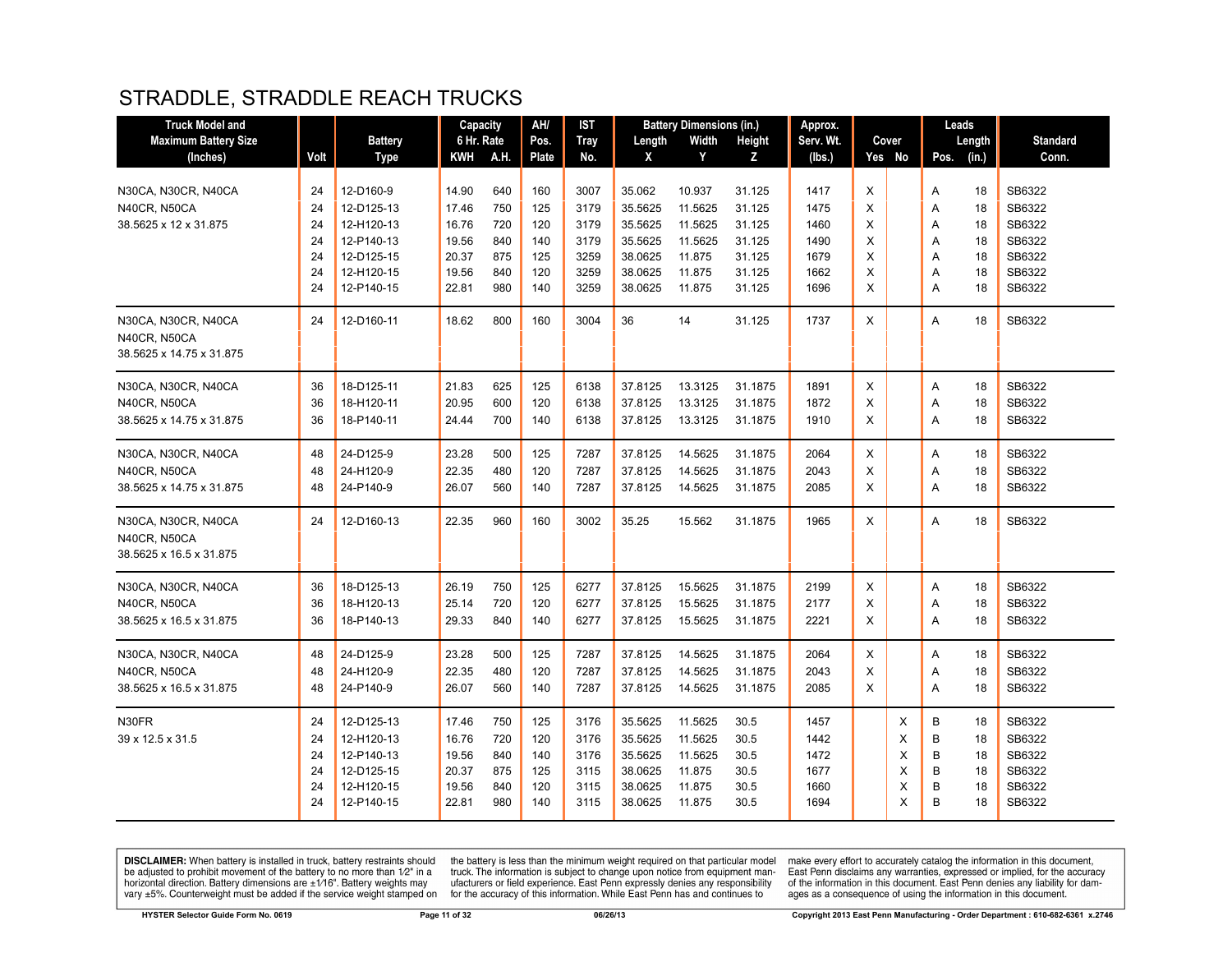| <b>Truck Model and</b>      |      |                |                 | Capacity   |      | AH/   | <b>IST</b>  |         | <b>Battery Dimensions (in.)</b> |         | Approx.   |        |      | Leads  |                 |
|-----------------------------|------|----------------|-----------------|------------|------|-------|-------------|---------|---------------------------------|---------|-----------|--------|------|--------|-----------------|
| <b>Maximum Battery Size</b> |      | <b>Battery</b> |                 | 6 Hr. Rate |      | Pos.  | <b>Tray</b> | Length  | Width                           | Height  | Serv. Wt. | Cover  |      | Length | <b>Standard</b> |
| (Inches)                    | Volt | <b>Type</b>    |                 | KWH        | A.H. | Plate | No.         | X       | Y                               | z       | (lbs.)    | Yes No | Pos. | (in.)  | Conn.           |
|                             |      |                |                 |            |      |       |             |         |                                 |         |           |        |      |        |                 |
| N40EA, N40ER                | 24   | 12-D125-13     |                 | 17.46      | 750  | 125   | 3176        | 35.5625 | 11.5625                         | 30.5    | 1457      | X      | B    | 18     | SB6322          |
| 38.375 x 12.0625 x 31.5     | 24   | 12-H120-13     |                 | 16.76      | 720  | 120   | 3176        | 35.5625 | 11.5625                         | 30.5    | 1442      | X      | B    | 18     | SB6322          |
|                             | 24   | 12-P140-13     |                 | 19.56      | 840  | 140   | 3176        | 35.5625 | 11.5625                         | 30.5    | 1472      | X      | B    | 18     | SB6322          |
|                             | 24   | 12-D125-15     |                 | 20.37      | 875  | 125   | 3115        | 38.0625 | 11.875                          | 30.5    | 1677      | X      | B    | 18     | SB6322          |
|                             | 24   | 12-H120-15     |                 | 19.56      | 840  | 120   | 3115        | 38.0625 | 11.875                          | 30.5    | 1660      | X      | B    | 18     | SB6322          |
|                             | 24   | 12-P140-15     |                 | 22.81      | 980  | 140   | 3115        | 38.0625 | 11.875                          | 30.5    | 1694      | X      | B    | 18     | SB6322          |
| N30XMR2, N50XMA2            | 24   | 12-D125-13     |                 | 17.46      | 750  | 125   | 3176        | 35.5625 | 11.5625                         | 30.5    | 1457      | X      | B    | 18     | SB6322          |
| 38.875 x 12.5 x 31.1875     | 24   | 12-H120-13     |                 | 16.76      | 720  | 120   | 3176        | 35.5625 | 11.5625                         | 30.5    | 1442      | X      | B    | 18     | SB6322          |
|                             | 24   | 12-P140-13     |                 | 19.56      | 840  | 140   | 3176        | 35.5625 | 11.5625                         | 30.5    | 1472      | X      | B    | 18     | SB6322          |
|                             | 24   | 12-D125-15     |                 | 20.37      | 875  | 125   | 3115        | 38.0625 | 11.875                          | 30.5    | 1677      | X      | B    | 18     | SB6322          |
|                             | 24   | 12-H120-15     |                 | 19.56      | 840  | 120   | 3115        | 38.0625 | 11.875                          | 30.5    | 1660      | X      | B    | 18     | SB6322          |
|                             | 24   | 12-P140-15     |                 | 22.81      | 980  | 140   | 3115        | 38.0625 | 11.875                          | 30.5    | 1694      | X      | B    | 18     | SB6322          |
| N40EA, N50FA                | 24   | 12-D125-15     | $^{\star\star}$ | 20.37      | 875  | 125   | 3692        | 36.0625 | 14                              | 30.5    | 1637      | X      | B    | 18     | SB6322          |
| 38.375 x 14.5 x 31.5        | 24   | 12-D125-15     |                 | 20.37      | 875  | 125   | 3670        | 36.0625 | 14                              | 30.5    | 1739      | X      | B    | 18     | SB6322          |
|                             | 24   | 12-H120-15     | $^{\star\star}$ | 19.56      | 840  | 120   | 3692        | 36.0625 | 14                              | 30.5    | 1621      | X      | B    | 18     | SB6322          |
|                             | 24   | 12-H120-15     |                 | 19.56      | 840  | 120   | 3670        | 36.0625 | 14                              | 30.5    | 1722      | X      | B    | 18     | SB6322          |
|                             | 24   | 12-P140-15     | $^{\star\star}$ | 22.81      | 980  | 140   | 3692        | 36.0625 | 14                              | 30.5    | 1653      | X      | B    | 18     | SB6322          |
|                             | 24   | 12-P140-15     |                 | 22.81      | 980  | 140   | 3670        | 36.0625 | 14                              | 30.5    | 1756      | X      | B    | 18     | SB6322          |
|                             | 24   | 12-D125-17     |                 | 23.28      | 1000 | 125   | 3127        | 38.1875 | 13.5                            | 30.5625 | 1944      | X      | B    | 18     | SB6322          |
|                             | 24   | 12-H120-17     |                 | 22.35      | 960  | 120   | 3127        | 38.1875 | 13.5                            | 30.5625 | 1925      | X      | B    | 18     | SB6322          |
|                             | 24   | 12-P140-17     |                 | 26.07      | 1120 | 140   | 3127        | 38.1875 | 13.5                            | 30.5625 | 1963      | X      | B    | 18     | SB6322          |
| N40EA, N50FA                | 36   | 18-D125-11     |                 | 21.83      | 625  | 125   | 6016        | 37.8125 | 13.3125                         | 30.5625 | 1848      | X      | B    | 18     | SB6322          |
| 38.375 x 14.5 x 31.5        | 36   | 18-H120-11     |                 | 20.95      | 600  | 120   | 6016        | 37.8125 | 13.3125                         | 30.5625 | 1830      | X      | B    | 18     | SB6322          |
|                             | 36   | 18-P140-11     |                 | 24.44      | 700  | 140   | 6016        | 37.8125 | 13.3125                         | 30.5625 | 1866      | X      | B    | 18     | SB6322          |
| N40ER. N40FR. N45FR         | 24   | 12-D125-15     | $***$           | 20.37      | 875  | 125   | 3692        | 36.0625 | 14                              | 30.5    | 1637      | X      | B    | 18     | SB6322          |
| 38.75 x 14.75 x 31.5        | 24   | 12-D125-15     |                 | 20.37      | 875  | 125   | 3670        | 36.0625 | 14                              | 30.5    | 1739      | X      | B    | 18     | SB6322          |
|                             | 24   | 12-H120-15     | $^{\star\star}$ | 19.56      | 840  | 120   | 3692        | 36.0625 | 14                              | 30.5    | 1621      | X      | B    | 18     | SB6322          |
|                             | 24   | 12-H120-15     |                 | 19.56      | 840  | 120   | 3670        | 36.0625 | 14                              | 30.5    | 1722      | X      | B    | 18     | SB6322          |
|                             | 24   | 12-P140-15     | $^{\star\star}$ | 22.81      | 980  | 140   | 3692        | 36.0625 | 14                              | 30.5    | 1653      | X      | B    | 18     | SB6322          |
|                             | 24   | 12-P140-15     |                 | 22.81      | 980  | 140   | 3670        | 36.0625 | 14                              | 30.5    | 1756      | X      | B    | 18     | SB6322          |
|                             | 24   | 12-D125-17     |                 | 23.28      | 1000 | 125   | 3127        | 38.1875 | 13.5                            | 30.5625 | 1944      | X      | B    | 18     | SB6322          |
|                             | 24   | 12-H120-17     |                 | 22.35      | 960  | 120   | 3127        | 38.1875 | 13.5                            | 30.5625 | 1925      | X      | B    | 18     | SB6322          |
|                             | 24   | 12-P140-17     |                 | 26.07      | 1120 | 140   | 3127        | 38.1875 | 13.5                            | 30.5625 | 1963      | X      | B    | 18     | SB6322          |
|                             |      |                |                 |            |      |       |             |         |                                 |         |           |        |      |        |                 |

**DISCLAIMER:** When battery is installed in truck, battery restraints should be adjusted to prohibit movement of the battery to no more than  $1/2$ " in a horizontal direction. Battery dimensions are  $\pm 1/16$ ". Battery weig

the battery is less than the minimum weight required on that particular model<br>truck. The information is subject to change upon notice from equipment manufacturers or field experience. East Penn expressly denies any responsibility for the accuracy of this information. While East Penn has and continues to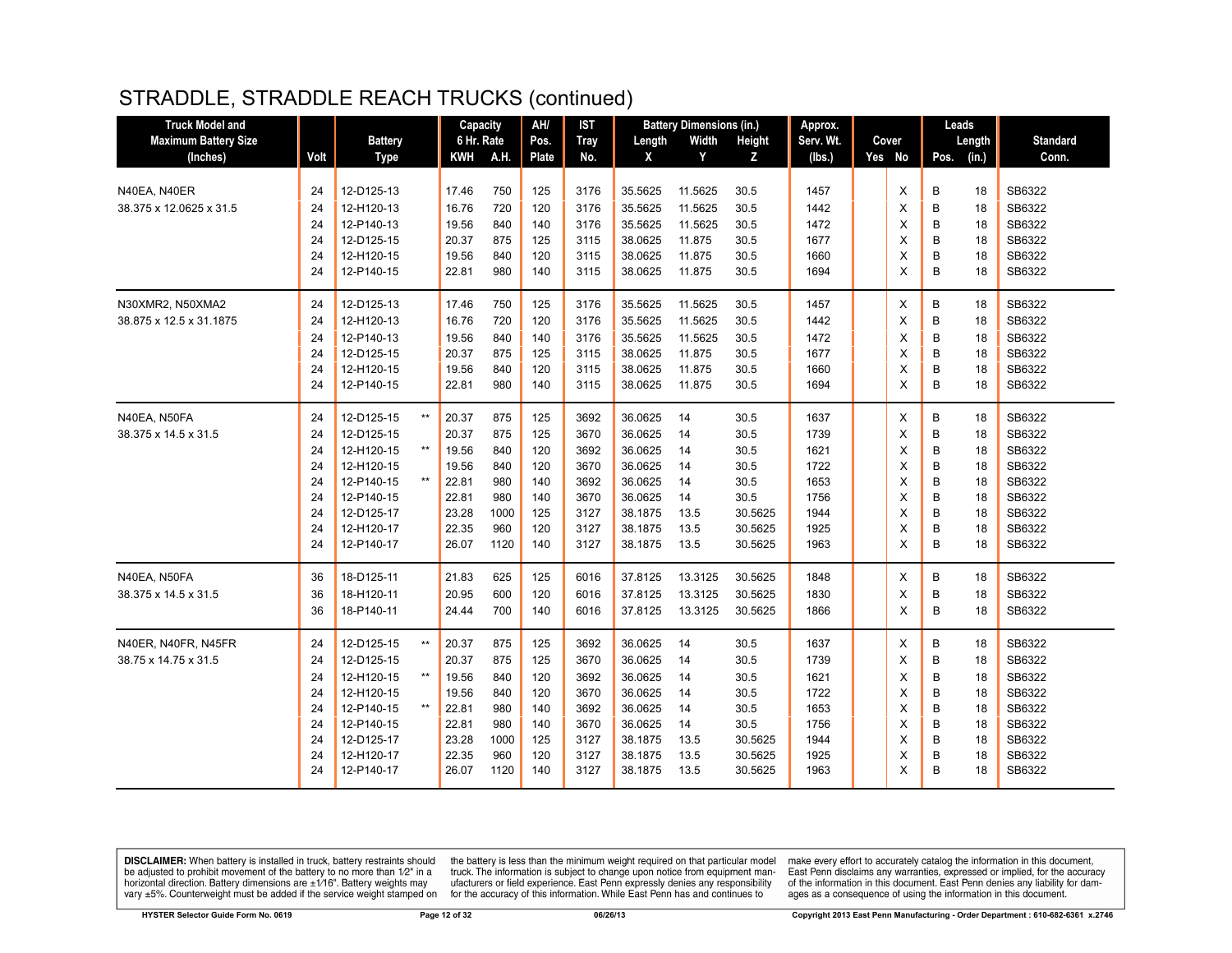| <b>Truck Model and</b>      |          |                               |                | Capacity   | AH/        | <b>IST</b>   |                    | <b>Battery Dimensions (in.)</b> |                    | Approx.      |        | Leads  |          |                  |
|-----------------------------|----------|-------------------------------|----------------|------------|------------|--------------|--------------------|---------------------------------|--------------------|--------------|--------|--------|----------|------------------|
| <b>Maximum Battery Size</b> |          | <b>Battery</b>                |                | 6 Hr. Rate | Pos.       | <b>Tray</b>  | Length             | Width                           | Height             | Serv. Wt.    | Cover  |        | Length   | <b>Standard</b>  |
| (Inches)                    | Volt     | <b>Type</b>                   | <b>KWH</b>     | A.H.       | Plate      | No.          | X                  | Y                               | z                  | (lbs.)       | Yes No | Pos.   | (in.)    | Conn.            |
| N40ER, N40FR, N45FR         | 36       | 18-D125-11                    | 21.83          | 625        | 125        | 6016         | 37.8125            | 13.3125                         | 30.5625            | 1848         | X      | B      | 18       | SB6322           |
| 38.75 x 14.75 x 31.5        | 36<br>36 | 18-H120-11<br>18-P140-11      | 20.95<br>24.44 | 600<br>700 | 120<br>140 | 6016<br>6016 | 37.8125<br>37.8125 | 13.3125<br>13.3125              | 30.5625<br>30.5625 | 1830<br>1866 | Х<br>X | B<br>B | 18<br>18 | SB6322<br>SB6322 |
|                             |          |                               |                |            |            |              |                    |                                 |                    |              |        |        |          |                  |
| N25XMDR2, N30XMR, N40XMR    | 24       | 12-D125-15<br>$^{\star\star}$ | 20.37          | 875        | 125        | 3692         | 36.0625            | 14                              | 30.5               | 1637         | Х      | B      | 18       | SB6322           |
| N50XMA2                     | 24       | 12-D125-15                    | 20.37          | 875        | 125        | 3670         | 36.0625            | 14                              | 30.5               | 1739         | X      | B      | 18       | SB6322           |
| 38.875 x 14.625 x 31.1875   | 24       | 12-H120-15<br>$^{\star\star}$ | 19.56          | 840        | 120        | 3692         | 36.0625            | 14                              | 30.5               | 1621         | X      | B      | 18       | SB6322           |
|                             | 24       | 12-H120-15                    | 19.56          | 840        | 120        | 3670         | 36.0625            | 14                              | 30.5               | 1722         | X      | B      | 18       | SB6322           |
|                             | 24       | 12-P140-15<br>$***$           | 22.81          | 980        | 140        | 3692         | 36.0625            | 14                              | 30.5               | 1653         | X      | B      | 18       | SB6322           |
|                             | 24       | 12-P140-15                    | 22.81          | 980        | 140        | 3670         | 36.0625            | 14                              | 30.5               | 1756         | X      | B      | 18       | SB6322           |
|                             | 24       | 12-D125-17                    | 23.28          | 1000       | 125        | 3127         | 38.1875            | 13.5                            | 30.5625            | 1944         | X      | B      | 18       | SB6322           |
|                             | 24       | 12-H120-17                    | 22.35          | 960        | 120        | 3127         | 38.1875            | 13.5                            | 30.5625            | 1925         | X      | B      | 18       | SB6322           |
|                             | 24       | 12-P140-17                    | 26.07          | 1120       | 140        | 3127         | 38.1875            | 13.5                            | 30.5625            | 1963         | X      | B      | 18       | SB6322           |
| N25XMDR2, N30XMR, N40XMR    | 36       | 18-D125-11                    | 21.83          | 625        | 125        | 6016         | 37.8125            | 13.3125                         | 30.5625            | 1848         | X      | B      | 18       | SB6322           |
| N50XMA2                     | 36       | 18-H120-11                    | 20.95          | 600        | 120        | 6016         | 37.8125            | 13.3125                         | 30.5625            | 1830         | X      | B      | 18       | SB6322           |
| 38.875 x 14.625 x 31.1875   | 36       | 18-P140-11                    | 24.44          | 700        | 140        | 6016         | 37.8125            | 13.3125                         | 30.5625            | 1866         | X      | B      | 18       | SB6322           |
| N45ER, N50EA                | 36       | 18-D125-11                    | 21.83          | 625        | 125        | 6016         | 37.8125            | 13.3125                         | 30.5625            | 1848         | X      | B      | 18       | SB6320           |
| 38.375 x 14.5 x 31.5        | 36       | 18-H120-11                    | 20.95          | 600        | 120        | 6016         | 37.8125            | 13.3125                         | 30.5625            | 1830         | X      | B      | 18       | SB6320           |
|                             | 36       | 18-P140-11                    | 24.44          | 700        | 140        | 6016         | 37.8125            | 13.3125                         | 30.5625            | 1866         | X      | B      | 18       | SB6320           |
| N40FR, N50FA                | 24       | 12-D160-13                    | 22.35          | 960        | 160        | 3049         | 35.25              | 15.5625                         | 30.5625            | 1985         | X      | B      | 18       | SB6322           |
| 38.5625 x 16.5 x 31.5       |          |                               |                |            |            |              |                    |                                 |                    |              |        |        |          |                  |
| N40FR, N50FA                | 36       | 18-D125-13                    | 26.19          | 750        | 125        | 6005         | 37.8125            | 15.5625                         | 30.5625            | 2168         | Х      | B      | 18       | SB6322           |
| 38.5625 x 16.5 x 31.5       | 36       | 18-H120-13                    | 25.14          | 720        | 120        | 6005         | 37.8125            | 15.5625                         | 30.5625            | 2146         | X      | B      | 18       | SB6322           |
|                             | 36       | 18-P140-13                    | 29.33          | 840        | 140        | 6005         | 37.8125            | 15.5625                         | 30.5625            | 2190         | X      | B      | 18       | SB6322           |
| N25XMDR2, N25XMDR3          | 24       | 12-D160-13                    | 22.35          | 960        | 160        | 3049         | 35.25              | 15.5625                         | 30.5625            | 1985         | X      | B      | 18       | SB6322           |
| N40XMR2, N45XMR2            |          |                               |                |            |            |              |                    |                                 |                    |              |        |        |          |                  |
| N50XMA2                     |          |                               |                |            |            |              |                    |                                 |                    |              |        |        |          |                  |
| 38.875 x 16.625 x 31.1875   |          |                               |                |            |            |              |                    |                                 |                    |              |        |        |          |                  |
| M25XMDR3, N25XMDR2          | 36       | 18-D125-13                    | 26.19          | 750        | 125        | 6005         | 37.8125            | 15.5625                         | 30.5625            | 2168         | X      | B      | 18       | SB6320           |
| N30XMDR, N40XMRS, N45XMR    | 36       | 18-H120-13                    | 25.14          | 720        | 120        | 6005         | 37.8125            | 15.5625                         | 30.5625            | 2146         | X      | B      | 18       | SB6320           |
| N45XMR2, N50XMA2            | 36       | 18-P140-13                    | 29.33          | 840        | 140        | 6005         | 37.8125            | 15.5625                         | 30.5625            | 2190         | X      | B      | 18       | SB6320           |
| 38.875 x 16.625 x 31.1875   |          |                               |                |            |            |              |                    |                                 |                    |              |        |        |          |                  |
|                             |          |                               |                |            |            |              |                    |                                 |                    |              |        |        |          |                  |

**DISCLAIMER:** When battery is installed in truck, battery restraints should be adjusted to prohibit movement of the battery to no more than  $1/2$ " in a horizontal direction. Battery dimensions are  $\pm 1/16$ ". Battery weig

the battery is less than the minimum weight required on that particular model<br>truck. The information is subject to change upon notice from equipment manufacturers or field experience. East Penn expressly denies any responsibility for the accuracy of this information. While East Penn has and continues to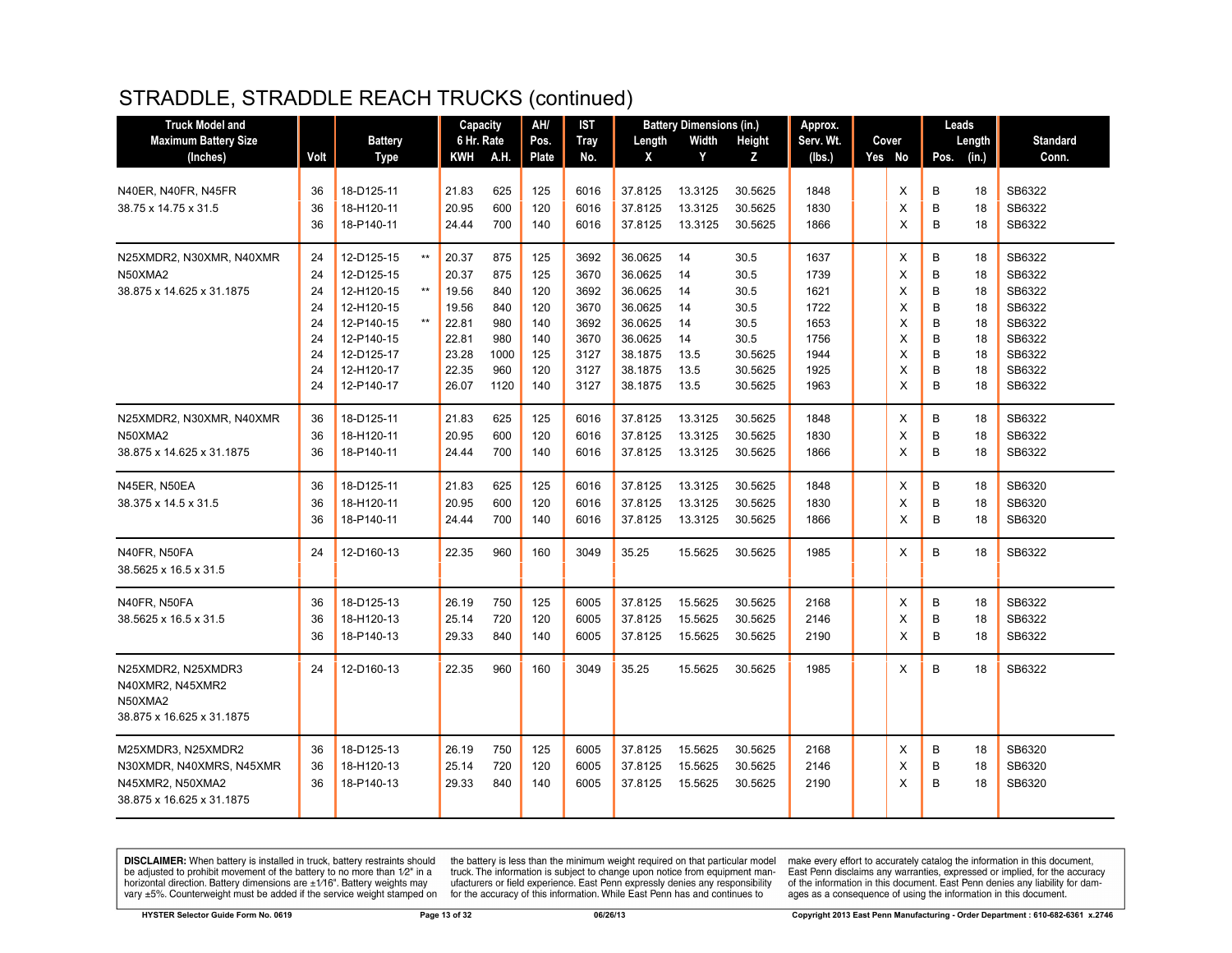| <b>Truck Model and</b>                                                                               |                |                                        | Capacity                |                      | AH/               | <b>IST</b>           |                               | <b>Battery Dimensions (in.)</b> |                               | Approx.              |                    | Leads       |                |                            |
|------------------------------------------------------------------------------------------------------|----------------|----------------------------------------|-------------------------|----------------------|-------------------|----------------------|-------------------------------|---------------------------------|-------------------------------|----------------------|--------------------|-------------|----------------|----------------------------|
| <b>Maximum Battery Size</b>                                                                          |                | <b>Battery</b>                         | 6 Hr. Rate              |                      | Pos.              | <b>Tray</b>          | Length                        | Width                           | Height                        | Serv. Wt.            | Cover              | Length      |                | <b>Standard</b>            |
| (Inches)                                                                                             | Volt           | <b>Type</b>                            | KWH                     | A.H.                 | <b>Plate</b>      | No.                  | X                             | Y                               | Z                             | (lbs.)               | Yes No             | Pos.        | (in.)          | Conn.                      |
| N45ER, N50EA<br>38.375 x 16.5 x 31.5                                                                 | 36<br>36<br>36 | 18-D125-13<br>18-H120-13<br>18-P140-13 | 26.19<br>25.14<br>29.33 | 750<br>720<br>840    | 125<br>120<br>140 | 6005<br>6005<br>6005 | 37.8125<br>37.8125<br>37.8125 | 15.5625<br>15.5625<br>15.5625   | 30.5625<br>30.5625<br>30.5625 | 2168<br>2146<br>2190 | Χ<br>$\times$<br>X | B<br>B<br>B | 18<br>18<br>18 | SB6320<br>SB6320<br>SB6320 |
| N30XMDR, N30XMXDR<br>N30XMXDR3, N45FR<br>N45XMR2, N45XMXR<br>N45XMXR3<br>39 x 18.75 x 31.5           | 36<br>36<br>36 | 18-D125-15<br>18-H120-15<br>18-P140-15 | 30.56<br>29.33<br>34.22 | 875<br>840<br>980    | 125<br>120<br>140 | 6045<br>6045<br>6045 | 38.1875<br>38.1875<br>38.1875 | 17.8125<br>17.8125<br>17.8125   | 30.5625<br>30.5625<br>30.5625 | 2486<br>2461<br>2511 | Χ<br>X<br>X        | В<br>B<br>B | 18<br>18<br>18 | SB6320<br>SB6320<br>SB6320 |
| N45FR<br>39 x 21.125 x 31.5                                                                          | 36<br>36<br>36 | 18-D125-17<br>18-H120-17<br>18-P140-17 | 34.92<br>33.52<br>39.11 | 1000<br>960<br>1120  | 125<br>120<br>140 | 6069<br>6069<br>6069 | 38.1875<br>38.1875<br>38.1875 | 20.0625<br>20.0625<br>20.0625   | 30.5625<br>30.5625<br>30.5625 | 2834<br>2806<br>2862 | Χ<br>X<br>X        | B<br>B<br>B | 18<br>18<br>18 | SB6320<br>SB6320<br>SB6320 |
| N30XMDR, N30XMDR3<br>N30XMXDR, N30XMXDR3<br>N45XMR, N45XMXR<br>N45XMXR3<br>38.875 x 21.125 x 31.1875 | 36<br>36<br>36 | 18-D125-17<br>18-H120-17<br>18-P140-17 | 34.92<br>33.52<br>39.11 | 1000<br>960<br>1120  | 125<br>120<br>140 | 6069<br>6069<br>6069 | 38.1875<br>38.1875<br>38.1875 | 20.0625<br>20.0625<br>20.0625   | 30.5625<br>30.5625<br>30.5625 | 2834<br>2806<br>2862 | X<br>$\times$<br>X | B<br>B<br>B | 18<br>18<br>18 | SB6320<br>SB6320<br>SB6320 |
| N35ZRS<br>38.8125 x 12.25 x 31                                                                       | 24<br>24<br>24 | 12-D125-15<br>12-H120-15<br>12-P140-15 | 20.37<br>19.56<br>22.81 | 875<br>840<br>980    | 125<br>120<br>140 | 3115<br>3115<br>3115 | 38.0625<br>38.0625<br>38.0625 | 11.875<br>11.875<br>11.875      | 30.5<br>30.5<br>30.5          | 1677<br>1660<br>1694 | Χ<br>X<br>X        | B<br>B<br>B | 16<br>16<br>16 | SB6322<br>SB6322<br>SB6322 |
| N35ZRS, N40ZRS<br>38.8125 x 14.25 x 31                                                               | 24<br>24<br>24 | 12-D125-17<br>12-H120-17<br>12-P140-17 | 23.28<br>22.35<br>26.07 | 1000<br>960<br>1120  | 125<br>120<br>140 | 3127<br>3127<br>3127 | 38.1875<br>38.1875<br>38.1875 | 13.5<br>13.5<br>13.5            | 30.5625<br>30.5625<br>30.5625 | 1944<br>1925<br>1963 | Х<br>Χ<br>X        | B<br>B<br>B | 16<br>16<br>16 | SB6322<br>SB6322<br>SB6322 |
| N35ZRS, N40ZRS<br>38.8125 x 16.25 x 31                                                               | 24<br>24<br>24 | 12-D125-19<br>12-H120-19<br>12-P140-19 | 26.19<br>25.14<br>29.33 | 1125<br>1080<br>1260 | 125<br>120<br>140 | 3170<br>3170<br>3170 | 38.1875<br>38.1875<br>38.1875 | 15.125<br>15.125<br>15.125      | 30.5625<br>30.5625<br>30.5625 | 2166<br>2144<br>2188 | X<br>X<br>X        | B<br>B<br>B | 16<br>16<br>16 | SB6322<br>SB6322<br>SB6322 |
| N30ZDR, N30ZDRS<br>38.8125 x 14.25 x 31                                                              | 36<br>36<br>36 | 18-D125-11<br>18-H120-11<br>18-P140-11 | 21.83<br>20.95<br>24.44 | 625<br>600<br>700    | 125<br>120<br>140 | 6016<br>6016<br>6016 | 37.8125<br>37.8125<br>37.8125 | 13.3125<br>13.3125<br>13.3125   | 30.5625<br>30.5625<br>30.5625 | 1848<br>1830<br>1866 | X<br>Χ<br>X        | B<br>B<br>B | 16<br>16<br>16 | SB6320<br>SB6320<br>SB6320 |
| N30ZDRS<br>38.8125 x 16.25 x 31                                                                      | 36<br>36<br>36 | 18-D125-13<br>18-H120-13<br>18-P140-13 | 26.19<br>25.14<br>29.33 | 750<br>720<br>840    | 125<br>120<br>140 | 6005<br>6005<br>6005 | 37.8125<br>37.8125<br>37.8125 | 15.5625<br>15.5625<br>15.5625   | 30.5625<br>30.5625<br>30.5625 | 2168<br>2146<br>2190 | х<br>Χ<br>X        | B<br>B<br>B | 16<br>16<br>16 | SB6320<br>SB6320<br>SB6320 |

**DISCLAIMER:** When battery is installed in truck, battery restraints should be adjusted to prohibit movement of the battery to no more than  $1/2$ " in a horizontal direction. Battery dimensions are  $\pm 1/16$ ". Battery weig

the battery is less than the minimum weight required on that particular model<br>truck. The information is subject to change upon notice from equipment manufacturers or field experience. East Penn expressly denies any responsibility for the accuracy of this information. While East Penn has and continues to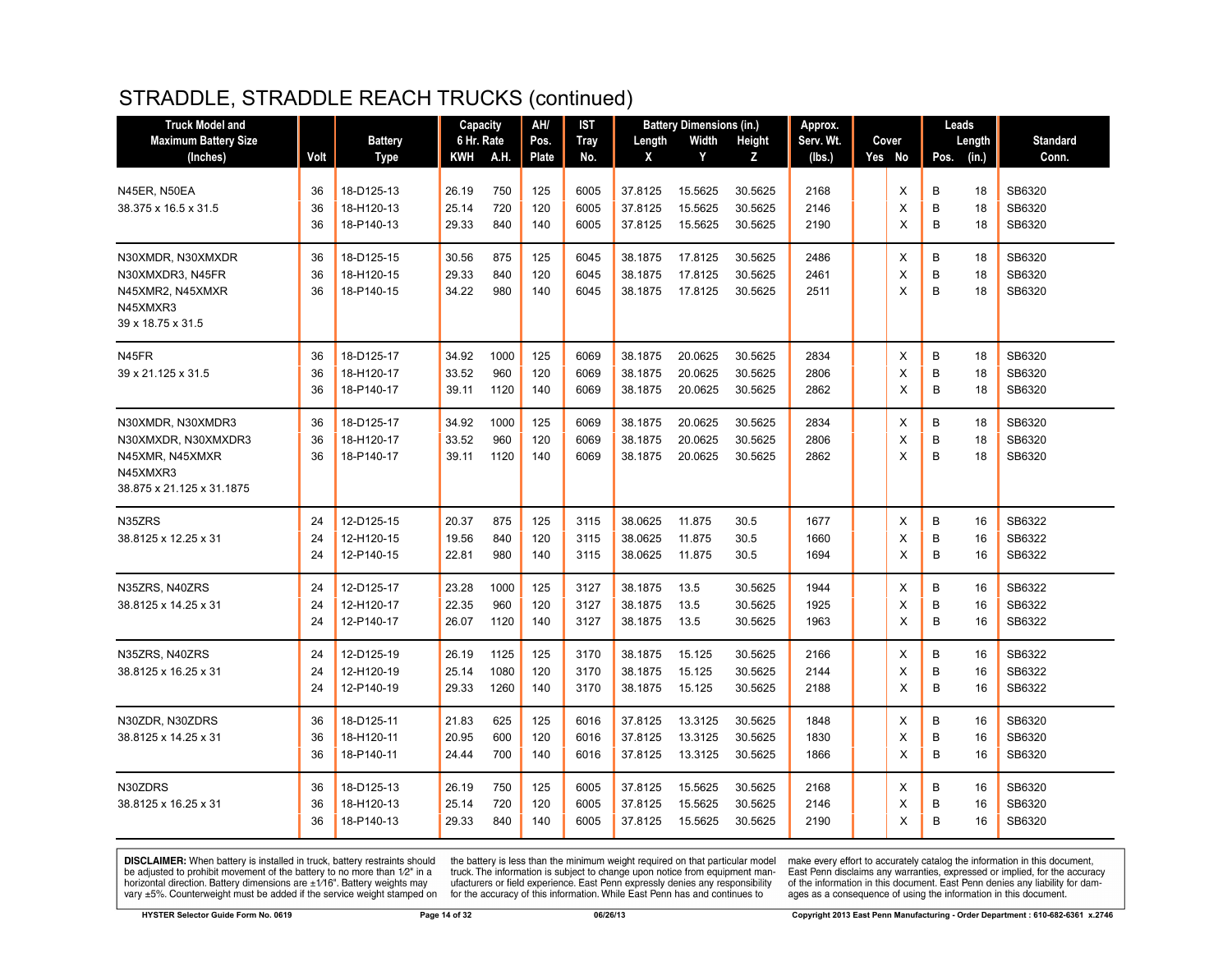| <b>Truck Model and</b>       |      |                | Capacity   |      | AH/   | <b>IST</b>  |         | <b>Battery Dimensions (in.)</b> |         | Approx.   |     |       |      | Leads  |                 |
|------------------------------|------|----------------|------------|------|-------|-------------|---------|---------------------------------|---------|-----------|-----|-------|------|--------|-----------------|
| <b>Maximum Battery Size</b>  |      | <b>Battery</b> | 6 Hr. Rate |      | Pos.  | <b>Tray</b> | Length  | Width                           | Height  | Serv. Wt. |     | Cover |      | Length | <b>Standard</b> |
| (Inches)                     | Volt | Type           | KWH        | A.H. | Plate | No.         | X       | Y                               | z       | (lbs.)    | Yes | No    | Pos. | (in.)  | Conn.           |
|                              |      |                |            |      |       |             |         |                                 |         |           |     |       |      |        |                 |
| N45ZR, N30ZDR, N35ZDR        | 36   | 18-D125-13     | 26.19      | 750  | 125   | 6005        | 37.8125 | 15.5625                         | 30.5625 | 2168      |     | X     | B    | 16     | SB6320          |
| 39 x 16.5 x 31.5             | 36   | 18-H120-13     | 25.14      | 720  | 120   | 6005        | 37.8125 | 15.5625                         | 30.5625 | 2146      |     | X     | B    | 16     | SB6320          |
| Min. Battery Wt. - 1850 lbs. | 36   | 18-P140-13     | 29.33      | 840  | 140   | 6005        | 37.8125 | 15.5625                         | 30.5625 | 2190      |     | X     | B    | 16     | SB6320          |
| N45ZR. N35ZDR                | 36   | 18-D125-15     | 30.56      | 875  | 125   | 6045        | 38.1875 | 17.8125                         | 30.5625 | 2486      |     | X     | B    | 16     | SB6320          |
| 39 x 18.5 x 34.5             | 36   | 18-H120-15     | 29.33      | 840  | 120   | 6045        | 38.1875 | 17.8125                         | 30.5625 | 2461      |     | X     | B    | 16     | SB6320          |
| Min. Battery Wt. - 2200 lbs. | 36   | 18-P140-15     | 34.22      | 980  | 140   | 6045        | 38.1875 | 17.8125                         | 30.5625 | 2511      |     | X     | B    | 16     | SB6320          |
|                              |      |                |            |      |       |             |         |                                 |         |           |     |       |      |        |                 |
| N35ZDR                       | 36   | 18-D125-17     | 34.92      | 1000 | 125   | 6056        | 38.5    | 21                              | 30.5625 | 2887      |     | X     | B    | 16     | SB6320          |
| 39 x 21.5 x 31.5             | 36   | 18-H120-17     | 33.52      | 960  | 120   | 6056        | 38.5    | 21                              | 30.5625 | 2858      |     | X     | B    | 16     | SB6320          |
|                              | 36   | 18-P140-17     | 39.11      | 1120 | 140   | 6056        | 38.5    | 21                              | 30.5625 | 2916      |     | X     | B    | 16     | SB6320          |
| B45ZR                        | 36   | 18-D125-17     | 34.92      | 1000 | 125   | 6069        | 38.1875 | 20.0625                         | 30.5625 | 2834      |     | X     | B    | 18     | SB6320          |
| 39 x 24.5 x 31.5             | 36   | 18-H120-17     | 33.52      | 960  | 120   | 6069        | 38.1875 | 20.0625                         | 30.5625 | 2806      |     | X     | B    | 18     | SB6320          |
| Min. Battery Wt. - 2500 lbs. | 36   | 18-P140-17     | 39.11      | 1120 | 140   | 6069        | 38.1875 | 20.0625                         | 30.5625 | 2862      |     | X     | B    | 18     | SB6320          |
|                              |      |                |            |      |       |             |         |                                 |         |           |     |       |      |        |                 |

\*\* Steel battery tray has ribbed sides.

H - Designates (H-Series battery type), Hydrasaver Product - Extended Watering Series.

#### STAND-UP RIDERS

| <b>Truck Model and</b>      |      |                | Capacity   |             | AH/   | IST  |         | <b>Battery Dimensions (in.)</b> |         | Approx.   |     |       |             | Leads         |                 |
|-----------------------------|------|----------------|------------|-------------|-------|------|---------|---------------------------------|---------|-----------|-----|-------|-------------|---------------|-----------------|
| <b>Maximum Battery Size</b> |      | <b>Battery</b> | 6 Hr. Rate |             | Pos.  | Tray | Length  | Width                           | Height  | Serv. Wt. |     | Cover |             | <b>Length</b> | <b>Standard</b> |
| (Inches)                    | Volt | Type           | KWH        | <b>A.H.</b> | Plate | No.  | X       |                                 | Z.      | (lbs.)    | Yes | No    | Pos.        | (in.)         | Conn.           |
|                             |      |                |            |             |       |      |         |                                 |         |           |     |       |             |               |                 |
| <b>E20AR, E25AR</b>         | 36   | 18-D125-11     | 21.83      | 625         | 125   | 6728 | 26.0625 | 19                              | 30.5    | 1788      |     | X     | B           | 18            | SB6325          |
| 27 x 19.75 x 31.25          | 36   | 18-H120-11     | 20.95      | 600         | 120   | 6728 | 26.0625 | 19                              | 30.5    | 1770      |     | ᆺ     | B           | 18            | SB6325          |
|                             | 36   | 18-P140-11     | 24.44      | 700         | 140   | 6728 | 26.0625 | 19                              | 30.5    | 1806      |     | x     | B           | 18            | SB6325          |
|                             |      |                |            |             |       |      |         |                                 |         |           |     |       |             |               |                 |
| <b>E30AR, E30CR</b>         | 36   | 18-D125-13     | 26.19      | 750         | 125   | 6005 | 37.8125 | 15.5625                         | 30.5625 | 2168      |     | X     | $\sim$<br>◡ | 30            | SB6320          |
| 38.6875 x 15.875 x 32       | 36   | 18-H120-13     | 25.14      | 720         | 120   | 6005 | 37.8125 | 15.5625                         | 30.5625 | 2146      |     | X     | C           | 30            | SB6320          |
|                             | 36   | 18-P140-13     | 29.33      | 840         | 140   | 6005 | 37.8125 | 15.5625                         | 30.5625 | 2190      |     | X     | $\sim$<br>U | 30            | SB6320          |
|                             |      |                |            |             |       |      |         |                                 |         |           |     |       |             |               |                 |
| E40AR, E40CR                | 36   | 18-D125-17     | 34.92      | 1000        | 125   | 6069 | 38.1875 | 20.0625                         | 30.5625 | 2834      |     | X     | C           | 36            | SB6320          |
| 38.6875 x 20.75 x 32        | 36   | 18-H120-17     | 33.52      | 960         | 120   | 6069 | 38.1875 | 20.0625                         | 30.5625 | 2806      |     | ᆺ     | C           | 36            | SB6320          |
|                             | 36   | 18-P140-17     | 39.11      | 1120        | 140   | 6069 | 38.1875 | 20.0625                         | 30.5625 | 2862      |     | ᆺ     | $\sim$<br>◡ | 36            | SB6320          |
|                             |      |                |            |             |       |      |         |                                 |         |           |     |       |             |               |                 |

**DISCLAIMER:** When battery is installed in truck, battery restraints should be adjusted to prohibit movement of the battery to no more than 1/2" in a horizontal direction. Battery dimensions are  $\pm 1/16$ ". Battery weights may vary ±5%. Counterweight must be added if the service weight stamped on

the battery is less than the minimum weight required on that particular model<br>truck. The information is subject to change upon notice from equipment manufacturers or field experience. East Penn expressly denies any responsibility for the accuracy of this information. While East Penn has and continues to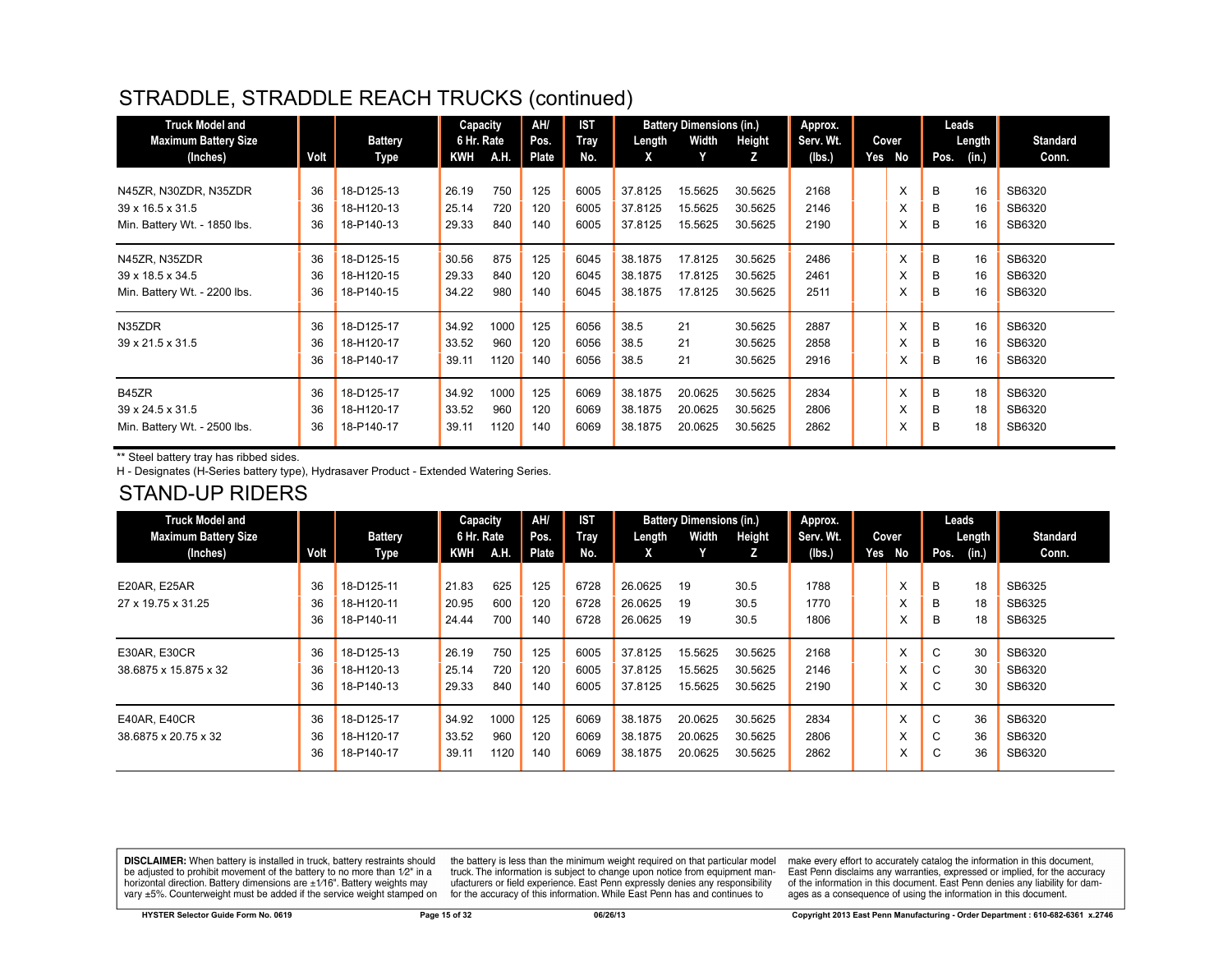#### STAND-UP RIDERS (continued)

| <b>Truck Model and</b>      |      |                | Capacity   |      | AH/   | <b>IST</b>  |         | <b>Battery Dimensions (in.)</b> |         | Approx.   |        |                | Leads  |                 |       |
|-----------------------------|------|----------------|------------|------|-------|-------------|---------|---------------------------------|---------|-----------|--------|----------------|--------|-----------------|-------|
| <b>Maximum Battery Size</b> |      | <b>Battery</b> | 6 Hr. Rate |      | Pos.  | <b>Tray</b> | Length  | Width                           | Height  | Serv. Wt. | Cover  |                | Length | <b>Standard</b> |       |
| (Inches)                    | Volt | <b>Type</b>    | KWH        | A.H. | Plate | No.         | X       | Y                               | Z       | (lbs.)    | Yes No | Pos.           | (in.)  | Conn.           |       |
|                             |      |                |            |      |       |             |         |                                 |         |           |        |                |        |                 |       |
| E30BC, E40BC                | 36   | 18-D100-23     | 38.41      | 1100 | 100   | 6140        | 38.1875 | 26.9375                         | 25.6875 | 3095      | X      | B              | 30     | SB6320          | w/919 |
| 39 x 28.375 x 25.6875       | 36   | 18-D85-23      | 32.65      | 935  | 85    | 6839        | 38.5    | 26.9375                         | 22.6875 |           | X      | B              | 30     | SB6320          | w/919 |
|                             | 36   | 18-H80-23      | 30.73      | 880  | 80    | 6839        | 38.5    | 26.9375                         | 22.6875 |           | Х      | B              | 30     | SB6320          | w/919 |
|                             | 36   | 18-P95-23      | 36.49      | 1045 | 95    | 6839        | 38.5    | 26.9375                         | 22.6875 |           | X      | B              | 30     | SB6320          | w/919 |
| E30BC, E40BC                | 48   | 24-D100-17     | 37.25      | 800  | 100   | 7086        | 38.1875 | 26.6875                         | 25.6875 | 3112      | X      | B              | 30     | SB6321          | w/919 |
| 39 x 28.375 x 25.6875       | 48   | 24-D85-17      | 31.66      | 680  | 85    | 7002        | 38.1875 | 26.6875                         | 22.6875 | 2695      | X      | B              | 30     | SB6321          | w/919 |
|                             | 48   | 24-H80-17      | 29.80      | 640  | 80    | 7002        | 38.1875 | 26.6875                         | 22.6875 | 2587      | X      | B              | 30     | SB6321          | w/919 |
|                             | 48   | 24-P95-17      | 35.39      | 760  | 95    | 7002        | 38.1875 | 26.6875                         | 22.6875 | 2722      | X      | B              | 30     | SB6321          | w/919 |
| E50BC, E60BC                | 36   | 18-D100-25     | 41.90      | 1200 | 100   | 6202        | 38.1875 | 29.1875                         | 25.6875 | 3335      | X      | B              | 30     | SB6320          | w/919 |
| 39 x 31.25 x 25.6875        | 36   | 18-D85-25      | 35.62      | 1020 | 85    | 6030        | 38.1875 | 29.1875                         | 22.6875 | 2924      | X      | B              | 30     | SB6320          | w/919 |
|                             | 36   | 18-H80-25      | 33.52      | 960  | 80    | 6030        | 38.1875 | 29.1875                         | 22.6875 | 2807      | X      | B              | 30     | SB6320          | w/919 |
|                             | 36   | 18-P95-25      | 39.81      | 1140 | 95    | 6030        | 38.1875 | 29.1875                         | 22.6875 | 2953      | X      | B              | 30     | SB6320          | w/919 |
| E50BC, E60BC                | 48   | 24-D100-19     | 41.90      | 900  | 100   | 7043        | 38.1875 | 29.6875                         | 25.6875 | 3465      | X      | B              | 30     | SB6321          | w/919 |
| 39 x 31.25 x 25.6875        | 48   | 24-D85-19      | 35.62      | 765  | 85    | 7003        | 38.1875 | 29.6875                         | 22.6875 | 2984      | X      | B              | 30     | SB6321          | w/919 |
|                             | 48   | 24-H80-19      | 33.52      | 720  | 80    | 7003        | 38.1875 | 29.6875                         | 22.6875 | 2865      | X      | B              | 30     | SB6321          | w/919 |
|                             | 48   | 24-P95-19      | 39.81      | 855  | 95    | 7003        | 38.1875 | 29.6875                         | 22.6875 | 3014      | X      | B              | 30     | SB6321          | w/919 |
| E30FR                       | 24   | 12-D125-19     | 26.19      | 1125 | 125   | 3134        | 38.1875 | 15                              | 30.5625 | 2126      | X      | D              | 9      | SB6322          | w/919 |
| 38.75 x 15.5 x 31.625       | 24   | 12-H120-19     | 25.14      | 1080 | 120   | 3134        | 38.1875 | 15                              | 30.5625 | 2105      | X      | D              | 9      | SB6322          | w/919 |
|                             | 24   | 12-P140-19     | 29.33      | 1260 | 140   | 3134        | 38.1875 | 15                              | 30.5625 | 2147      | X      | D              | 9      | SB6322          | w/919 |
| E30FR, E35FR                | 36   | 18-D125-13     | 26.19      | 750  | 125   | 6005        | 37.8125 | 15.5625                         | 30.5625 | 2168      | X      | D              | 9      | SB6320          | w/919 |
| 38.75 x 16.125 x 31.625     | 36   | 18-H120-13     | 25.14      | 720  | 120   | 6005        | 37.8125 | 15.5625                         | 30.5625 | 2146      | X      | D              | 9      | SB6320          | w/919 |
|                             | 36   | 18-P140-13     | 29.33      | 840  | 140   | 6005        | 37.8125 | 15.5625                         | 30.5625 | 2190      | X      | D              | 9      | SB6320          | w/919 |
| D45FR, E40F, E40FR, E45F    | 36   | 18-D125-17     | 34.92      | 1000 | 125   | 6069        | 38.1875 | 20.0625                         | 30.5625 | 2834      | X      | D              | 9      | SB6320          | w/919 |
| E50F, E50FR, E55F           | 36   | 18-H120-17     | 33.52      | 960  | 120   | 6069        | 38.1875 | 20.0625                         | 30.5625 | 2806      | X      | D              | 9      | SB6320          | w/919 |
| 38.875 x 20.5 x 31.625      | 36   | 18-P140-17     | 39.11      | 1120 | 140   | 6069        | 38.1875 | 20.0625                         | 30.5625 | 2862      | X      | D              | 9      | SB6320          | w/919 |
| E30ER                       | 36   | 18-D125-13     | 26.19      | 750  | 125   | 6005        | 37.8125 | 15.5625                         | 30.5625 | 2168      | X      | Α              | 8      | SB6320          | w/919 |
| 38.75 x 16 x 32             | 36   | 18-H120-13     | 25.14      | 720  | 120   | 6005        | 37.8125 | 15.5625                         | 30.5625 | 2146      | X      | Α              | 8      | SB6320          | w/919 |
|                             | 36   | 18-P140-13     | 29.33      | 840  | 140   | 6005        | 37.8125 | 15.5625                         | 30.5625 | 2190      | X      | $\overline{A}$ | 8      | SB6320          | w/919 |
| E40ER, E50ER                | 36   | 18-D125-17     | 34.92      | 1000 | 125   | 6069        | 38.1875 | 20.0625                         | 30.5625 | 2834      | X      | A              | 8      | SB6320          | w/919 |
| 38.75 x 20.75 x 32          | 36   | 18-H120-17     | 33.52      | 960  | 120   | 6069        | 38.1875 | 20.0625                         | 30.5625 | 2806      | X      | Α              | 8      | SB6320          | w/919 |
|                             | 36   | 18-P140-17     | 39.11      | 1120 | 140   | 6069        | 38.1875 | 20.0625                         | 30.5625 | 2862      | X      | A              | 8      | SB6320          | w/919 |
|                             |      |                |            |      |       |             |         |                                 |         |           |        |                |        |                 |       |

**DISCLAIMER:** When battery is installed in truck, battery restraints should be adjusted to prohibit movement of the battery to no more than  $1/2$ " in a horizontal direction. Battery dimensions are  $\pm 1/16$ ". Battery weig

the battery is less than the minimum weight required on that particular model<br>truck. The information is subject to change upon notice from equipment man-<br>ufacturers or field experience. East Penn expressly denies any respo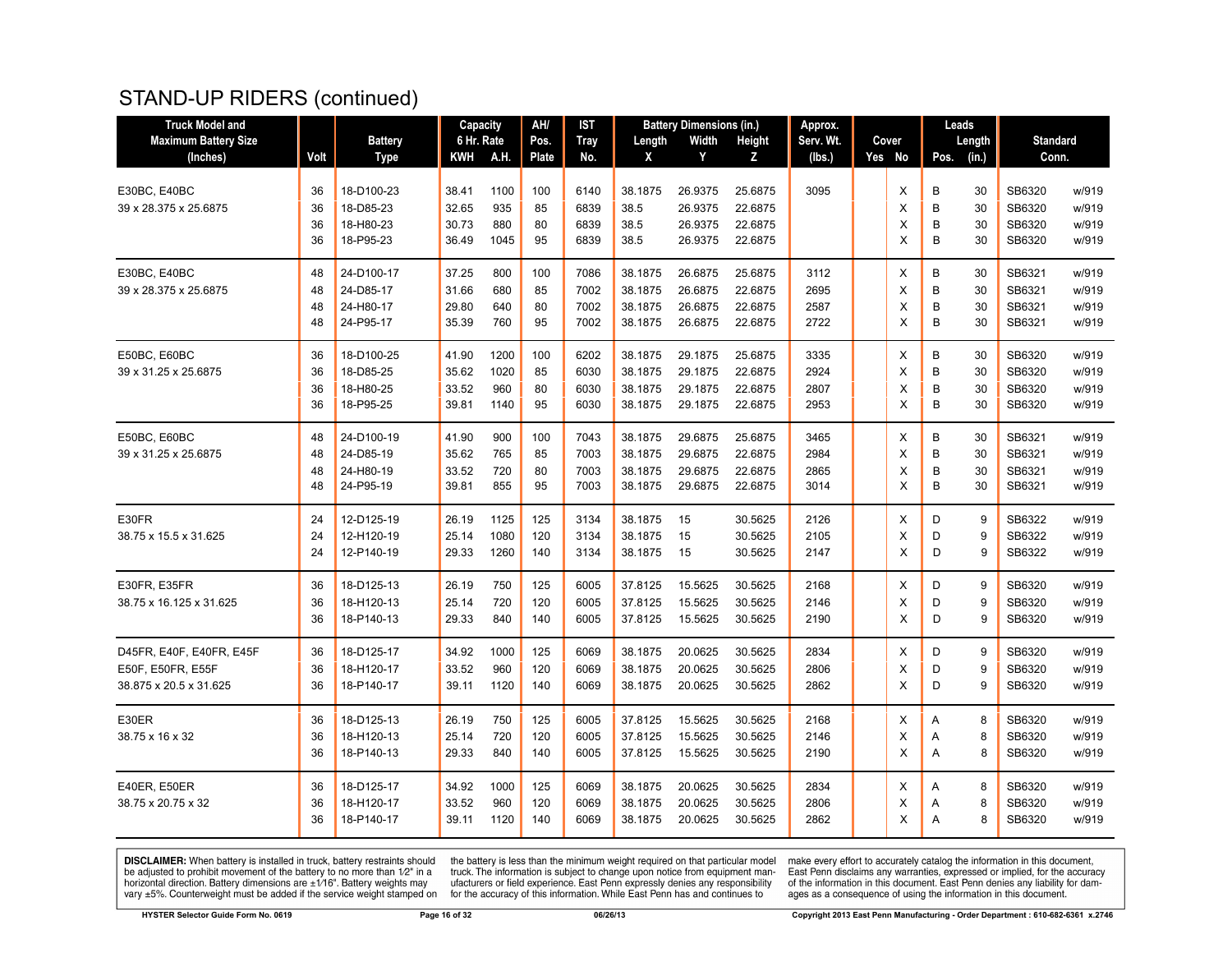# STAND-UP RIDERS (continued)

| <b>Truck Model and</b>      |      |                | Capacity   |      | AH/   | <b>IST</b> |         | <b>Battery Dimensions (in.)</b> |         | Approx.   |        |      | Leads  |                 |       |
|-----------------------------|------|----------------|------------|------|-------|------------|---------|---------------------------------|---------|-----------|--------|------|--------|-----------------|-------|
| <b>Maximum Battery Size</b> |      | <b>Battery</b> | 6 Hr. Rate |      | Pos.  | Tray       | Length  | Width                           | Height  | Serv. Wt. | Cover  |      | Length | <b>Standard</b> |       |
| (Inches)                    | Volt | Type           | <b>KWH</b> | A.H. | Plate | No.        | X       | Y                               | Z       | (lbs.)    | Yes No | Pos. | (in.)  | Conn.           |       |
|                             |      |                |            |      |       |            |         |                                 |         |           |        |      |        |                 |       |
| E30HSD, E35HSD              | 36   | 18-D125-15     | 30.56      | 875  | 125   | 6045       | 38.1875 | 17.8125                         | 30.5625 | 2486      | X      | B    | 30     | SB6320          | w/919 |
| 38.625 x 18.3125 x 31.125   | 36   | 18-H120-15     | 29.33      | 840  | 120   | 6045       | 38.1875 | 17.8125                         | 30.5625 | 2461      | X      | B    | 30     | SB6320          | w/919 |
|                             | 36   | 18-P140-15     | 34.22      | 980  | 140   | 6045       | 38.1875 | 17.8125                         | 30.5625 | 2511      | X      | В    | 30     | SB6320          | w/919 |
| E35HSD Optional, E40HSD     | 36   | 18-D125-17     | 34.92      | 1000 | 125   | 6069       | 38.1875 | 20.0625                         | 30.5625 | 2834      | X      | В    | 30     | SB6320          | w/919 |
| 38.625 x 20.8125 x 31.125   | 36   | 18-H120-17     | 33.52      | 960  | 120   | 6069       | 38.1875 | 20.0625                         | 30.5625 | 2806      | X      | B    | 30     | SB6320          | w/919 |
|                             | 36   | 18-P140-17     | 39.11      | 1120 | 140   | 6069       | 38.1875 | 20.0625                         | 30.5625 | 2862      | X      | B    | 30     | SB6320          | w/919 |
| E30HSD                      | 36   | 18-D125-13     | 26.19      | 750  | 125   | 6005       | 37.8125 | 15.5625                         | 30.5625 | 2168      | X      | B    | 30     | SB6320          | w/919 |
| <b>Optional Compartment</b> | 36   | 18-H120-13     | 25.14      | 720  | 120   | 6005       | 37.8125 | 15.5625                         | 30.5625 | 2146      | X      | B    | 30     | SB6320          | w/919 |
| 38.625 x 16.3125 x 31       | 36   | 18-P140-13     | 29.33      | 840  | 140   | 6005       | 37.8125 | 15.5625                         | 30.5625 | 2190      | X      | B    | 30     | SB6320          | w/919 |
|                             |      |                |            |      |       |            |         |                                 |         |           |        |      |        |                 |       |
| E30HSD2                     | 36   | 18-D125-13     | 26.19      | 750  | 125   | 6005       | 37.8125 | 15.5625                         | 30.5625 | 2168      | X      | B    | 20     | SB6320          |       |
| 38.5625 x 16.3125 x 31.0625 | 36   | 18-H120-13     | 25.14      | 720  | 120   | 6005       | 37.8125 | 15.5625                         | 30.5625 | 2146      | X      | B    | 20     | SB6320          |       |
|                             | 36   | 18-P140-13     | 29.33      | 840  | 140   | 6005       | 37.8125 | 15.5625                         | 30.5625 | 2190      | х      | В    | 20     | SB6320          |       |
| E30HSD2, E35HSD2            | 36   | 18-D125-15     | 30.56      | 875  | 125   | 6045       | 38.1875 | 17.8125                         | 30.5625 | 2486      | X      | B    | 20     | SB6320          |       |
| E40HSD2                     | 36   | 18-H120-15     | 29.33      | 840  | 120   | 6045       | 38.1875 | 17.8125                         | 30.5625 | 2461      | X      | B    | 20     | SB6320          |       |
| 38.5625 x 18.3125 x 31.0625 | 36   | 18-P140-15     | 34.22      | 980  | 140   | 6045       | 38.1875 | 17.8125                         | 30.5625 | 2511      | X      | B    | 20     | SB6320          |       |
|                             |      |                |            |      |       |            |         |                                 |         |           |        |      |        |                 |       |
| E35HSD2, E40HSD2            | 36   | 18-D125-17     | 34.92      | 1000 | 125   | 6069       | 38.1875 | 20.0625                         | 30.5625 | 2834      | X      | B    | 20     | SB6320          |       |
| 38.5625 x 20.8125 x 31.0625 | 36   | 18-H120-17     | 33.52      | 960  | 120   | 6069       | 38.1875 | 20.0625                         | 30.5625 | 2806      | X      | B    | 20     | SB6320          |       |
|                             | 36   | 18-P140-17     | 39.11      | 1120 | 140   | 6069       | 38.1875 | 20.0625                         | 30.5625 | 2862      | х      | В    | 20     | SB6320          |       |
|                             |      |                |            |      |       |            |         |                                 |         |           |        |      |        |                 |       |

H - Designates (H-Series battery type), Hydrasaver Product - Extended Watering Series.

#### SIT DOWN RIDERS

| <b>Truck Model and</b><br><b>Maximum Battery Size</b><br>(Inches)  | Volt                 | <b>Battery</b><br>Type                            | Capacity<br>6 Hr. Rate<br>KWH    | A.H.                      | AH/<br>Pos.<br>Plate  | <b>IST</b><br>Tray<br>No.    | Length<br>X                              | <b>Battery Dimensions (in.)</b><br>Width | Height<br>z                           | Approx.<br>Serv. Wt.<br>(Ibs.) | Yes | Cover<br>No       | Leads<br>Pos.    | Length $\vert$<br>(in.) | <b>Standard</b><br>Conn.             |                                  |
|--------------------------------------------------------------------|----------------------|---------------------------------------------------|----------------------------------|---------------------------|-----------------------|------------------------------|------------------------------------------|------------------------------------------|---------------------------------------|--------------------------------|-----|-------------------|------------------|-------------------------|--------------------------------------|----------------------------------|
| CA60XT, CA80XT<br>32 x 13.4375 x 31<br>Min. Battery Wt. - 986 lbs. | 24                   | 12-D100-13                                        | 13.97                            | 600                       | 100                   | 3015                         | 30.5625                                  | 12.75                                    | 26.25                                 | 1185                           | X   |                   | B                | 15                      | SB6328                               |                                  |
| J25B, J30BS<br>39.375 x 16.75 x 26                                 | 24<br>24<br>24<br>24 | 12-D100-21<br>12-D85-21<br>12-H80-21<br>12-P95-21 | 23.28<br>19.79<br>18.62<br>22.12 | 1000<br>850<br>800<br>950 | 100<br>85<br>80<br>95 | 3139<br>3031<br>3031<br>3031 | 38.1875<br>38.0625<br>38.0625<br>38.0625 | 16.5<br>16.375<br>16.375<br>16.375       | 25.6875<br>22.625<br>22.625<br>22.625 | 1910<br>1620<br>1555<br>1636   |     | X<br>х<br>л.<br>^ | A<br>A<br>A<br>A | 30<br>30<br>30<br>30    | SB6322<br>SB6322<br>SB6322<br>SB6322 | w/919<br>w/919<br>w/919<br>w/919 |

**DISCLAIMER:** When battery is installed in truck, battery restraints should be adjusted to prohibit movement of the battery to no more than  $1/2$ " in a horizontal direction. Battery dimensions are  $\pm 1/16$ ". Battery weig

the battery is less than the minimum weight required on that particular model<br>truck. The information is subject to change upon notice from equipment manufacturers or field experience. East Penn expressly denies any responsibility for the accuracy of this information. While East Penn has and continues to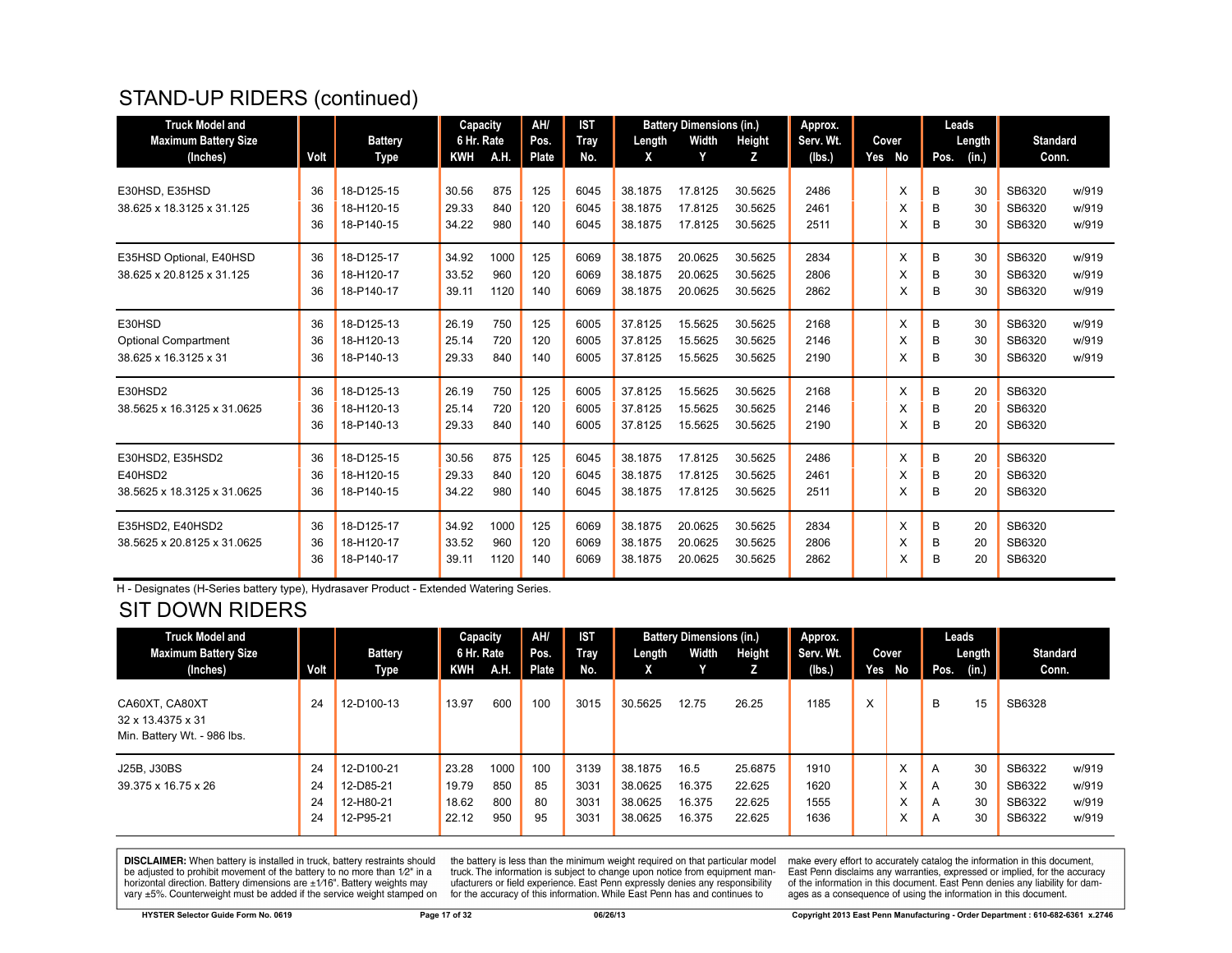| <b>Truck Model and</b>      |      |                | Capacity   |      | AH/   | <b>IST</b>  |         | <b>Battery Dimensions (in.)</b> |         | Approx.   |        |      | Leads  |                 |       |
|-----------------------------|------|----------------|------------|------|-------|-------------|---------|---------------------------------|---------|-----------|--------|------|--------|-----------------|-------|
| <b>Maximum Battery Size</b> |      | <b>Battery</b> | 6 Hr. Rate |      | Pos.  | <b>Tray</b> | Length  | Width                           | Height  | Serv. Wt. | Cover  |      | Length | <b>Standard</b> |       |
| (Inches)                    | Volt | <b>Type</b>    | KWH        | A.H. | Plate | No.         | X       | Y                               | z       | (Ibs.)    | Yes No | Pos. | (in.)  | Conn.           |       |
| J25B, J30BS                 | 36   | 18-D100-13     | 20.95      | 600  | 100   | 6086        | 37.6875 | 15.4375                         | 25.625  | 1718      | X      | Α    | 30     | SB6320          | w/919 |
| 39.375 x 16.75 x 26         | 36   | 18-D85-13      | 17.81      | 510  | 85    | 6062        | 37.6875 | 15.4375                         | 22.625  | 1507      | X      | A    | 30     | SB6320          | w/919 |
|                             | 36   | 18-H80-13      | 16.76      | 480  | 80    | 6062        | 37.6875 | 15.4375                         | 22.625  | 1447      | X      | Α    | 30     | SB6320          | w/919 |
|                             | 36   | 18-P95-13      | 19.90      | 570  | 95    | 6062        | 37.6875 | 15.4375                         | 22.625  | 1522      | X      | A    | 30     | SB6320          | w/919 |
| <b>J30B</b>                 | 24   | 12-D100-29     | 32.59      | 1400 | 100   | 3087        | 38.1875 | 22.5625                         | 25.6875 |           | х      | Α    | 30     | SB6322          | w/919 |
| 39.375 x 23.5 x 26          | 24   | 12-D85-29      | 27.70      | 1190 | 85    | 3565        | 38.1875 | 22.5625                         | 22.6875 | 2306      | X      | Α    | 30     | SB6322          | w/919 |
|                             | 24   | 12-H80-29      | 26.07      | 1120 | 80    | 3565        | 38.1875 | 22.5625                         | 22.6875 | 2214      | X      | A    | 30     | SB6322          | w/919 |
|                             | 24   | 12-P95-29      | 30.96      | 1330 | 95    | 3565        | 38.1875 | 22.5625                         | 22.6875 | 2329      | X      | Α    | 30     | SB6322          | w/919 |
| <b>J30B</b>                 | 36   | 18-D100-19     | 31.43      | 900  | 100   | 6057        | 38.1875 | 22.3125                         | 25.6875 | 2564      | X      | A    | 30     | SB6320          | w/919 |
| 39.375 x 23.5 x 26          | 36   | 18-D85-19      | 26.71      | 765  | 85    | 6041        | 38.1875 | 22.3125                         | 22.6875 | 2242      | X      | A    | 30     | SB6320          | w/919 |
|                             | 36   | 18-H80-19      | 25.14      | 720  | 80    | 6041        | 38.1875 | 22.3125                         | 22.6875 | 2152      | X      | Α    | 30     | SB6320          | w/919 |
|                             | 36   | 18-P95-19      | 29.86      | 855  | 95    | 6041        | 38.1875 | 22.3125                         | 22.6875 | 2264      | X      | A    | 30     | SB6320          | w/919 |
| J35B                        | 24   | 12-D100-33     | 37.25      | 1600 | 100   | 3650        | 38.1875 | 25.5625                         | 25.6875 | 2743      | X      | Α    | 30     | SB6322          | w/919 |
| 39.375 x 26.5 x 26          | 24   | 12-D85-33      | 31.66      | 1360 | 85    | 3431        | 38.1875 | 25.5625                         | 22.6875 | 2563      | X      | A    | 30     | SB6322          | w/919 |
|                             | 24   | 12-H80-33      | 29.80      | 1280 | 80    | 3431        | 38.1875 | 25.5625                         | 22.6875 | 2460      | X      | A    | 30     | SB6322          | w/919 |
|                             | 24   | 12-P95-33      | 35.39      | 1520 | 95    | 3431        | 38.1875 | 25.5625                         | 22.6875 | 2589      | X      | A    | 30     | SB6322          | w/919 |
| J35B                        | 36   | 18-D100-21     | 34.92      | 1000 | 100   | 6067        | 38.1875 | 24.5625                         | 25.6875 | 2805      | X      | A    | 30     | SB6320          | w/919 |
| 39.375 x 26.5 x 26          | 36   | 18-D85-21      | 29.68      | 850  | 85    | 6010        | 38.1875 | 24.5625                         | 22.6875 | 2466      | X      | Α    | 30     | SB6320          | w/919 |
|                             | 36   | 18-H80-21      | 27.94      | 800  | 80    | 6010        | 38.1875 | 24.5625                         | 22.6875 | 2367      | X      | A    | 30     | SB6320          | w/919 |
|                             | 36   | 18-P95-21      | 33.17      | 950  | 95    | 6010        | 38.1875 | 24.5625                         | 22.6875 | 2491      | X      | A    | 30     | SB6320          | w/919 |
| A30XL                       | 24   | 12-D100-21     | 23.28      | 1000 | 100   | 3385        | 32.5625 | 19.1875                         | 25.625  | 1856      | X      | A    | 30     | SB6322          | w/919 |
| 32.875 x 19.6875 x 26.6875  | 24   | 12-D85-21      | 19.79      | 850  | 85    | 3078        | 32.5625 | 19.1875                         | 22.625  | 1638      | X      | Α    | 30     | SB6322          | w/919 |
|                             | 24   | 12-H80-21      | 18.62      | 800  | 80    | 3078        | 32.5625 | 19.1875                         | 22.625  | 1572      | X      | A    | 30     | SB6322          | w/919 |
|                             | 24   | 12-P95-21      | 22.12      | 950  | 95    | 3078        | 32.5625 | 19.1875                         | 22.625  | 1654      | X      | A    | 30     | SB6322          | w/919 |
| E25XL2, E30XL2, E35XL2      | 36   | 18-D85-17      | 23.75      | 680  | 85    | 6001        | 33.1875 | 25.5625                         | 22.6875 | 2090      | X      | A    | 30     | SB6320          | w/919 |
| 35.125 x 27.3125 x 23.125   | 36   | 18-H80-17      | 22.35      | 640  | 80    | 6001        | 33.1875 | 25.5625                         | 22.6875 | 2006      | X      | Α    | 30     | SB6320          | w/919 |
|                             | 36   | 18-P95-17      | 26.54      | 760  | 95    | 6001        | 33.1875 | 25.5625                         | 22.6875 | 2111      | X      | A    | 30     | SB6320          | w/919 |
| E25XL2, E30XL2, E35XL2      | 48   | 24-D85-13      | 23.75      | 510  | 85    | 7007        | 30.6875 | 25.3125                         | 22.6875 | 2033      | х      | Α    | 30     | SB6321          | w/919 |
| 35.125 x 27.3125 x 23.125   | 48   | 24-H80-13      | 22.35      | 480  | 80    | 7007        | 30.6875 | 25.3125                         | 22.6875 | 1952      | X      | Α    | 30     | SB6321          | w/919 |
|                             | 48   | 24-P95-13      | 26.54      | 570  | 95    | 7007        | 30.6875 | 25.3125                         | 22.6875 | 2053      | X      | A    | 30     | SB6321          | w/919 |

**DISCLAIMER:** When battery is installed in truck, battery restraints should be adjusted to prohibit movement of the battery to no more than  $1/2$ " in a horizontal direction. Battery dimensions are  $\pm 1/16$ ". Battery weig

the battery is less than the minimum weight required on that particular model<br>truck. The information is subject to change upon notice from equipment man-<br>ufacturers or field experience. East Penn expressly denies any respo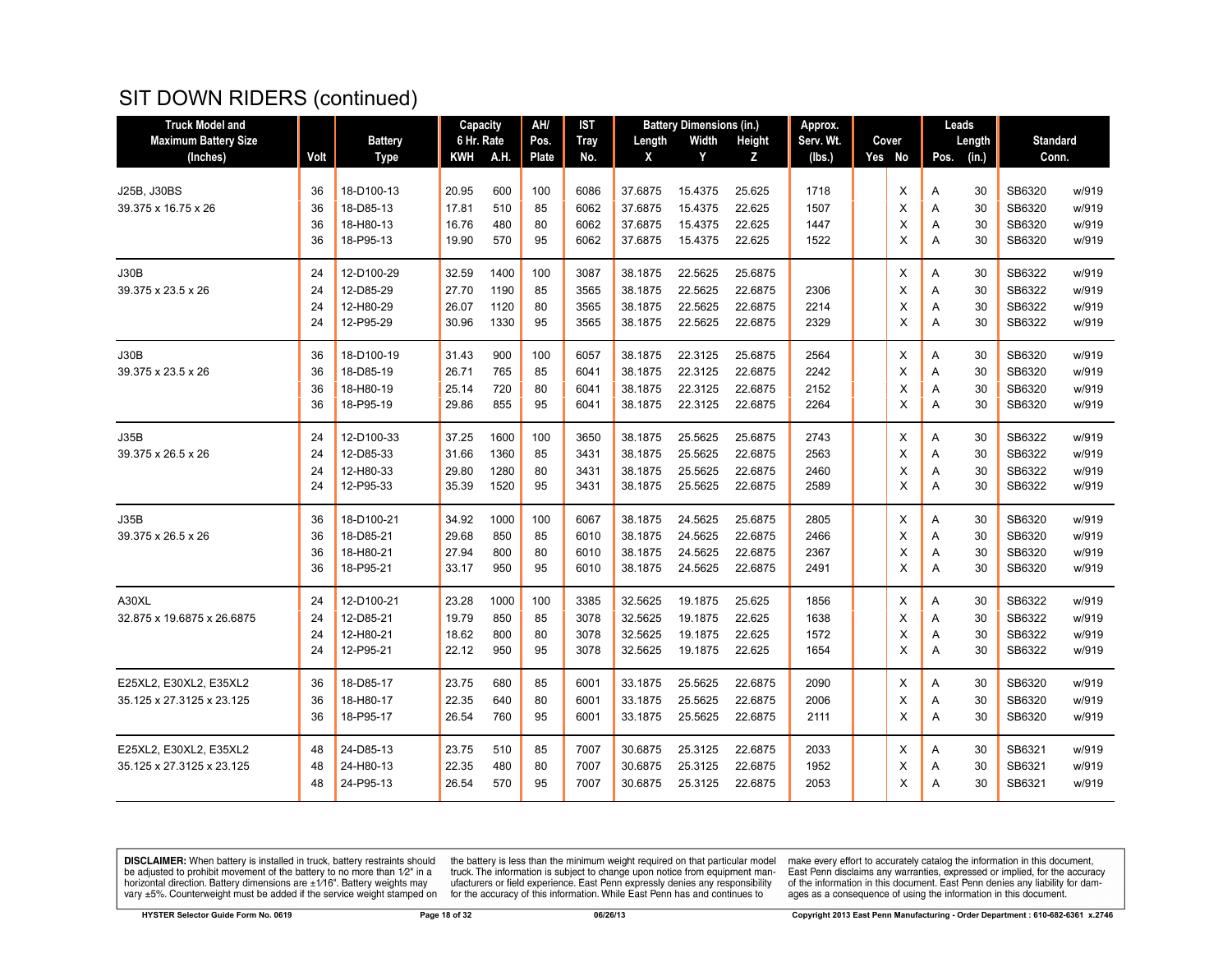| <b>Truck Model and</b>      |      |                | Capacity   |      | AH/          | <b>IST</b>  |         | <b>Battery Dimensions (in.)</b> |         | Approx.   |          |      | Leads  |                 |       |
|-----------------------------|------|----------------|------------|------|--------------|-------------|---------|---------------------------------|---------|-----------|----------|------|--------|-----------------|-------|
| <b>Maximum Battery Size</b> |      | <b>Battery</b> | 6 Hr. Rate |      | Pos.         | <b>Tray</b> | Length  | Width                           | Height  | Serv. Wt. | Cover    |      | Length | <b>Standard</b> |       |
| (Inches)                    | Volt | <b>Type</b>    | KWH        | A.H. | <b>Plate</b> | No.         | X       | Y                               | Z       | (lbs.)    | Yes No   | Pos. | (in.)  | Conn.           |       |
|                             |      |                |            |      |              |             |         |                                 |         |           |          |      |        |                 |       |
| E25XL, E30XL, E35XL         | 36   | 18-D85-19      | 26.71      | 765  | 85           | 6226        | 34.9375 | 25.5625                         | 22.6875 | 2274      | X        | Α    | 30     | SB6320          | w/919 |
| 35.8125 x 27.3125 x 23.125  | 36   | 18-H80-19      | 25.14      | 720  | 80           | 6226        | 34.9375 | 25.5625                         | 22.6875 | 2183      | X        | Α    | 30     | SB6320          | w/919 |
|                             | 36   | 18-P95-19      | 29.86      | 855  | 95           | 6226        | 34.9375 | 25.5625                         | 22.6875 | 2297      | X        | A    | 30     | SB6320          | w/919 |
| E25XL, E30XL, E35XL         | 48   | 24-D85-15      | 27.70      | 595  | 85           | 7049        | 35.1875 | 25.5625                         | 22.6875 | 2332      | X        | Α    | 30     | SB6321          | w/919 |
| 35.8125 x 27.3125 x 24.5625 | 48   | 24-H80-15      | 26.07      | 560  | 80           | 7049        | 35.1875 | 25.5625                         | 22.6875 | 2239      | X        | A    | 30     | SB6321          | w/919 |
|                             | 48   | 24-P95-15      | 30.96      | 665  | 95           | 7049        | 35.1875 | 25.5625                         | 22.6875 | 2355      | $\times$ | A    | 30     | SB6321          | w/919 |
| J40XL2, J50XL2              | 36   | 18-D85-27      | 38.59      | 1105 | 85           | 6026        | 38.1875 | 31.4375                         | 22.6875 | 3144      | X        | B    | 30     | SB6320          |       |
| 38.8125 x 33.125 x 23.125   | 36   | 18-H80-27      | 36.32      | 1040 | 80           | 6026        | 38.1875 | 31.4375                         | 22.6875 | 3018      | X        | B    | 30     | SB6320          |       |
|                             | 36   | 18-P95-27      | 43.13      | 1235 | 95           | 6026        | 38.1875 | 31.4375                         | 22.6875 | 3175      | X        | B    | 30     | SB6320          |       |
| J40XL2. J50XL2              | 48   | 24-D85-21      | 39.58      | 850  | 85           | 7004        | 38.1875 | 32.6875                         | 22.6875 | 3272      | Х        | B    | 30     | SB6321          |       |
| 38.8125 x 33.125 x 23.125   | 48   | 24-H80-21      | 37.25      | 800  | 80           | 7004        | 38.1875 | 32.6875                         | 22.6875 | 3141      | X        | B    | 30     | SB6321          |       |
|                             | 48   | 24-P95-21      | 44.23      | 950  | 95           | 7004        | 38.1875 | 32.6875                         | 22.6875 | 3305      | X        | B    | 30     | SB6321          |       |
| J40XL, J50XL                | 36   | 18-D85-27      | 38.59      | 1105 | 85           | 6026        | 38.1875 | 31.4375                         | 22.6875 | 3144      | X        | B    | 30     | SB6320          |       |
| 38.8125 x 33.125 x 24.5625  | 36   | 18-H80-27      | 36.32      | 1040 | 80           | 6026        | 38.1875 | 31.4375                         | 22.6875 | 3018      | X        | B    | 30     | SB6320          |       |
|                             | 36   | 18-P95-27      | 43.13      | 1235 | 95           | 6026        | 38.1875 | 31.4375                         | 22.6875 | 3175      | X        | B    | 30     | SB6320          |       |
| J40XL, J50XL                | 48   | 24-D85-21      | 39.58      | 850  | 85           | 7004        | 38.1875 | 32.6875                         | 22.6875 | 3272      | X        | B    | 30     | SB6321          |       |
| 38.8125 x 33.125 x 24.5625  | 48   | 24-H80-21      | 37.25      | 800  | 80           | 7004        | 38.1875 | 32.6875                         | 22.6875 | 3141      | X        | B    | 30     | SB6321          |       |
|                             | 48   | 24-P95-21      | 44.23      | 950  | 95           | 7004        | 38.1875 | 32.6875                         | 22.6875 | 3305      | X        | B    | 30     | SB6321          |       |
| J40XL2, J50XL2, J60XL2      | 36   | 18-D85-33      | 47.49      | 1360 | 85           | 6065        | 38.1875 | 38.1875                         | 22.6875 | 3887      | X        | B    | 30     | SB6320          |       |
| 38.8125 x 39.75 x 23.125    | 36   | 18-H80-33      | 44.70      | 1280 | 80           | 6065        | 38.1875 | 38.1875                         | 22.6875 | 3732      | X        | B    | 30     | SB6320          |       |
|                             | 36   | 18-P95-33      | 53.08      | 1520 | 95           | 6065        | 38.1875 | 38.1875                         | 22.6875 | 3926      | X        | B    | 30     | SB6320          |       |
| J40XL2, J50XL2, J60XL2      | 48   | 24-D85-25      | 47.49      | 1020 | 85           | 7005        | 38.6875 | 38.1875                         | 22.6875 | 3862      | X        | B    | 30     | SB6321          |       |
| 38.8125 x 39.75 x 23.125    | 48   | 24-H80-25      | 44.70      | 960  | 80           | 7005        | 38.6875 | 38.1875                         | 22.6875 | 3708      | Х        | B    | 30     | SB6321          |       |
|                             | 48   | 24-P95-25      | 53.08      | 1140 | 95           | 7005        | 38.6875 | 38.1875                         | 22.6875 | 3901      | X        | B    | 30     | SB6321          |       |
| J40XL, J50XL, J60XL         | 36   | 18-D85-33      | 47.49      | 1360 | 85           | 6065        | 38.1875 | 38.1875                         | 22.6875 | 3887      | X        | B    | 30     | SB6320          |       |
| 38.8125 x 39.75 x 24.5625   | 36   | 18-H80-33      | 44.70      | 1280 | 80           | 6065        | 38.1875 | 38.1875                         | 22.6875 | 3732      | X        | B    | 30     | SB6320          |       |
|                             | 36   | 18-P95-33      | 53.08      | 1520 | 95           | 6065        | 38.1875 | 38.1875                         | 22.6875 | 3926      | X        | B    | 30     | SB6320          |       |
| J40XL, J50L, J60XL          | 48   | 24-D85-25      | 47.49      | 1020 | 85           | 7005        | 38.6875 | 38.1875                         | 22.6875 | 3862      | X        | B    | 30     | SB6321          |       |
| 38.8125 x 39.75 x 24.5625   | 48   | 24-H80-25      | 44.70      | 960  | 80           | 7005        | 38.6875 | 38.1875                         | 22.6875 | 3708      | X        | B    | 30     | SB6321          |       |
|                             | 48   | 24-P95-25      | 53.08      | 1140 | 95           | 7005        | 38.6875 | 38.1875                         | 22.6875 | 3901      | X        | B    | 30     | SB6321          |       |
|                             |      |                |            |      |              |             |         |                                 |         |           |          |      |        |                 |       |

**DISCLAIMER:** When battery is installed in truck, battery restraints should be adjusted to prohibit movement of the battery to no more than  $1/2$ " in a horizontal direction. Battery dimensions are  $\pm 1/16$ ". Battery weig

the battery is less than the minimum weight required on that particular model<br>truck. The information is subject to change upon notice from equipment man-<br>ufacturers or field experience. East Penn expressly denies any respo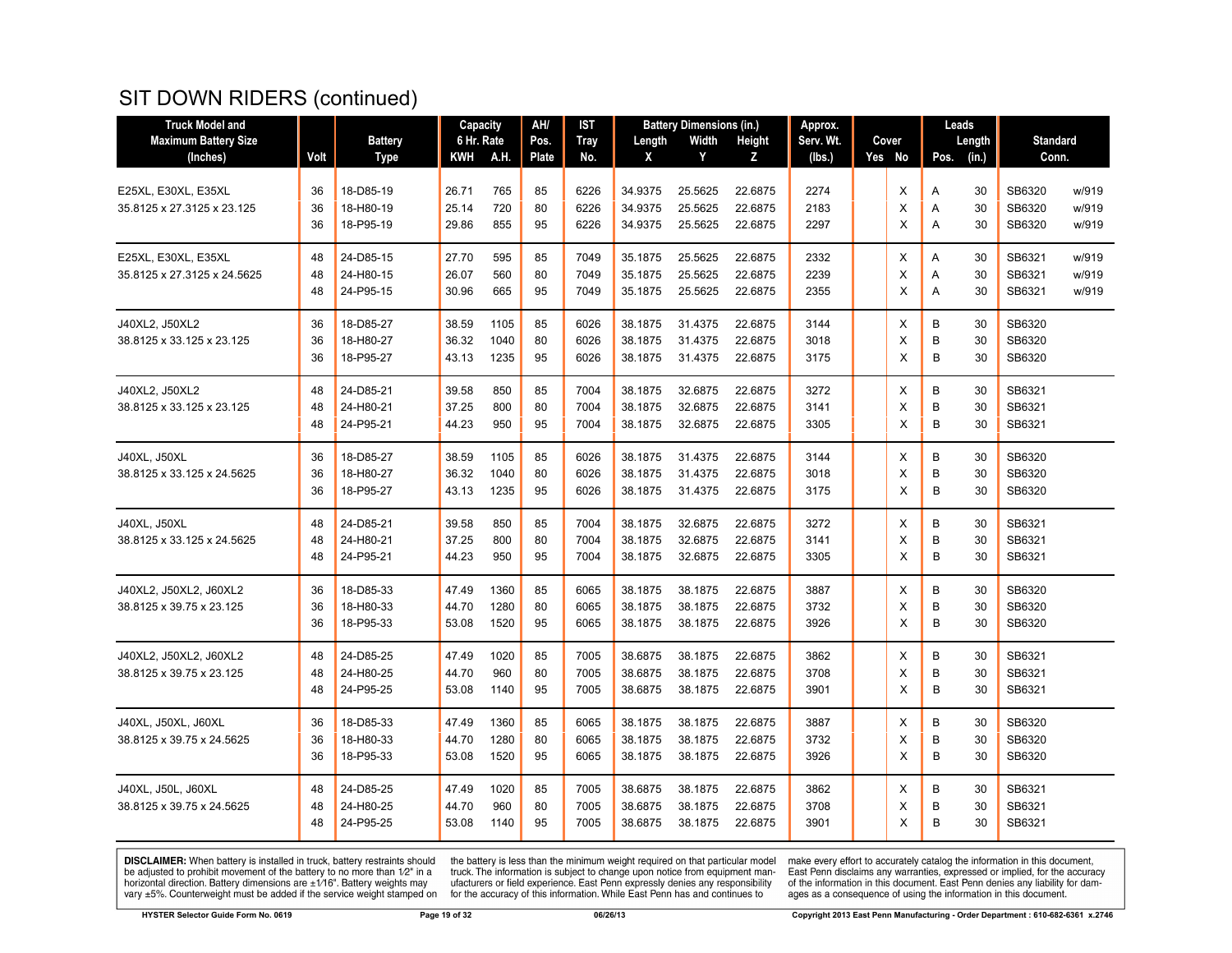| <b>Truck Model and</b>      |      |                | Capacity   |      | AH/   | <b>IST</b>  |         | <b>Battery Dimensions (in.)</b> |               | Approx.   |        | Leads         |                 |
|-----------------------------|------|----------------|------------|------|-------|-------------|---------|---------------------------------|---------------|-----------|--------|---------------|-----------------|
| <b>Maximum Battery Size</b> |      | <b>Battery</b> | 6 Hr. Rate |      | Pos.  | <b>Tray</b> | Length  | Width                           | <b>Height</b> | Serv. Wt. | Cover  | Length        | <b>Standard</b> |
| (Inches)                    | Volt | <b>Type</b>    | KWH        | A.H. | Plate | No.         | X       | Y                               | Z             | (lbs.)    | Yes No | (in.)<br>Pos. | Conn.           |
|                             |      |                |            |      |       |             |         |                                 |               |           |        |               |                 |
| E40XL2, E50XL2              | 36   | 18-D85-23      | 32.65      | 935  | 85    | 6009        | 38.1875 | 26.9375                         | 22.6875       | 2703      | X      | В<br>30       | SB6320          |
| 38.8125 x 27.3125 x 23.125  | 36   | 18-H80-23      | 30.73      | 880  | 80    | 6009        | 38.1875 | 26.9375                         | 22.6875       | 2595      | X      | B<br>30       | SB6320          |
|                             | 36   | 18-P95-23      | 36.49      | 1045 | 95    | 6009        | 38.1875 | 26.9375                         | 22.6875       | 2730      | X      | B<br>30       | SB6320          |
| E40XL2, E50SL2              | 48   | 24-D85-17      | 31.66      | 680  | 85    | 7002        | 38.1875 | 26.6875                         | 22.6875       | 2695      | X      | B<br>30       | SB6321          |
| 38.8125 x 27.3125 x 23.125  | 48   | 24-H80-17      | 29.80      | 640  | 80    | 7002        | 38.1875 | 26.6875                         | 22.6875       | 2587      | X      | B<br>30       | SB6321          |
|                             | 48   | 24-P95-17      | 35.39      | 760  | 95    | 7002        | 38.1875 | 26.6875                         | 22.6875       | 2722      | X      | B<br>30       | SB6321          |
| E40XL, E50XL                | 36   | 18-D85-23      | 32.65      | 935  | 85    | 6009        | 38.1875 | 26.9375                         | 22.6875       | 2703      | X      | B<br>30       | SB6320          |
| 38.8125 x 27.3125 x 24.5625 | 36   | 18-H80-23      | 30.73      | 880  | 80    | 6009        | 38.1875 | 26.9375                         | 22.6875       | 2595      | X      | B<br>30       | SB6320          |
|                             | 36   | 18-P95-23      | 36.49      | 1045 | 95    | 6009        | 38.1875 | 26.9375                         | 22.6875       | 2730      | X      | B<br>30       | SB6320          |
| E40XL. E50XL                | 48   | 24-D85-17      | 31.66      | 680  | 85    | 7002        | 38.1875 | 26.6875                         | 22.6875       | 2695      | X      | B<br>30       | SB6321          |
| 38.8125 x 27.3125 x 24.5625 | 48   | 24-H80-17      | 29.80      | 640  | 80    | 7002        | 38.1875 | 26.6875                         | 22.6875       | 2587      | X      | B<br>30       | SB6321          |
|                             | 48   | 24-P95-17      | 35.39      | 760  | 95    | 7002        | 38.1875 | 26.6875                         | 22.6875       | 2722      | X      | B<br>30       | SB6321          |
| E40XL2, E50XL2, E60XL2      | 36   | 18-D85-27      | 38.59      | 1105 | 85    | 6026        | 38.1875 | 31.4375                         | 22.6875       | 3144      | X      | B<br>30       | SB6320          |
| 38.8125 x 33.125 x 23.125   | 36   | 18-H80-27      | 36.32      | 1040 | 80    | 6026        | 38.1875 | 31.4375                         | 22.6875       | 3018      | X      | B<br>30       | SB6320          |
|                             | 36   | 18-P95-27      | 43.13      | 1235 | 95    | 6026        | 38.1875 | 31.4375                         | 22.6875       | 3175      | X      | B<br>30       | SB6320          |
| E40XL2, E50XL2, E60XL2      | 48   | 24-D85-21      | 39.58      | 850  | 85    | 7004        | 38.1875 | 32.6875                         | 22.6875       | 3272      | X      | B<br>30       | SB6321          |
| 38.8125 x 33.125 x 23.125   | 48   | 24-H80-21      | 37.25      | 800  | 80    | 7004        | 38.1875 | 32.6875                         | 22.6875       | 3141      | X      | B<br>30       | SB6321          |
|                             | 48   | 24-P95-21      | 44.23      | 950  | 95    | 7004        | 38.1875 | 32.6875                         | 22.6875       | 3305      | X      | В<br>30       | SB6321          |
| E40XL, E50XL, E60XL         | 36   | 18-D85-27      | 38.59      | 1105 | 85    | 6026        | 38.1875 | 31.4375                         | 22.6875       | 3144      | X      | B<br>30       | SB6320          |
| 38.8125 x 33.125 x 24.5625  | 36   | 18-H80-27      | 36.32      | 1040 | 80    | 6026        | 38.1875 | 31.4375                         | 22.6875       | 3018      | X      | B<br>30       | SB6320          |
|                             | 36   | 18-P95-27      | 43.13      | 1235 | 95    | 6026        | 38.1875 | 31.4375                         | 22.6875       | 3175      | X      | B<br>30       | SB6320          |
| E40XL, E50XL, E60XL         | 48   | 24-D85-21      | 39.58      | 850  | 85    | 7004        | 38.1875 | 32.6875                         | 22.6875       | 3272      | X      | B<br>30       | SB6321          |
| 38.8125 x 33.125 x 24.5625  | 48   | 24-H80-21      | 37.25      | 800  | 80    | 7004        | 38.1875 | 32.6875                         | 22.6875       | 3141      | Х      | B<br>30       | SB6321          |
|                             | 48   | 24-P95-21      | 44.23      | 950  | 95    | 7004        | 38.1875 | 32.6875                         | 22.6875       | 3305      | X      | B<br>30       | SB6321          |
| E60B, E70B, E80BS           | 36   | 18-D85-33      | 47.49      | 1360 | 85    | 6065        | 38.1875 | 38.1875                         | 22.6875       | 3887      | X      | 30<br>Α       | SB6320          |
| 41.8125 x 40 x 23.625       | 36   | 18-H80-33      | 44.70      | 1280 | 80    | 6065        | 38.1875 | 38.1875                         | 22.6875       | 3732      | Х      | 30<br>Α       | SB6320          |
|                             | 36   | 18-P95-33      | 53.08      | 1520 | 95    | 6065        | 38.1875 | 38.1875                         | 22.6875       | 3926      | X      | A<br>30       | SB6320          |
| E60B, E70B, E80BS           | 48   | 24-D85-25      | 47.49      | 1020 | 85    | 7005        | 38.6875 | 38.1875                         | 22.6875       | 3862      | X      | 30<br>Α       | SB6321          |
| 41.8125 x 40 x 23.625       | 48   | 24-H80-25      | 44.70      | 960  | 80    | 7005        | 38.6875 | 38.1875                         | 22.6875       | 3708      | X      | 30<br>Α       | SB6321          |
|                             | 48   | 24-P95-25      | 53.08      | 1140 | 95    | 7005        | 38.6875 | 38.1875                         | 22.6875       | 3901      | X      | A<br>30       | SB6321          |
|                             |      |                |            |      |       |             |         |                                 |               |           |        |               |                 |

**DISCLAIMER:** When battery is installed in truck, battery restraints should be adjusted to prohibit movement of the battery to no more than  $1/2$ " in a horizontal direction. Battery dimensions are  $\pm 1/16$ ". Battery weig

the battery is less than the minimum weight required on that particular model<br>truck. The information is subject to change upon notice from equipment man-<br>ufacturers or field experience. East Penn expressly denies any respo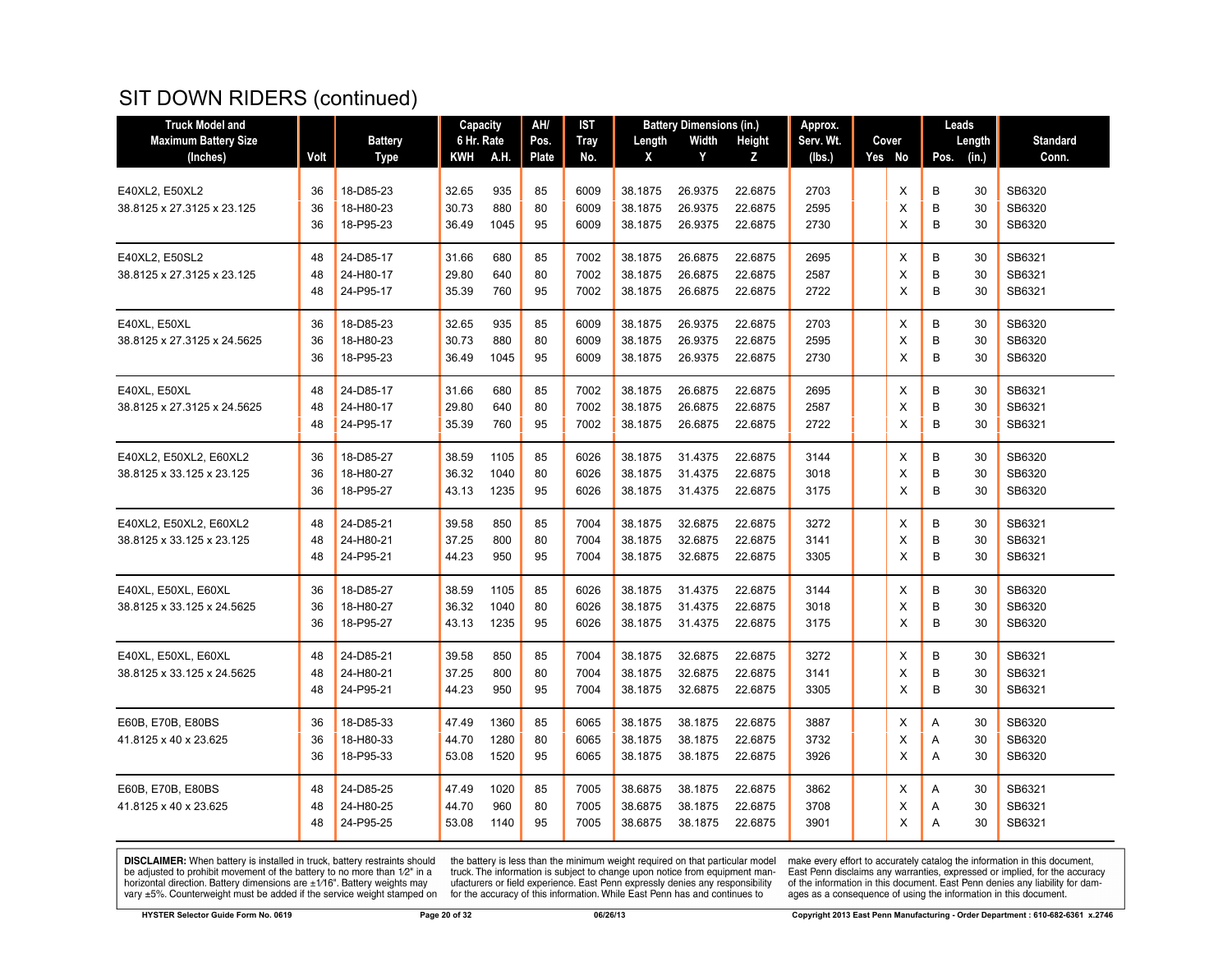| <b>Truck Model and</b>                                                       |                |                                     |                                                    | Capacity                |                      | AH/            | <b>IST</b>           |                               | <b>Battery Dimensions (in.)</b> |                               | Approx.              |             | Leads                         |                            |
|------------------------------------------------------------------------------|----------------|-------------------------------------|----------------------------------------------------|-------------------------|----------------------|----------------|----------------------|-------------------------------|---------------------------------|-------------------------------|----------------------|-------------|-------------------------------|----------------------------|
| <b>Maximum Battery Size</b>                                                  |                | <b>Battery</b>                      |                                                    | 6 Hr. Rate              |                      | Pos.           | <b>Tray</b>          | Length                        | Width                           | Height                        | Serv. Wt.            | Cover       | Length                        | <b>Standard</b>            |
| (Inches)                                                                     | Volt           | <b>Type</b>                         |                                                    | <b>KWH</b>              | A.H.                 | <b>Plate</b>   | No.                  | X                             | Y                               | z                             | (lbs.)               | Yes No      | (in.)<br>Pos.                 | Conn.                      |
| E100XL2S, E70XL2S<br><b>E80XL2S</b>                                          | 36<br>36       | 18-D85-33<br>18-H80-33              |                                                    | 47.49<br>44.70          | 1360<br>1280         | 85<br>80       | 6065<br>6065         | 38.1875<br>38.1875            | 38.1875<br>38.1875              | 22.6875<br>22.6875            | 3887<br>3732         | X<br>X      | B<br>30<br>B<br>30            | SB6320<br>SB6320           |
| 44 x 39.125 x 23.125                                                         | 36             | 18-P95-33                           |                                                    | 53.08                   | 1520                 | 95             | 6065                 | 38.1875                       | 38.1875                         | 22.6875                       | 3926                 | X           | B<br>30                       | SB6320                     |
| E100XL2S, E70XL2S<br>E80XL2S<br>44 x 39.125 x 23.125                         | 48<br>48<br>48 | 24-D85-27<br>24-H80-27<br>24-P95-27 |                                                    | 51.45<br>48.42<br>57.50 | 1105<br>1040<br>1235 | 85<br>80<br>95 | 7085<br>7085<br>7085 | 41.6875<br>41.6875<br>41.6875 | 38.1875<br>38.1875<br>38.1875   | 22.6875<br>22.6875<br>22.6875 | 4097<br>3933<br>4138 | X<br>X<br>X | B<br>30<br>B<br>30<br>B<br>30 | SB6321<br>SB6321<br>SB6321 |
| E100XLS, E70XL, E80XL                                                        | 36             | 18-D85-33                           |                                                    | 47.49                   | 1360                 | 85             | 6065                 | 38.1875                       | 38.1875                         | 22.6875                       | 3887                 | X           | B<br>30                       | SB6320                     |
| 45.0625 x 39.0625 x 23.125                                                   | 36<br>36       | 18-H80-33<br>18-P95-33              |                                                    | 44.70<br>53.08          | 1280<br>1520         | 80<br>95       | 6065<br>6065         | 38.1875<br>38.1875            | 38.1875<br>38.1875              | 22.6875<br>22.6875            | 3732<br>3926         | X<br>X      | B<br>30<br>В<br>30            | SB6320<br>SB6320           |
| E100XLS, E70XL, E80XL<br>45.0625 x 39.0625 x 23.125                          | 48<br>48<br>48 | 24-D85-29<br>24-H80-29<br>24-P95-29 |                                                    | 55.41<br>52.15<br>61.92 | 1190<br>1120<br>1330 | 85<br>80<br>95 | 7067<br>7067<br>7067 | 44.6875<br>44.6875<br>44.6875 | 38.1875<br>38.1875<br>38.1875   | 22.6875<br>22.6875<br>22.6875 | 4497<br>4317<br>4542 | X<br>X<br>X | B<br>30<br>B<br>30<br>B<br>30 | SB6321<br>SB6321<br>SB6321 |
| *E100XL2, *E120XL2<br>E100XL3, E120XL3<br>45.625 x 44 x 23.125<br>See Note B | 36<br>36<br>36 | 36-D85-21<br>36-H80-21<br>36-P95-21 | $\star\star$<br>$^{\star\star}$<br>$^{\star\star}$ | 59.36<br>55.87<br>66.35 | 1700<br>1700<br>1700 | 85<br>80<br>95 | 8038<br>8038<br>8038 | 43.625<br>43.625<br>43.625    | 43.625<br>43.625<br>43.625      | 22.75<br>22.75<br>22.75       | 5010<br>4810<br>5060 | X<br>X<br>X | B<br>30<br>B<br>30<br>B<br>30 | SB6320<br>SB6320<br>SB6320 |
| E100XL2, E100XL3<br>E120XL2, E120XL3<br>45.625 x 44 x 23.125<br>See Note B   | 48<br>48<br>48 | 24-D85-31<br>24-H80-31<br>24-P95-31 |                                                    | 59.36<br>55.87<br>66.35 | 1275<br>1200<br>1425 | 85<br>80<br>95 | 7460<br>7460<br>7460 | 44.5625<br>44.5625<br>44.5625 | 42.75<br>42.75<br>42.75         | 22.75<br>22.75<br>22.75       | 5013<br>4812<br>5063 | Х<br>X<br>X | D<br>30<br>D<br>30<br>D<br>30 | SB6321<br>SB6321<br>SB6321 |
| *E100XL, *E120XL<br>45.5625 x 45.0625 x 23.125<br>See Note B                 | 36<br>36<br>36 | 36-D85-21<br>36-H80-21<br>36-P95-21 | $^{\star\star}$<br>$^{\star\star}$<br>$***$        | 59.36<br>55.87<br>66.35 | 1700<br>1700<br>1700 | 85<br>80<br>95 | 8038<br>8038<br>8038 | 43.625<br>43.625<br>43.625    | 43.625<br>43.625<br>43.625      | 22.75<br>22.75<br>22.75       | 5010<br>4810<br>5060 | Х<br>X<br>X | В<br>30<br>B<br>30<br>B<br>30 | SB6320<br>SB6320<br>SB6320 |
| E100XL, E120XL<br>45.5625 x 45.0625 x 23.125<br>See Note B                   | 48<br>48<br>48 | 24-D85-33<br>24-H80-33<br>24-P95-33 |                                                    | 63.32<br>59.60<br>70.77 | 1360<br>1280<br>1520 | 85<br>80<br>95 | 7311<br>7311<br>7311 | 44.5625<br>44.5625<br>44.5625 | 44.5625<br>44.5625<br>44.5625   | 22.75<br>22.75<br>22.75       | 5230<br>5021<br>5282 | Х<br>X<br>X | B<br>30<br>B<br>30<br>B<br>30 | SB6321<br>SB6321<br>SB6321 |
| *E100B, *E120B<br>46.5 x 41.75 x 23.625                                      | 36             | 36-D85-19                           | $***$                                              | 53.43                   | 1530                 | 85             | 8008                 | 44.1875                       | 38.1875                         | 22.6875                       | 4422                 | X           | B<br>30                       | SB6320                     |

**DISCLAIMER:** When battery is installed in truck, battery restraints should be adjusted to prohibit movement of the battery to no more than  $1/2$ " in a horizontal direction. Battery dimensions are  $\pm 1/16$ ". Battery weig

the battery is less than the minimum weight required on that particular model<br>truck. The information is subject to change upon notice from equipment man-<br>ufacturers or field experience. East Penn expressly denies any respo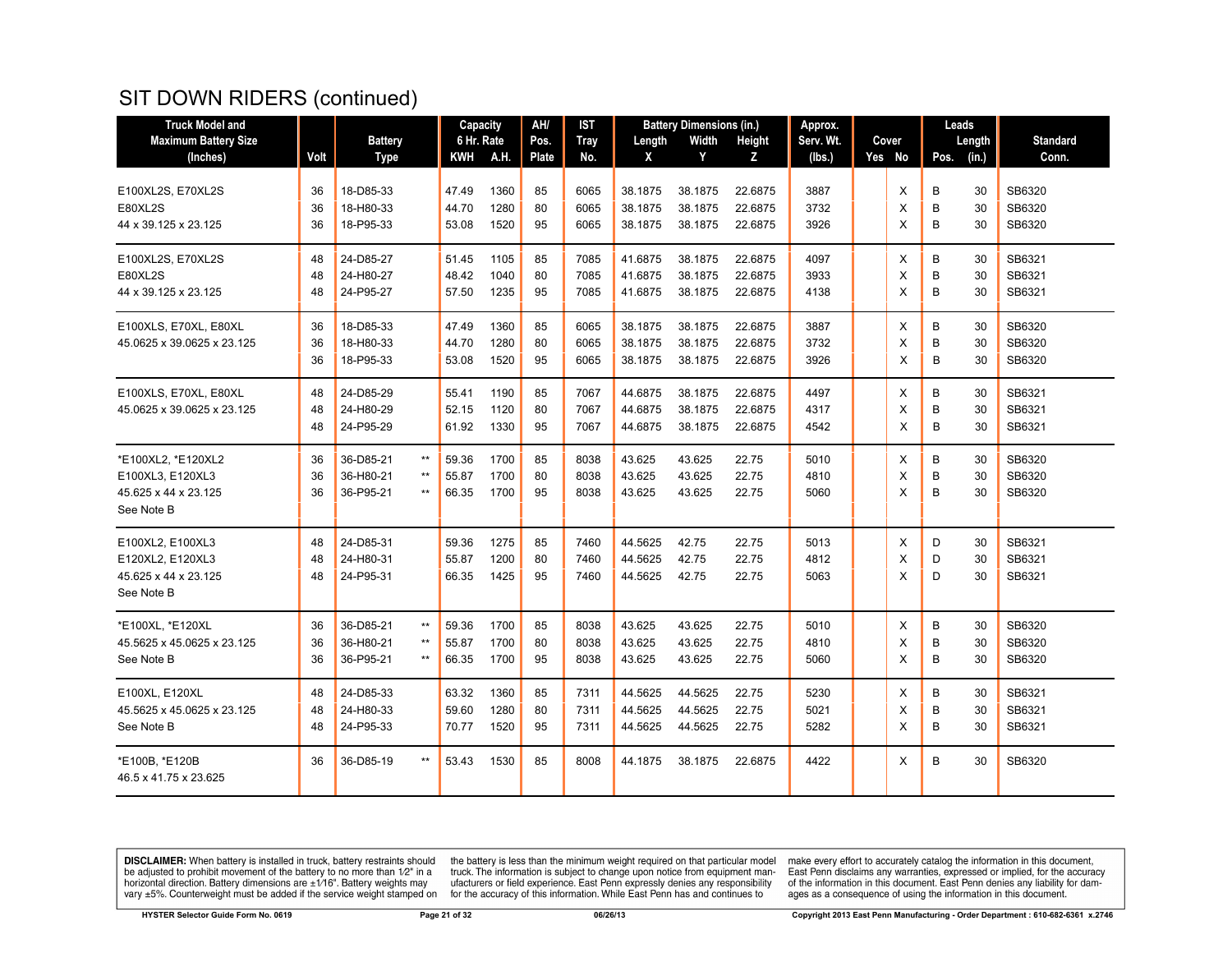| <b>Truck Model and</b>      |      |                | Capacity   |      | AH/   | IST         |         | <b>Battery Dimensions (in.)</b> |         | Approx.   |        |      | Leads  |                 |       |
|-----------------------------|------|----------------|------------|------|-------|-------------|---------|---------------------------------|---------|-----------|--------|------|--------|-----------------|-------|
| <b>Maximum Battery Size</b> |      | <b>Battery</b> | 6 Hr. Rate |      | Pos.  | <b>Tray</b> | Length  | Width                           | Height  | Serv. Wt. | Cover  |      | Length | <b>Standard</b> |       |
| (Inches)                    | Volt | <b>Type</b>    | KWH        | A.H. | Plate | No.         | X       | Y                               | z       | (Ibs.)    | Yes No | Pos. | (in.)  | Conn.           |       |
|                             |      |                |            |      |       |             |         |                                 |         |           |        |      |        |                 |       |
| E100B, E120B                | 48   | 24-D85-29      | 55.41      | 1190 | 85    | 7067        | 44.6875 | 38.1875                         | 22.6875 | 4497      | X      | B    | 30     | SB6321          |       |
| 46.5 x 41.75 x 23.625       | 48   | 24-H80-29      | 52.15      | 1120 | 80    | 7067        | 44.6875 | 38.1875                         | 22.6875 | 4317      | Х      | B    | 30     | SB6321          |       |
|                             | 48   | 24-P95-29      | 61.92      | 1330 | 95    | 7067        | 44.6875 | 38.1875                         | 22.6875 | 4542      | X      | B    | 30     | SB6321          |       |
| E45XM, E45XM2, E45Z-33      | 36   | 18-D85-27      | 38.59      | 1105 | 85    | 6026        | 38.1875 | 31.4375                         | 22.6875 | 3144      | X      | B    | 30     | SB6320          | w/919 |
| E50Z-33, E55Z-33, E60XM     | 36   | 18-H80-27      | 36.32      | 1040 | 80    | 6026        | 38.1875 | 31.4375                         | 22.6875 | 3018      | X      | B    | 30     | SB6320          | w/919 |
| E60XM2, E60Z-33             | 36   | 18-P95-27      | 43.13      | 1235 | 95    | 6026        | 38.1875 | 31.4375                         | 22.6875 | 3175      | X      | B    | 30     | SB6320          | w/919 |
| 38.75 x 33.125 x 24.375     |      |                |            |      |       |             |         |                                 |         |           |        |      |        |                 |       |
| E45XM, E45XM2, E45Z-33      | 48   | 24-D85-21      | 39.58      | 850  | 85    | 7004        | 38.1875 | 32.6875                         | 22.6875 | 3272      | Х      | B    | 30     | SB6321          | w/919 |
| E50Z-33, E55Z-33, E60XM     | 48   | 24-H80-21      | 37.25      | 800  | 80    | 7004        | 38.1875 | 32.6875                         | 22.6875 | 3141      | X      | B    | 30     | SB6321          | w/919 |
| E60XM2, E60Z-33             | 48   | 24-P95-21      | 44.23      | 950  | 95    | 7004        | 38.1875 | 32.6875                         | 22.6875 | 3305      | X      | B    | 30     | SB6321          | w/919 |
| 38.75 x 33.125 x 24.375     |      |                |            |      |       |             |         |                                 |         |           |        |      |        |                 |       |
| E64XM2, E65XM, E65XM2       | 36   | 18-D85-33      | 47.49      | 1360 | 85    | 6065        | 38.1875 | 38.1875                         | 22.6875 | 3887      | X      | B    | 30     | SB6320          | w/919 |
| E65Z-40                     | 36   | 18-H80-33      | 44.70      | 1280 | 80    | 6065        | 38.1875 | 38.1875                         | 22.6875 | 3732      | X      | B    | 30     | SB6320          | w/919 |
| 38.75 x 39.75 x 24.375      | 36   | 18-P95-33      | 53.08      | 1520 | 95    | 6065        | 38.1875 | 38.1875                         | 22.6875 | 3926      | X      | B    | 30     | SB6320          | w/919 |
| E64XM2, E65XM, E65XM2       | 48   | 24-D85-25      | 47.49      | 1020 | 85    | 7005        | 38.6875 | 38.1875                         | 22.6875 | 3862      | X      | B    | 30     | SB6321          | w/919 |
| E65Z-40                     | 48   | 24-H80-25      | 44.70      | 960  | 80    | 7005        | 38.6875 | 38.1875                         | 22.6875 | 3708      | X      | B    | 30     | SB6321          | w/919 |
| 38.75 x 39.75 x 24.375      | 48   | 24-P95-25      | 53.08      | 1140 | 95    | 7005        | 38.6875 | 38.1875                         | 22.6875 | 3901      | X      | B    | 30     | SB6321          | w/919 |
| J30XMT                      | 36   | 18-D85-13      | 17.81      | 510  | 85    | 6062        | 37.6875 | 15.4375                         | 22.625  | 1507      | X      | B    | 30     | SB6320          | w/919 |
| 39 x 16.6875 x 23.0625      | 36   | 18-H80-13      | 16.76      | 480  | 80    | 6062        | 37.6875 | 15.4375                         | 22.625  | 1447      | X      | B    | 30     | SB6320          | w/919 |
|                             | 36   | 18-P95-13      | 19.90      | 570  | 95    | 6062        | 37.6875 | 15.4375                         | 22.625  | 1522      | X      | B    | 30     | SB6320          | w/919 |
| J30XMT                      | 48   | 24-D85-9       | 15.83      | 340  | 85    | 7151        | 37.6875 | 14.4375                         | 22.625  | 1422      | X      | B    | 30     | SB6321          | w/919 |
| 39 x 16.6875 x 23.0625      | 48   | 24-H80-9       | 14.90      | 320  | 80    | 7151        | 37.6875 | 14.4375                         | 22.625  | 1365      | Х      | B    | 30     | SB6321          | w/919 |
|                             | 48   | 24-P95-9       | 17.69      | 380  | 95    | 7151        | 37.6875 | 14.4375                         | 22.625  | 1436      | X      | в    | 30     | SB6321          | w/919 |
| J30XMT, J30XMT2             | 36   | 18-D85-17      | 23.75      | 680  | 85    | 6015        | 38.1875 | 20.0625                         | 22.6875 | 2045      | X      | B    | 30     | SB6320          | w/919 |
| 39 x 21.5 x 23.0625         | 36   | 18-H80-17      | 22.35      | 640  | 80    | 6015        | 38.1875 | 20.0625                         | 22.6875 | 1963      | X      | B    | 30     | SB6320          | w/919 |
|                             | 36   | 18-P95-17      | 26.54      | 760  | 95    | 6015        | 38.1875 | 20.0625                         | 22.6875 | 2065      | X      | B    | 30     | SB6320          | w/919 |
| J30ZT                       | 36   | 18-D85-17      | 23.75      | 680  | 85    | 6015        | 38.1875 | 20.0625                         | 22.6875 | 2045      | X      | Α    | 25     | SB6320          | w/919 |
| 39 x 21.5 x 23.0625         | 36   | 18-H80-17      | 22.35      | 640  | 80    | 6015        | 38.1875 | 20.0625                         | 22.6875 | 1963      | Х      | Α    | 25     | SB6320          | w/919 |
|                             | 36   | 18-P95-17      | 26.54      | 760  | 95    | 6015        | 38.1875 | 20.0625                         | 22.6875 | 2065      | X      | A    | 25     | SB6320          | w/919 |

**DISCLAIMER:** When battery is installed in truck, battery restraints should be adjusted to prohibit movement of the battery to no more than  $1/2$ " in a horizontal direction. Battery dimensions are  $\pm 1/16$ ". Battery weig

the battery is less than the minimum weight required on that particular model<br>truck. The information is subject to change upon notice from equipment man-<br>ufacturers or field experience. East Penn expressly denies any respo for the accuracy of this information. While East Penn has and continues to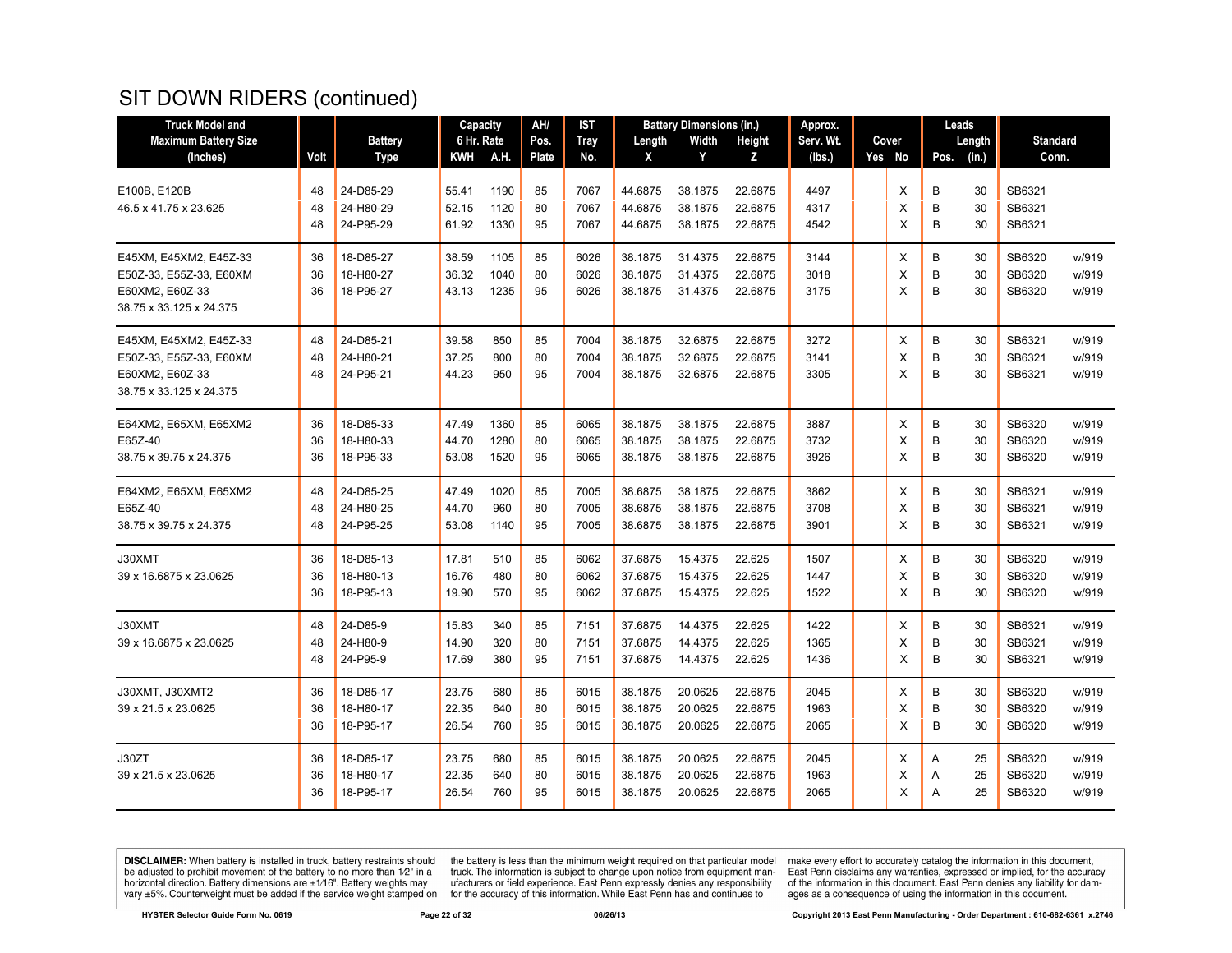| <b>Truck Model and</b>                                                 |                |                                     | Capacity                |                   | AH/            | IST                  |                               | <b>Battery Dimensions (in.)</b> |                               | Approx.              |             |             | Leads          |                                                    |                         |
|------------------------------------------------------------------------|----------------|-------------------------------------|-------------------------|-------------------|----------------|----------------------|-------------------------------|---------------------------------|-------------------------------|----------------------|-------------|-------------|----------------|----------------------------------------------------|-------------------------|
| <b>Maximum Battery Size</b>                                            |                | <b>Battery</b>                      | 6 Hr. Rate              |                   | Pos.           | <b>Tray</b>          | Length                        | Width                           | Height                        | Serv. Wt.            | Cover       |             | Length         | <b>Standard</b>                                    |                         |
| (Inches)                                                               | Volt           | Type                                | KWH                     | A.H               | <b>Plate</b>   | No.                  | X                             | Y                               | z                             | (lbs.)               | Yes No      | Pos.        | (in.)          | Conn.                                              |                         |
| J30ZT<br><b>Optional Compartment</b><br>39 x 21.5 x 26.125             | 36             | 18-D100-17                          | 27.94                   | 800               | 100            | 6060                 | 38.1875                       | 20.0625                         | 25.6875                       | 2322                 | X           | A           | 25             | SB6320                                             | w/919                   |
| J30XMT, J30XMT2<br>39 x 21.5 x 23.0625                                 | 48<br>48<br>48 | 24-D85-13<br>24-H80-13<br>24-P95-13 | 23.75<br>22.35<br>26.54 | 510<br>480<br>570 | 85<br>80<br>95 | 7017<br>7017<br>7017 | 37.8125<br>37.8125<br>37.8125 | 20.5625<br>20.5625<br>20.5625   | 22.6875<br>22.6875<br>22.6875 | 2030<br>1949<br>2050 | Χ<br>X<br>X | B<br>B<br>B | 30<br>30<br>30 | SB6321<br>SB6321<br>SB6321                         | w/919<br>w/919<br>w/919 |
| J30ZT<br>39 x 21.5 x 23.0625                                           | 48<br>48<br>48 | 24-D85-13<br>24-H80-13<br>24-P95-13 | 23.75<br>22.35<br>26.54 | 510<br>480<br>570 | 85<br>80<br>95 | 7017<br>7017<br>7017 | 37.8125<br>37.8125<br>37.8125 | 20.5625<br>20.5625<br>20.5625   | 22.6875<br>22.6875<br>22.6875 | 2030<br>1949<br>2050 | X<br>X<br>X | A<br>A<br>A | 25<br>25<br>25 | SB6321<br>SB6321<br>SB6321                         | w/919<br>w/919<br>w/919 |
| J30ZT<br><b>Optional Compartment</b><br>39 x 21.5 x 26.125             | 48             | 24-D100-13                          | 27.94                   | 600               | 100            | 7106                 | 37.875                        | 20.5625                         | 25.6875                       | 2342                 | X           | A           | 25             | SB6321                                             | w/919                   |
| E25XM2, E30XM2, E35XM2<br>E40XM2S<br>34.5625 x 27.25 x 24.125          | 36<br>36<br>36 | 18-D85-17<br>18-H80-17<br>18-P95-17 | 23.75<br>22.35<br>26.54 | 680<br>640<br>760 | 85<br>80<br>95 | 6001<br>6001<br>6001 | 33.1875<br>33.1875<br>33.1875 | 25.5625<br>25.5625<br>25.5625   | 22.6875<br>22.6875<br>22.6875 | 2090<br>2006<br>2111 | X<br>X<br>X | A<br>Α<br>A | 30<br>30<br>30 | SB6320<br>SB6320<br>SB6320                         | w/919<br>w/919<br>w/919 |
| E25XM2, E30XM2, E35XM2<br>E40XM2S<br>34.5625 x 27.25 x 24.125          | 48<br>48<br>48 | 24-D85-13<br>24-H80-13<br>24-P95-13 | 23.75<br>22.35<br>26.54 | 510<br>480<br>570 | 85<br>80<br>95 | 7007<br>7007<br>7007 | 30.6875<br>30.6875<br>30.6875 | 25.3125<br>25.3125<br>25.3125   | 22.6875<br>22.6875<br>22.6875 | 2033<br>1952<br>2053 | Χ<br>X<br>X | Α<br>Α<br>A | 30<br>30<br>30 | SB6321<br>SB6321<br>SB6321                         | w/919<br>w/919<br>w/919 |
| E25XM2, E30XM2, E35XM2<br>E40XM2S<br>35.75 x 27.25 x 24.125            | 36<br>36<br>36 | 18-D85-19<br>18-H80-19<br>18-P95-19 | 26.71<br>25.14<br>29.86 | 765<br>720<br>855 | 85<br>80<br>95 | 6226<br>6226<br>6226 | 34.9375<br>34.9375<br>34.9375 | 25.5625<br>25.5625<br>25.5625   | 22.6875<br>22.6875<br>22.6875 | 2274<br>2183<br>2297 | X<br>X<br>X | A<br>Α<br>A | 30<br>30<br>30 | SB6320<br>SB6320<br>SB6320                         | w/919<br>w/919<br>w/919 |
| E25XM2, E30XM2, E35XM2<br>E40XM2S<br>35.75 x 27.25 x 24.125            | 48<br>48<br>48 | 24-D85-15<br>24-H80-15<br>24-P95-15 | 27.70<br>26.07<br>30.96 | 595<br>560<br>665 | 85<br>80<br>95 | 7049<br>7049<br>7049 | 35.1875<br>35.1875<br>35.1875 | 25.5625<br>25.5625<br>25.5625   | 22.6875<br>22.6875<br>22.6875 | 2332<br>2239<br>2355 | Χ<br>X<br>X | Α<br>A<br>A | 30<br>30<br>30 | SB6321<br>SB6321<br>SB6321                         | w/919<br>w/919<br>w/919 |
| E30XN, E35XN, E40XN<br>35.5625 x 27.5625 x 23.5<br>** WITH ROLLERS **  | 36<br>36<br>36 | 18-D85-19<br>18-H80-19<br>18-P95-19 | 26.71<br>25.14<br>29.86 | 765<br>720<br>855 | 85<br>80<br>95 | 6E46<br>6E46<br>6E46 | 35.25<br>35.25<br>35.25       | 27<br>27<br>27                  | 22.6875<br>22.6875<br>22.6875 | 2345<br>2251<br>2368 | х<br>Х<br>X | B<br>B<br>B | 25<br>25<br>25 | <b>EURO320</b><br><b>EURO320</b><br><b>EURO320</b> |                         |
| E30XN, E35XN, E40XN<br>35.5625 x 27.5625 x 24<br>** WITHOUT ROLLERS ** | 36<br>36<br>36 | 18-D85-19<br>18-H80-19<br>18-P95-19 | 26.71<br>25.14<br>29.86 | 765<br>720<br>855 | 85<br>80<br>95 | 6E46<br>6E46<br>6E46 | 35.25<br>35.25<br>35.25       | 27<br>27<br>27                  | 22.6875<br>22.6875<br>22.6875 | 2345<br>2251<br>2368 | х<br>X<br>X | B<br>В<br>B | 25<br>25<br>25 | <b>EURO320</b><br><b>EURO320</b><br><b>EURO320</b> |                         |

**DISCLAIMER:** When battery is installed in truck, battery restraints should be adjusted to prohibit movement of the battery to no more than  $1/2$ " in a horizontal direction. Battery dimensions are  $\pm 1/16$ ". Battery weig

the battery is less than the minimum weight required on that particular model<br>truck. The information is subject to change upon notice from equipment man-<br>ufacturers or field experience. East Penn expressly denies any respo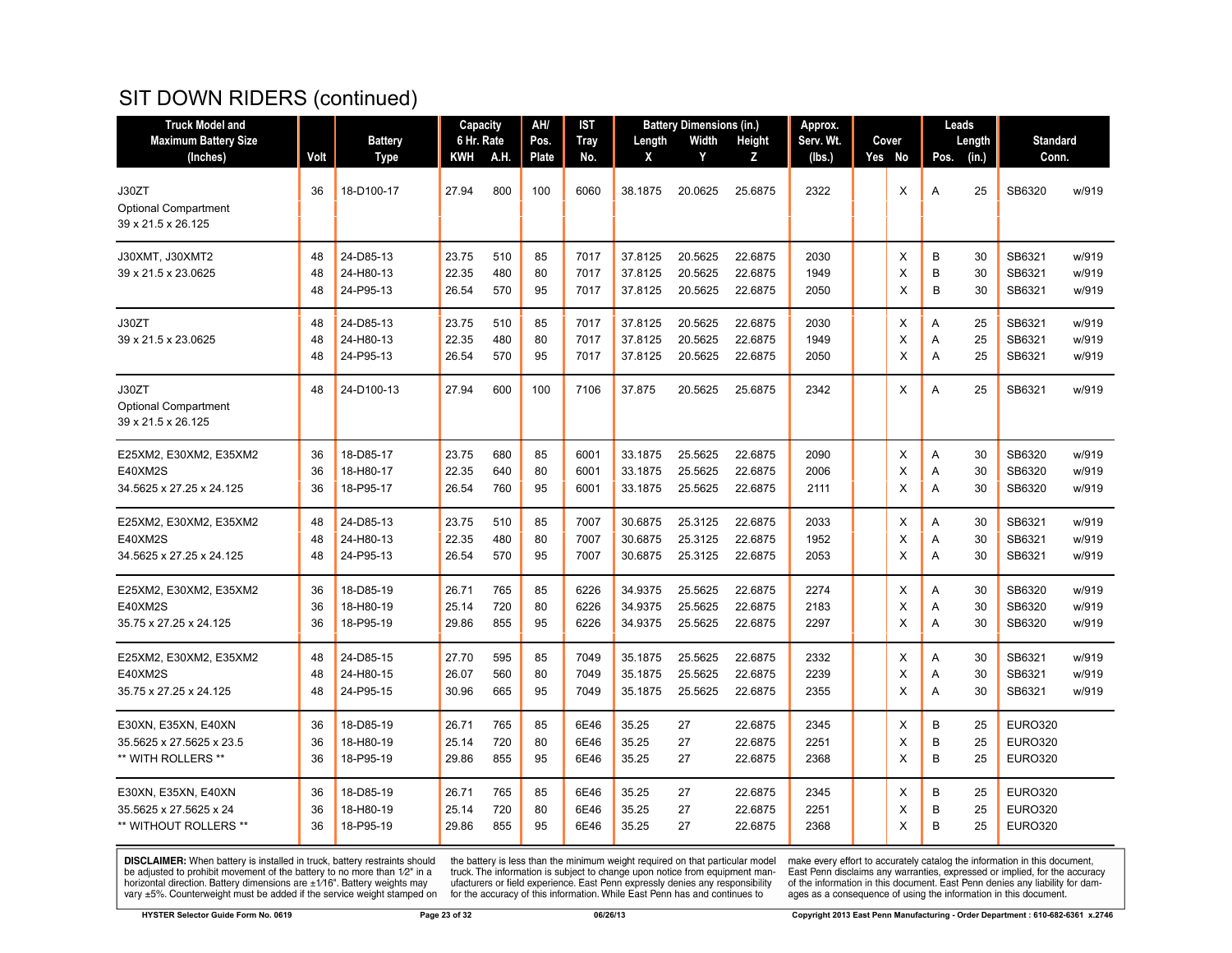| <b>Truck Model and</b>      |      |                | Capacity   |      | AH/          | <b>IST</b>  |         | <b>Battery Dimensions (in.)</b> |         | Approx.   |          |      | Leads  |                 |       |
|-----------------------------|------|----------------|------------|------|--------------|-------------|---------|---------------------------------|---------|-----------|----------|------|--------|-----------------|-------|
| <b>Maximum Battery Size</b> |      | <b>Battery</b> | 6 Hr. Rate |      | Pos.         | <b>Tray</b> | Length  | Width                           | Height  | Serv. Wt. | Cover    |      | Length | <b>Standard</b> |       |
| (Inches)                    | Volt | <b>Type</b>    | KWH        | A.H. | <b>Plate</b> | No.         | X       | Y                               | z       | (lbs.)    | Yes No   | Pos. | (in.)  | Conn.           |       |
| E30XN, E35XN, E40XN         | 48   | 24-D85-15      | 27.70      | 595  | 85           | 7894        | 35.25   | 27                              | 22.6875 | 2409      | Χ        | B    | 25     | <b>EURO320</b>  |       |
| 35.5625 x 27.5625 x 23.5    | 48   | 24-H80-15      | 26.07      | 560  | 80           | 7894        | 35.25   | 27                              | 22.6875 | 2313      | X        | B    | 25     | <b>EURO320</b>  |       |
| ** WITH ROLLERS **          | 48   | 24-P95-15      | 30.96      | 665  | 95           | 7894        | 35.25   | 27                              | 22.6875 | 2433      | X        | B    | 25     | <b>EURO320</b>  |       |
|                             |      |                |            |      |              |             |         |                                 |         |           |          |      |        |                 |       |
| E30XN, E35XN, E40XN         | 48   | 24-D85-15      | 27.70      | 595  | 85           | 7894        | 35.25   | 27                              | 22.6875 | 2409      | X        | B    | 25     | <b>EURO320</b>  |       |
| 35.5625 x 27.5625 x 24      | 48   | 24-H80-15      | 26.07      | 560  | 80           | 7894        | 35.25   | 27                              | 22.6875 | 2313      | X        | B    | 25     | <b>EURO320</b>  |       |
| ** WITHOUT ROLLERS **       | 48   | 24-P95-15      | 30.96      | 665  | 95           | 7894        | 35.25   | 27                              | 22.6875 | 2433      | $\times$ | B    | 25     | <b>EURO320</b>  |       |
| E45XM, E45XM2, E45Z-27      | 36   | 18-D85-23      | 32.65      | 935  | 85           | 6009        | 38.1875 | 26.9375                         | 22.6875 | 2703      | X        | B    | 30     | SB6320          | w/919 |
| E50XM, E50XM2, E50Z-27      | 36   | 18-H80-23      | 30.73      | 880  | 80           | 6009        | 38.1875 | 26.9375                         | 22.6875 | 2595      | X        | B    | 30     | SB6320          | w/919 |
| 38.75 x 27.3125 x 24.375    | 36   | 18-P95-23      | 36.49      | 1045 | 95           | 6009        | 38.1875 | 26.9375                         | 22.6875 | 2730      | X        | B    | 30     | SB6320          | w/919 |
| E45XM, E45XM2, E45Z-27      | 48   | 24-D85-17      | 31.66      | 680  | 85           | 7002        | 38.1875 | 26.6875                         | 22.6875 | 2695      | X        | B    | 30     | SB6321          | w/919 |
| E50XM, E50XM2, E50Z-27      | 48   | 24-H80-17      | 29.80      | 640  | 80           | 7002        | 38.1875 | 26.6875                         | 22.6875 | 2587      | X        | B    | 30     | SB6321          | w/919 |
| 38.75 x 27.3125 x 24.375    | 48   | 24-P95-17      | 35.39      | 760  | 95           | 7002        | 38.1875 | 26.6875                         | 22.6875 | 2722      | X        | B    | 30     | SB6321          | w/919 |
| J35XMT, J35XMT2, J40XMT     | 36   | 18-D85-21      | 29.68      | 850  | 85           | 6010        | 38.1875 | 24.5625                         | 22.6875 | 2466      | X        | B    | 30     | SB6320          | w/919 |
| J40XMT2                     | 36   | 18-H80-21      | 27.94      | 800  | 80           | 6010        | 38.1875 | 24.5625                         | 22.6875 | 2367      | X        | B    | 30     | SB6320          | w/919 |
| 39 x 25.125 x 23.0625       | 36   | 18-P95-21      | 33.17      | 950  | 95           | 6010        | 38.1875 | 24.5625                         | 22.6875 | 2491      | X        | B    | 30     | SB6320          | w/919 |
| J35ZT                       | 36   | 18-D85-21      | 29.68      | 850  | 85           | 6010        | 38.1875 | 24.5625                         | 22.6875 | 2466      | X        | Α    | 25     | SB6320          | w/919 |
| 39 x 25.125 x 23.0625       | 36   | 18-H80-21      | 27.94      | 800  | 80           | 6010        | 38.1875 | 24.5625                         | 22.6875 | 2367      | X        | A    | 25     | SB6320          | w/919 |
|                             | 36   | 18-P95-21      | 33.17      | 950  | 95           | 6010        | 38.1875 | 24.5625                         | 22.6875 | 2491      | X        | A    | 25     | SB6320          | w/919 |
| J35ZT, J40ZT                | 36   | 18-D100-21     | 34.92      | 1000 | 100          | 6067        | 38.1875 | 24.5625                         | 25.6875 | 2805      | X        | A    | 25     | SB6320          | w/919 |
| <b>Optional Compartment</b> |      |                |            |      |              |             |         |                                 |         |           |          |      |        |                 |       |
| 39 x 25.125 x 26.125        |      |                |            |      |              |             |         |                                 |         |           |          |      |        |                 |       |
| J35XMT, J35XMT2, J40XMT     | 48   | 24-D85-15      | 27.70      | 595  | 85           | 7031        | 38.1875 | 23.5625                         | 22.6875 | 2332      | X        | B    | 30     | SB6321          | w/919 |
| J40XMT2                     | 48   | 24-H80-15      | 26.07      | 560  | 80           | 7031        | 38.1875 | 23.5625                         | 22.6875 | 2239      | X        | B    | 30     | SB6321          | w/919 |
| 39 x 25.125 x 23.0625       | 48   | 24-P95-15      | 30.96      | 665  | 95           | 7031        | 38.1875 | 23.5625                         | 22.6875 | 2355      | X        | B    | 30     | SB6321          | w/919 |
| J35ZT                       | 48   | 24-D85-15      | 27.70      | 595  | 85           | 7031        | 38.1875 | 23.5625                         | 22.6875 | 2332      | Χ        | Α    | 25     | SB6321          | w/919 |
| 39 x 25.125 x 23.0625       | 48   | 24-H80-15      | 26.07      | 560  | 80           | 7031        | 38.1875 | 23.5625                         | 22.6875 | 2239      | X        | Α    | 25     | SB6321          | w/919 |
|                             | 48   | 24-P95-15      | 30.96      | 665  | 95           | 7031        | 38.1875 | 23.5625                         | 22.6875 | 2355      | X        | A    | 25     | SB6321          | w/919 |
| J35ZT, J40ZT                | 48   | 24-D100-15     | 32.59      | 700  | 100          | 7135        | 38.1875 | 23.5625                         | 25.6875 | 2670      | X        | A    | 25     | SB6321          | w/919 |
| <b>Optional Compartment</b> |      |                |            |      |              |             |         |                                 |         |           |          |      |        |                 |       |
| 39 x 25.125 x 26.125        |      |                |            |      |              |             |         |                                 |         |           |          |      |        |                 |       |

**DISCLAIMER:** When battery is installed in truck, battery restraints should be adjusted to prohibit movement of the battery to no more than  $1/2$ " in a horizontal direction. Battery dimensions are  $\pm 1/16$ ". Battery weig

the battery is less than the minimum weight required on that particular model<br>truck. The information is subject to change upon notice from equipment man-<br>ufacturers or field experience. East Penn expressly denies any respo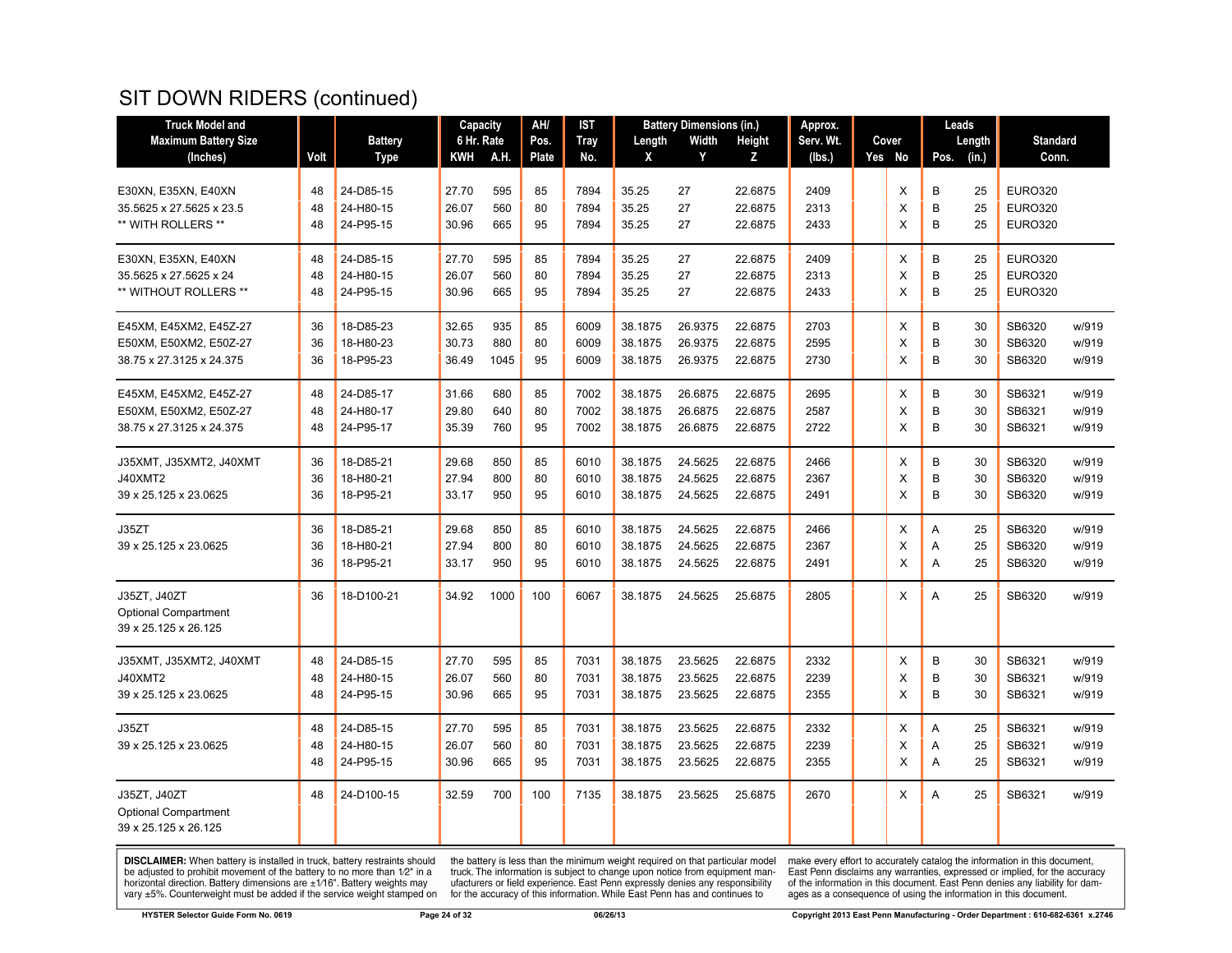| <b>Truck Model and</b>           |          |                          | Capacity       |              | AH/          | <b>IST</b>   |                    | <b>Battery Dimensions (in.)</b> |                    | Approx.      |        |                | Leads    |                  |                |
|----------------------------------|----------|--------------------------|----------------|--------------|--------------|--------------|--------------------|---------------------------------|--------------------|--------------|--------|----------------|----------|------------------|----------------|
| <b>Maximum Battery Size</b>      |          | <b>Battery</b>           | 6 Hr. Rate     |              | Pos.         | <b>Tray</b>  | Length             | Width                           | Height             | Serv. Wt.    | Cover  |                | Length   | <b>Standard</b>  |                |
| (Inches)                         | Volt     | <b>Type</b>              | KWH            | A.H.         | <b>Plate</b> | No.          | X                  | Y                               | z                  | (lbs.)       | Yes No | Pos.           | (in.)    | Conn.            |                |
|                                  |          |                          |                |              |              |              |                    |                                 |                    |              |        |                |          |                  |                |
| J40XM, J40XM2, J50XM             | 36       | 18-D125-23               | 48.02<br>46.09 | 1375<br>1320 | 125          | 6294<br>6294 | 38.1875            | 26.9375<br>26.9375              | 30.5625<br>30.5625 | 3742<br>3705 | X<br>X | B<br>B         | 30<br>30 | SB6320<br>SB6320 | w/919          |
| J50XM2<br>38.75 x 28.25 x 30.875 | 36<br>36 | 18-H120-23<br>18-P140-23 | 53.78          | 1540         | 120<br>140   | 6294         | 38.1875<br>38.1875 | 26.9375                         | 30.5625            | 3779         | X      | B              | 30       | SB6320           | w/919<br>w/919 |
|                                  |          |                          |                |              |              |              |                    |                                 |                    |              |        |                |          |                  |                |
| J40XM, J40XM2, J50XM             | 48       | 24-D125-17               | 46.56          | 1000         | 125          | 7024         | 38.1875            | 26.6875                         | 30.5625            | 3770         | X      | B              | 30       | SB6321           | w/919          |
| J50XM2                           | 48       | 24-H120-17               | 44.70          | 960          | 120          | 7024         | 38.1875            | 26.6875                         | 30.5625            | 3732         | X      | B              | 30       | SB6321           | w/919          |
| 38.75 x 28.25 x 30.875           | 48       | 24-P140-17               | 52.15          | 1120         | 140          | 7024         | 38.1875            | 26.6875                         | 30.5625            | 3808         | X      | B              | 30       | SB6321           | w/919          |
| J50XM, J50XM2, J60XM             | 36       | 18-D125-29               | 61.11          | 1750         | 125          | 6C63         | 38.1875            | 33.6875                         | 30.5625            |              | X      | B              | 30       | SB6320           | w/919          |
| J60XM2                           | 36       | 18-P140-29               | 68.44          | 1960         | 140          | 6C63         | 38.1875            | 33.6875                         | 30.5625            |              | X      | B              | 30       | SB6320           | w/919          |
| 38.75 x 33.875 x 30.875          |          |                          |                |              |              |              |                    |                                 |                    |              |        |                |          |                  |                |
| J50XM, J50XM2, J60XM             | 48       | 24-D125-21               | 58.20          | 1250         | 125          | 7121         | 38.25              | 32.75                           | 30.5625            | 4579         | X      | B              | 30       | SB6321           | w/919          |
| J60XM2                           | 48       | 24-H120-21               | 55.87          | 1200         | 120          | 7121         | 38.25              | 32.75                           | 30.5625            | 4533         | X      | B              | 30       | SB6321           | w/919          |
| 38.75 x 33.875 x 30.875          | 48       | 24-P140-21               | 65.18          | 1400         | 140          | 7121         | 38.25              | 32.75                           | 30.5625            | 4625         | X      | B              | 30       | SB6321           | w/919          |
| J30XN, J30XNT                    | 36       | 18-D85-17                | 23.75          | 680          | 85           | 6015         | 38.1875            | 20.0625                         | 22.6875            | 2045         | X      | A              | 20       | SB6320           |                |
| 39 x 21.5 x 23.9375              | 36       | 18-H80-17                | 22.35          | 640          | 80           | 6015         | 38.1875            | 20.0625                         | 22.6875            | 1963         | X      | Α              | 20       | SB6320           |                |
| ** WITH PLATFORM **              | 36       | 18-P95-17                | 26.54          | 760          | 95           | 6015         | 38.1875            | 20.0625                         | 22.6875            | 2065         | X      | A              | 20       | SB6320           |                |
| J30XN, J30XNT                    | 36       | 18-D85-17                | 23.75          | 680          | 85           | 6015         | 38.1875            | 20.0625                         | 22.6875            | 2045         | X      | A              | 20       | SB6320           |                |
| 39 x 21.5 x 25.4375              | 36       | 18-H80-17                | 22.35          | 640          | 80           | 6015         | 38.1875            | 20.0625                         | 22.6875            | 1963         | X      | A              | 20       | SB6320           |                |
| ** WITH ROLLERS **               | 36       | 18-P95-17                | 26.54          | 760          | 95           | 6015         | 38.1875            | 20.0625                         | 22.6875            | 2065         | X      | $\overline{A}$ | 20       | SB6320           |                |
| J30XN, J30XNT                    | 36       | 18-D100-17               | 27.94          | 800          | 100          | 6060         | 38.1875            | 20.0625                         | 25.6875            | 2322         | X.     | A              | 20       | SB6320           |                |
| 39 x 21.5 x 26.75                |          |                          |                |              |              |              |                    |                                 |                    |              |        |                |          |                  |                |
| ** WITHOUT PLATFORM **           |          |                          |                |              |              |              |                    |                                 |                    |              |        |                |          |                  |                |
| J30XN, J30XNT                    | 48       | 24-D85-13                | 23.75          | 510          | 85           | 7736         | 38.375             | 20.5625                         | 22.6875            |              | X      | Α              | 20       | SB6321           |                |
| 39 x 21.5 x 23.9375              | 48       | 24-H80-13                | 22.35          | 480          | 80           | 7736         | 38.375             | 20.5625                         | 22.6875            |              | X      | A              | 20       | SB6321           |                |
| ** WITH PLATFORM **              | 48       | 24-P95-13                | 26.54          | 570          | 95           | 7736         | 38.375             | 20.5625                         | 22.6875            |              | X      | A              | 20       | SB6321           |                |
| J30XN, J30XNT                    | 48       | 24-D85-13                | 23.75          | 510          | 85           | 7736         | 38.375             | 20.5625                         | 22.6875            |              | х      | Α              | 20       | SB6321           |                |
| 39 x 21.5 x 25.4375              | 48       | 24-H80-13                | 22.35          | 480          | 80           | 7736         | 38.375             | 20.5625                         | 22.6875            |              | х      | A              | 20       | SB6321           |                |
| ** WITH ROLLERS **               | 48       | 24-P95-13                | 26.54          | 570          | 95           | 7736         | 38.375             | 20.5625                         | 22.6875            |              | X      | $\overline{A}$ | 20       | SB6321           |                |
| J30XN, J30XNT                    | 48       | 24-D100-13               | 27.94          | 600          | 100          | 7106         | 37.875             | 20.5625                         | 25.6875            | 2342         | X      | $\overline{A}$ | 20       | SB6321           |                |
| 39 x 21.5 x 26.75                |          |                          |                |              |              |              |                    |                                 |                    |              |        |                |          |                  |                |
| ** WITHOUT PLATFORM **           |          |                          |                |              |              |              |                    |                                 |                    |              |        |                |          |                  |                |

**DISCLAIMER:** When battery is installed in truck, battery restraints should be adjusted to prohibit movement of the battery to no more than  $1/2$ " in a horizontal direction. Battery dimensions are  $\pm 1/16$ ". Battery weig

the battery is less than the minimum weight required on that particular model<br>truck. The information is subject to change upon notice from equipment man-<br>ufacturers or field experience. East Penn expressly denies any respo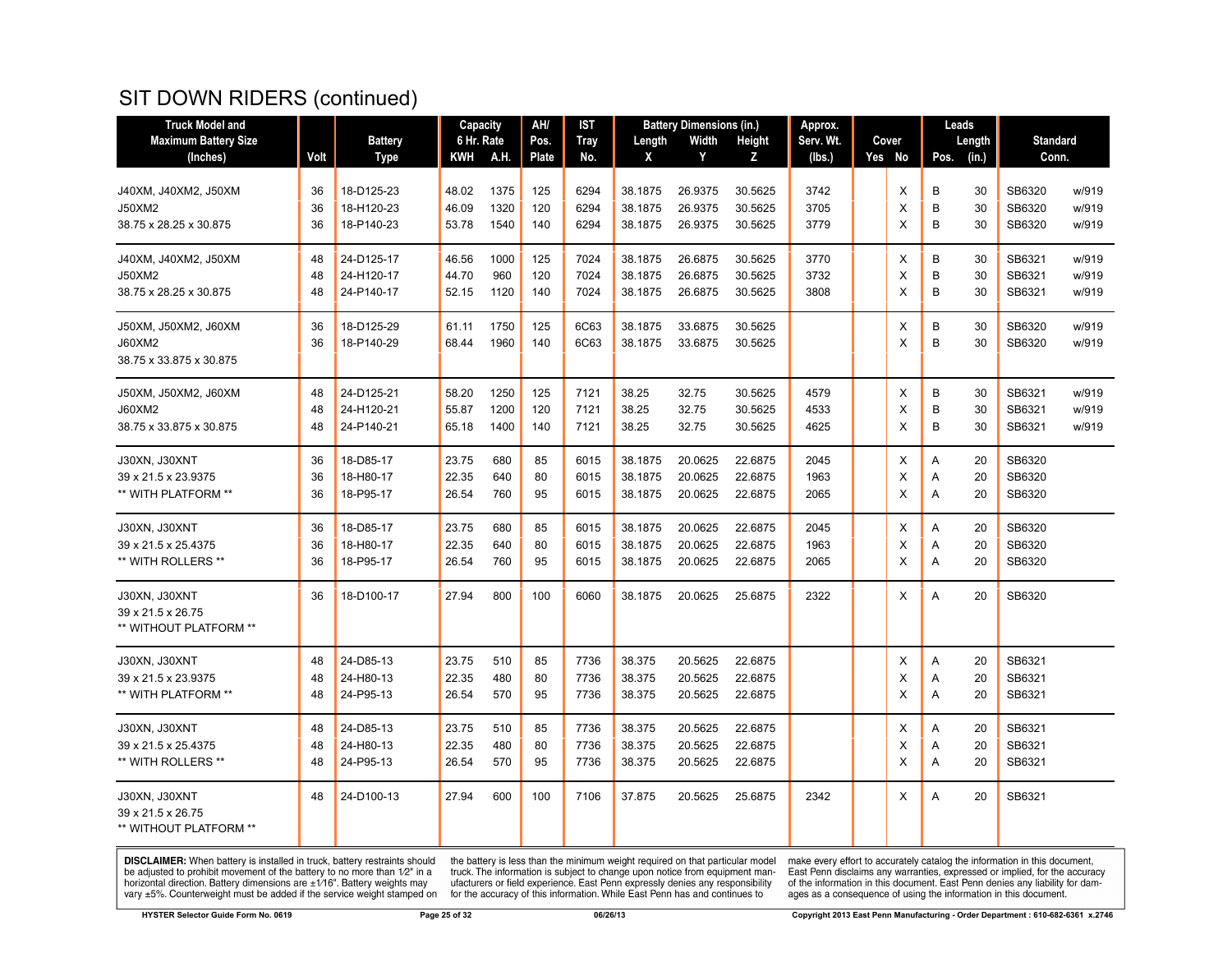| <b>Truck Model and</b>                                                           |                |                                        | Capacity                |                   | AH/               | <b>IST</b>           |                               | <b>Battery Dimensions (in.)</b> |                               | Approx.              |             | Leads                         |                                                       |
|----------------------------------------------------------------------------------|----------------|----------------------------------------|-------------------------|-------------------|-------------------|----------------------|-------------------------------|---------------------------------|-------------------------------|----------------------|-------------|-------------------------------|-------------------------------------------------------|
| <b>Maximum Battery Size</b>                                                      |                | <b>Battery</b>                         | 6 Hr. Rate              |                   | Pos.              | <b>Tray</b>          | Length                        | Width                           | Height                        | Serv. Wt.            | Cover       | Length                        | <b>Standard</b>                                       |
| (Inches)                                                                         | Volt           | <b>Type</b>                            | KWH                     | A.H.              | <b>Plate</b>      | No.                  | X                             | Y                               | Z                             | (lbs.)               | Yes No      | (in.)<br>Pos.                 | Conn.                                                 |
| J35XN, J35XNT, J40XN<br>J40XNT<br>39 x 25.3125 x 23.9375<br>** WITH PLATFORM **  | 36<br>36<br>36 | 18-D85-21<br>18-H80-21<br>18-P95-21    | 29.68<br>27.94<br>33.17 | 850<br>800<br>950 | 85<br>80<br>95    | 6010<br>6010<br>6010 | 38.1875<br>38.1875<br>38.1875 | 24.5625<br>24.5625<br>24.5625   | 22.6875<br>22.6875<br>22.6875 | 2466<br>2367<br>2491 | X<br>X<br>X | 20<br>Α<br>20<br>Α<br>Α<br>20 | SB6320<br>SB6320<br>SB6320                            |
| J35XN, J35XNT, J40XN<br>J40XNT<br>39 x 25.3125 x 25.4375<br>** WITH ROLLERS **   | 36<br>36<br>36 | 18-D85-21<br>18-H80-21<br>18-P95-21    | 29.68<br>27.94<br>33.17 | 850<br>800<br>950 | 85<br>80<br>95    | 6010<br>6010<br>6010 | 38.1875<br>38.1875<br>38.1875 | 24.5625<br>24.5625<br>24.5625   | 22.6875<br>22.6875<br>22.6875 | 2466<br>2367<br>2491 | X<br>X<br>X | Α<br>20<br>20<br>Α<br>A<br>20 | SB6320<br>SB6320<br>SB6320                            |
| J35XN, J35XNT, J40XN<br>J40XNT<br>39 x 25.3125 x 26.75<br>** WITHOUT PLATFORM ** | 36             | 18-D100-21                             | 34.92                   | 1000              | 100               | 6146                 | 38.5                          | 24.5625                         | 25.6875                       | 2529                 | X           | A<br>20                       | SB6320                                                |
| J35XN, J35XNT, J40XN<br>J40XNT<br>39 x 25.3125 x 23.9375<br>** WITH PLATFORM **  | 48<br>48<br>48 | 24-D85-15<br>24-H80-15<br>24-P95-15    | 27.70<br>26.07<br>30.96 | 595<br>560<br>665 | 85<br>80<br>95    | 7031<br>7031<br>7031 | 38.1875<br>38.1875<br>38.1875 | 23.5625<br>23.5625<br>23.5625   | 22.6875<br>22.6875<br>22.6875 | 2332<br>2239<br>2355 | X<br>X<br>X | 20<br>Α<br>20<br>Α<br>A<br>20 | SB6321<br>SB6321<br>SB6321                            |
| J35XN, J35XNT, J40XN<br>J40XNT<br>39 x 25.3125 x 25.4375<br>** WITH ROLLERS **   | 48<br>48<br>48 | 24-D85-15<br>24-H80-15<br>24-P95-15    | 27.70<br>26.07<br>30.96 | 595<br>560<br>665 | 85<br>80<br>95    | 7031<br>7031<br>7031 | 38.1875<br>38.1875<br>38.1875 | 23.5625<br>23.5625<br>23.5625   | 22.6875<br>22.6875<br>22.6875 | 2332<br>2239<br>2355 | X<br>X<br>X | Α<br>20<br>20<br>Α<br>A<br>20 | SB6321<br>SB6321<br>SB6321                            |
| J35XN, J35XNT, J40XN<br>J40XNT<br>39 x 25.3125 x 26.75<br>** WITHOUT PLATFORM ** | 48             | 24-D100-15                             | 32.59                   | 700               | 100               | 7135                 | 38.1875                       | 23.5625                         | 25.6875                       | 2670                 | X           | 20<br>A                       | SB6321                                                |
| J45XN, J50XN<br>40.75 x 28.25 x 31.25<br>Min. Battery Wt. - 3700 lbs.            | 80<br>80<br>80 | 40-D125-9<br>40-H120-9<br>40-P140-9    | 38.80<br>37.25<br>43.46 | 500<br>480<br>560 | 125<br>120<br>140 | 9257<br>9257<br>9257 | 40<br>40<br>40                | 27.5<br>27.5<br>27.5            | 30.5625<br>30.5625<br>30.5625 | 3753<br>3715<br>3791 | X<br>X<br>X | A<br>20<br>Α<br>20<br>Α<br>20 | <b>EURO 320</b><br><b>EURO 320</b><br><b>EURO 320</b> |
| J50XN, J60XN, J70XN<br>40.75 x 33.9375 x 31.25<br>Min. Battery Wt. - 4500 lbs.   | 80<br>80<br>80 | 40-D125-11<br>40-H120-11<br>40-P140-11 | 48.50<br>46.56<br>54.32 | 625<br>600<br>700 | 125<br>120<br>140 | 9195<br>9195<br>9195 | 39.5<br>39.5<br>39.5          | 33<br>33<br>33                  | 30.5625<br>30.5625<br>30.5625 | 4515<br>4470<br>4560 | X<br>X<br>X | 20<br>A<br>20<br>Α<br>Α<br>20 | <b>EURO 320</b><br><b>EURO 320</b><br><b>EURO 320</b> |

**DISCLAIMER:** When battery is installed in truck, battery restraints should be adjusted to prohibit movement of the battery to no more than  $1/2$ " in a horizontal direction. Battery dimensions are  $\pm 1/16$ ". Battery weig

the battery is less than the minimum weight required on that particular model<br>truck. The information is subject to change upon notice from equipment man-<br>ufacturers or field experience. East Penn expressly denies any respo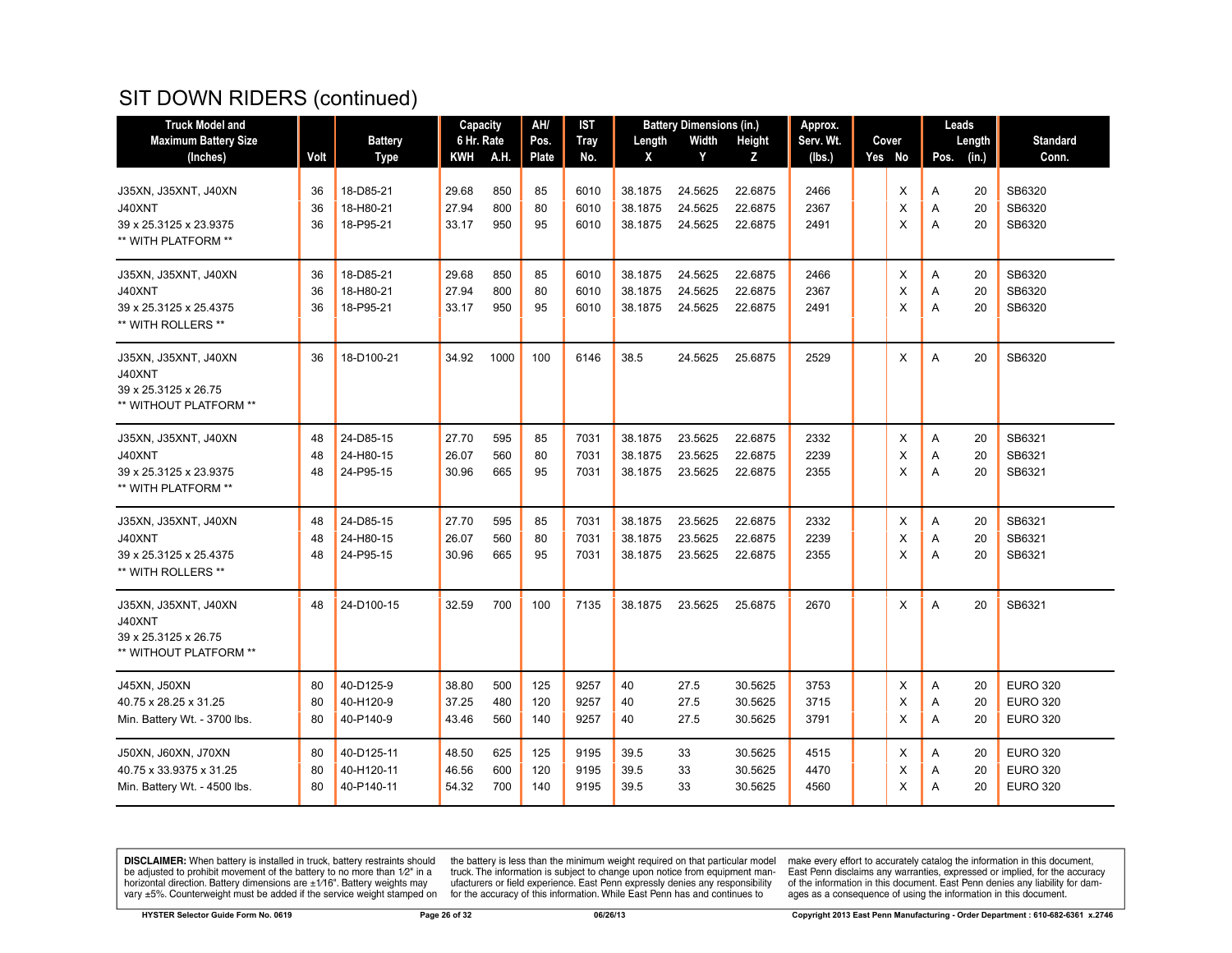| <b>Truck Model and</b>       |      |                |    | Capacity   |      | AH/   | IST         |         | <b>Battery Dimensions (in.)</b> |         | Approx.   |        |                | Leads  |                 |       |
|------------------------------|------|----------------|----|------------|------|-------|-------------|---------|---------------------------------|---------|-----------|--------|----------------|--------|-----------------|-------|
| <b>Maximum Battery Size</b>  |      | <b>Battery</b> |    | 6 Hr. Rate |      | Pos.  | <b>Tray</b> | Length  | Width                           | Height  | Serv. Wt. | Cover  |                | Length | <b>Standard</b> |       |
| (Inches)                     | Volt | <b>Type</b>    |    | KWH        | A.H. | Plate | No.         | Χ       | Y                               | Z       | (lbs.)    | Yes No | Pos.           | (in.)  | Conn.           |       |
|                              |      |                |    |            |      |       |             |         |                                 |         |           |        |                |        |                 |       |
| J40Z, J50Z                   | 80   | 40-D125-9      | SD | 38.80      | 500  | 125   | 9216        | 38.6875 | 25.3125                         | 30.5625 | 3860      | X      | A              | 12     | SBE6363         |       |
| 40.625 x 28.3125 x 31        | 80   | 40-H120-9      | sp | 37.25      | 480  | 120   | 9216        | 38.6875 | 25.3125                         | 30.5625 | 3821      | X      | A              | 12     | SBE6363         |       |
| Min. Battery Wt. - 3720 lbs. | 80   | 40-P140-9      | SD | 43.46      | 560  | 140   | 9216        | 38.6875 | 25.3125                         | 30.5625 | 3899      | X      | A              | 12     | SBE6363         |       |
| <b>J50Z</b>                  | 80   | 40-D125-11     | sp | 48.50      | 625  | 125   | 9195        | 39.5    | 33                              | 30.5625 | 4515      | X      | Α              | 12     | SBE6363         |       |
| <b>Optional Compartment</b>  | 80   | 40-H120-11     | sp | 46.56      | 600  | 120   | 9195        | 39.5    | 33                              | 30.5625 | 4470      | X      | $\overline{A}$ | 12     | SBE6363         |       |
| J60Z, J65Z                   | 80   | 40-P140-11     | SD | 54.32      | 700  | 140   | 9195        | 39.5    | 33                              | 30.5625 | 4560      | X      | A              | 12     | SBE6363         |       |
| 40.625 x 33.9375 x 31        |      |                |    |            |      |       |             |         |                                 |         |           |        |                |        |                 |       |
| Min. Battery Wt. - 4450 lbs. |      |                |    |            |      |       |             |         |                                 |         |           |        |                |        |                 |       |
| E25Z, E30Z, E35Z, E40ZS      | 36   | 18-D85-17      |    | 23.75      | 680  | 85    | 6001        | 33.1875 | 25.5625                         | 22.6875 | 2090      | X      | A              | 30     | SB6320          | w/919 |
| 34.625 x 27.375 x 24.1875    | 36   | 18-D85-17      | dh | 23.75      | 680  | 85    | 6C82        | 33.1875 | 25.5625                         | 21.63   | 2095      | X      | A              | 30     | SB6320          | w/919 |
| Max. Battery Height. - 22.32 | 36   | 18-H80-17      |    | 22.35      | 640  | 80    | 6001        | 33.1875 | 25.5625                         | 22.6875 | 2006      | X      | A              | 30     | SB6320          | w/919 |
| with rollers                 | 36   | 18-H80-17      | dh | 22.35      | 640  | 80    | 6C82        | 33.1875 | 25.5625                         | 21.63   | 2011      | X      | A              | 30     | SB6320          | w/919 |
|                              | 36   | 18-P95-17      |    | 26.54      | 760  | 95    | 6001        | 33.1875 | 25.5625                         | 22.6875 | 2111      | X      | Α              | 30     | SB6320          | w/919 |
|                              | 36   | 18-P95-17      | dh | 26.54      | 760  | 95    | 6C82        | 33.1875 | 25.5625                         | 21.63   | 2116      | X      | A              | 30     | SB6320          | w/919 |
| E25Z, E30Z, E35Z, E40ZS      | 48   | 24-D85-13      |    | 23.75      | 510  | 85    | 7556        | 34      | 27                              | 22.6875 | 2160      | X      | Α              | 30     | SB6321          | w/919 |
| 34.625 x 27.375 x 24.1875    | 48   | 24-D85-13      |    | 23.75      | 510  | 85    | 7007        | 30.6875 | 25.3125                         | 22.6875 | 2033      | X      | Α              | 30     | SB6321          | w/919 |
| Max. Battery Height - 22.32  | 48   | 24-H80-13      |    | 22.35      | 480  | 80    | 7556        | 34      | 27                              | 22.6875 | 2074      | X      | A              | 30     | SB6321          | w/919 |
| with rollers                 | 48   | 24-H80-13      |    | 22.35      | 480  | 80    | 7007        | 30.6875 | 25.3125                         | 22.6875 | 1952      | X      | A              | 30     | SB6321          | w/919 |
|                              | 48   | 24-P95-13      |    | 26.54      | 570  | 95    | 7556        | 34      | 27                              | 22.6875 | 2182      | X      | Α              | 30     | SB6321          | w/919 |
|                              | 48   | 24-P95-13      |    | 26.54      | 570  | 95    | 7007        | 30.6875 | 25.3125                         | 22.6875 | 2053      | X      | A              | 30     | SB6321          | w/919 |
| E25Z, E30Z, E35Z, E40ZS      | 36   | 18-D85-19      |    | 26.71      | 765  | 85    | 6226        | 34.9375 | 25.5625                         | 22.6875 | 2274      | X      | Α              | 30     | SB6320          | w/919 |
| <b>Optional Compartment</b>  | 36   | 18-H80-19      |    | 25.14      | 720  | 80    | 6226        | 34.9375 | 25.5625                         | 22.6875 | 2183      | X      | $\overline{A}$ | 30     | SB6320          | w/919 |
| 35.8125 x 27.375 x 24.1875   | 36   | 18-P95-19      |    | 29.86      | 855  | 95    | 6226        | 34.9375 | 25.5625                         | 22.6875 | 2297      | X      | $\overline{A}$ | 30     | SB6320          | w/919 |
| Max. Battery Height - 22.32  |      |                |    |            |      |       |             |         |                                 |         |           |        |                |        |                 |       |
| with rollers                 |      |                |    |            |      |       |             |         |                                 |         |           |        |                |        |                 |       |
| E25Z, E30Z, E35Z, E40ZS      | 48   | 24-D85-15      |    | 27.70      | 595  | 85    | 7049        | 35.1875 | 25.5625                         | 22.6875 | 2332      | X      | A              | 30     | SB6321          | w/919 |
| <b>Optional Compartment</b>  | 48   | 24-H80-15      |    | 26.07      | 560  | 80    | 7049        | 35.1875 | 25.5625                         | 22.6875 | 2239      | X      | Α              | 30     | SB6321          | w/919 |
| 35.8125 x 27.375 x 24.1875   | 48   | 24-P95-15      |    | 30.96      | 665  | 95    | 7049        | 35.1875 | 25.5625                         | 22.6875 | 2355      | X      | $\overline{A}$ | 30     | SB6321          | w/919 |
| Max. Battery Height - 22.32  |      |                |    |            |      |       |             |         |                                 |         |           |        |                |        |                 |       |
| with rollers                 |      |                |    |            |      |       |             |         |                                 |         |           |        |                |        |                 |       |
| E45Z-27", E50Z-27"           | 36   | 18-D85-23      |    | 32.65      | 935  | 85    | 6009        | 38.1875 | 26.9375                         | 22.6875 | 2703      | X      | B              | 30     | SB6320          | w/919 |
| <b>Optional Compartment</b>  | 36   | 18-H80-23      |    | 30.73      | 880  | 80    | 6009        | 38.1875 | 26.9375                         | 22.6875 | 2595      | X      | B              | 30     | SB6320          | w/919 |
| 38.9375 x 27.4375 x 23.25    | 36   | 18-P95-23      |    | 36.49      | 1045 | 95    | 6009        | 38.1875 | 26.9375                         | 22.6875 | 2730      | X      | B              | 30     | SB6320          | w/919 |
|                              |      |                |    |            |      |       |             |         |                                 |         |           |        |                |        |                 |       |

**DISCLAIMER:** When battery is installed in truck, battery restraints should be adjusted to prohibit movement of the battery to no more than  $1/2$ " in a horizontal direction. Battery dimensions are  $\pm 1/16$ ". Battery weig

the battery is less than the minimum weight required on that particular model<br>truck. The information is subject to change upon notice from equipment man-<br>ufacturers or field experience. East Penn expressly denies any respo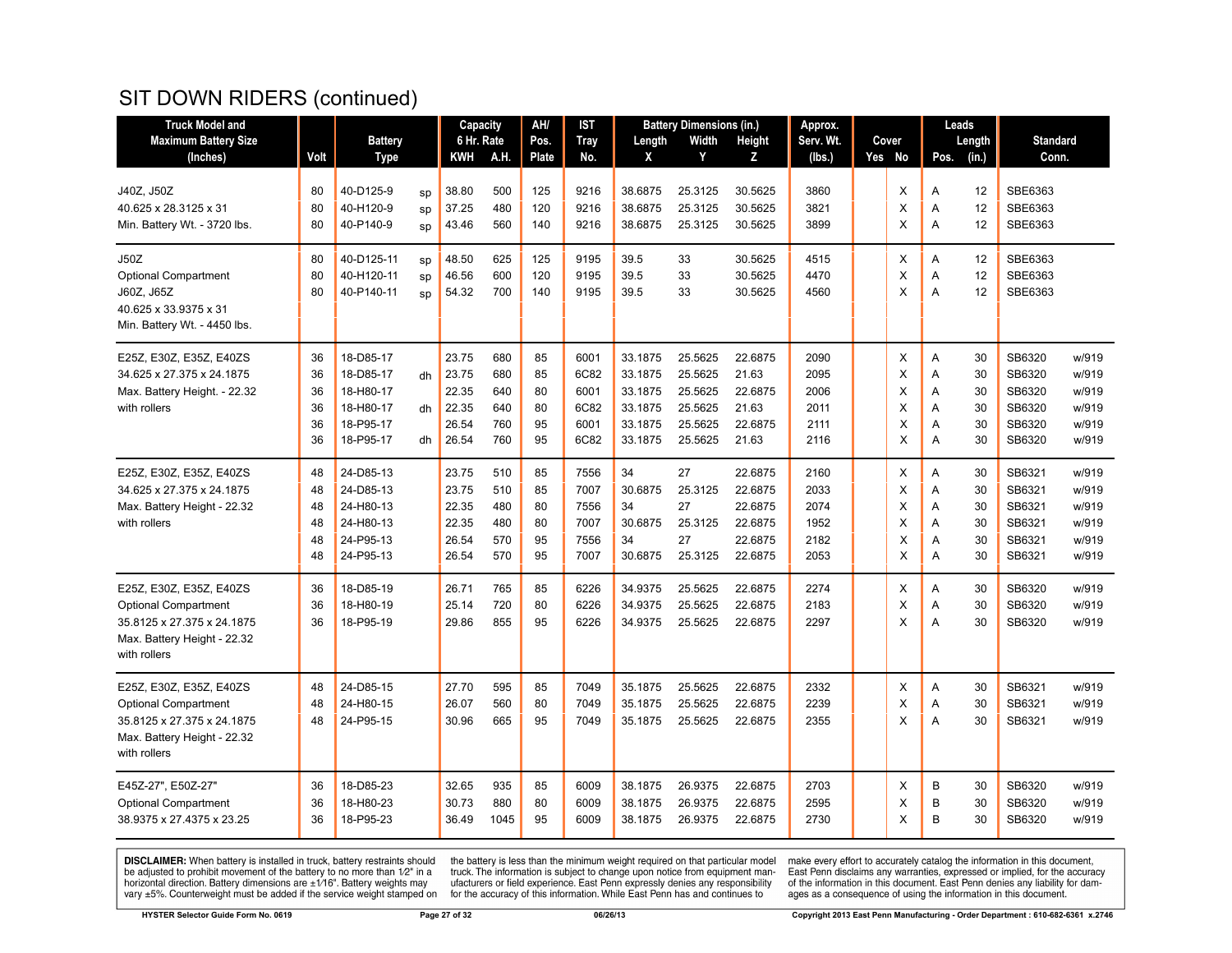| <b>Truck Model and</b>      |      |                | Capacity   |      | AH/   | IST         |         | <b>Battery Dimensions (in.)</b> |         | Approx.   |        |      | Leads  |                 |       |
|-----------------------------|------|----------------|------------|------|-------|-------------|---------|---------------------------------|---------|-----------|--------|------|--------|-----------------|-------|
| <b>Maximum Battery Size</b> |      | <b>Battery</b> | 6 Hr. Rate |      | Pos.  | <b>Tray</b> | Length  | Width                           | Height  | Serv. Wt. | Cover  |      | Length | <b>Standard</b> |       |
| (Inches)                    | Volt | <b>Type</b>    | KWH        | A.H. | Plate | No.         | X       | Y                               | z       | (Ibs.)    | Yes No | Pos. | (in.)  | Conn.           |       |
|                             |      |                |            |      |       |             |         |                                 |         |           |        |      |        |                 |       |
| E45Z-27", E50Z-27"          | 48   | 24-D85-17      | 31.66      | 680  | 85    | 7002        | 38.1875 | 26.6875                         | 22.6875 | 2695      | Х      | B    | 30     | SB6321          | w/919 |
| <b>Optional Compartment</b> | 48   | 24-H80-17      | 29.80      | 640  | 80    | 7002        | 38.1875 | 26.6875                         | 22.6875 | 2587      | X      | B    | 30     | SB6321          | w/919 |
| 38.9375 x 27.4375 x 23.25   | 48   | 24-P95-17      | 35.39      | 760  | 95    | 7002        | 38.1875 | 26.6875                         | 22.6875 | 2722      | X      | B    | 30     | SB6321          | w/919 |
| E45Z-33, E50Z-33            | 36   | 18-D85-27      | 38.59      | 1105 | 85    | 6026        | 38.1875 | 31.4375                         | 22.6875 | 3144      | X      | B    | 30     | SB6320          | w/919 |
| E55Z-33, E60Z-33            | 36   | 18-H80-27      | 36.32      | 1040 | 80    | 6026        | 38.1875 | 31.4375                         | 22.6875 | 3018      | X      | B    | 30     | SB6320          | w/919 |
| <b>Optional Compartment</b> | 36   | 18-P95-27      | 43.13      | 1235 | 95    | 6026        | 38.1875 | 31.4375                         | 22.6875 | 3175      | X      | B    | 30     | SB6320          | w/919 |
| 38.9375 x 33.25 x 23.25     |      |                |            |      |       |             |         |                                 |         |           |        |      |        |                 |       |
| E45Z-33, E50Z-33            | 48   | 24-D85-21      | 39.58      | 850  | 85    | 7004        | 38.1875 | 32.6875                         | 22.6875 | 3272      | X      | B    | 30     | SB6321          | w/919 |
| E55Z-33, E60Z-33            | 48   | 24-H80-21      | 37.25      | 800  | 80    | 7004        | 38.1875 | 32.6875                         | 22.6875 | 3141      | X      | B    | 30     | SB6321          | w/919 |
| <b>Optional Compartment</b> | 48   | 24-P95-21      | 44.23      | 950  | 95    | 7004        | 38.1875 | 32.6875                         | 22.6875 | 3305      | X      | B    | 30     | SB6321          | w/919 |
| 38.9375 x 33.25 x 23.25     |      |                |            |      |       |             |         |                                 |         |           |        |      |        |                 |       |
| E65Z-4                      | 36   | 18-D85-33      | 47.49      | 1360 | 85    | 6065        | 38.1875 | 38.1875                         | 22.6875 | 3887      | X      | B    | 30     | SB6320          | w/919 |
| <b>Optional Compartment</b> | 36   | 18-H80-33      | 44.70      | 1280 | 80    | 6065        | 38.1875 | 38.1875                         | 22.6875 | 3732      | X      | B    | 30     | SB6320          | w/919 |
| 38.9375 x 39.8125 x 23.25   | 36   | 18-P95-33      | 53.08      | 1520 | 95    | 6065        | 38.1875 | 38.1875                         | 22.6875 | 3926      | X      | B    | 30     | SB6320          | w/919 |
|                             |      |                |            |      |       |             |         |                                 |         |           |        |      |        |                 |       |
| E65Z-40                     | 48   | 24-D85-25      | 47.49      | 1020 | 85    | 7005        | 38.6875 | 38.1875                         | 22.6875 | 3862      | Х      | B    | 30     | SB6321          | w/919 |
| <b>Optional Compartment</b> | 48   | 24-H80-25      | 44.70      | 960  | 80    | 7005        | 38.6875 | 38.1875                         | 22.6875 | 3708      | X      | B    | 30     | SB6321          | w/919 |
| 38.9375 x 39.8125 x 23.25   | 48   | 24-P95-25      | 53.08      | 1140 | 95    | 7005        | 38.6875 | 38.1875                         | 22.6875 | 3901      | X      | B    | 30     | SB6321          | w/919 |
| E100ZS, E70Z, E80Z          | 36   | 18-D85-33      | 47.49      | 1360 | 85    | 6065        | 38.1875 | 38.1875                         | 22.6875 | 3887      | X      | B    | 30     | SB6320          | w/919 |
| 44.125 x 39.25 x 23.1875    | 36   | 18-H80-33      | 44.70      | 1280 | 80    | 6065        | 38.1875 | 38.1875                         | 22.6875 | 3732      | X      | B    | 30     | SB6320          | w/919 |
|                             | 36   | 18-P95-33      | 53.08      | 1520 | 95    | 6065        | 38.1875 | 38.1875                         | 22.6875 | 3926      | X      | B    | 30     | SB6320          | w/919 |
| E100ZS, E70Z, E80Z          | 48   | 24-D85-27      | 51.45      | 1105 | 85    | 7085        | 41.6875 | 38.1875                         | 22.6875 | 4097      | X      | B    | 30     | SB6321          | w/919 |
| 44.125 x 39.25 x 23.1875    | 48   | 24-H80-27      | 48.42      | 1040 | 80    | 7085        | 41.6875 | 38.1875                         | 22.6875 | 3933      | X      | B    | 30     | SB6321          | w/919 |
|                             | 48   | 24-P95-27      | 57.50      | 1235 | 95    | 7085        | 41.6875 | 38.1875                         | 22.6875 | 4138      | X      | B    | 30     | SB6321          | w/919 |
|                             |      |                |            |      |       |             |         |                                 |         |           |        |      |        |                 |       |
| E70Z. E80Z                  | 36   | 18-D85-33      | 47.49      | 1360 | 85    | 6065        | 38.1875 | 38.1875                         | 22.6875 | 3887      | X      | B    | 30     | SB6320          | w/919 |
| 45.25 x 39.25 x 24.625      | 36   | 18-H80-33      | 44.70      | 1280 | 80    | 6065        | 38.1875 | 38.1875                         | 22.6875 | 3732      | X      | B    | 30     | SB6320          | w/919 |
|                             | 36   | 18-P95-33      | 53.08      | 1520 | 95    | 6065        | 38.1875 | 38.1875                         | 22.6875 | 3926      | X      | B    | 30     | SB6320          | w/919 |
| E70Z, E80Z                  | 48   | 24-D85-29      | 55.41      | 1190 | 85    | 7067        | 44.6875 | 38.1875                         | 22.6875 | 4497      | X      | B    | 30     | SB6321          | w/919 |
| 45.25 x 39.25 x 24.625      | 48   | 24-H80-29      | 52.15      | 1120 | 80    | 7067        | 44.6875 | 38.1875                         | 22.6875 | 4317      | X      | B    | 30     | SB6321          | w/919 |
|                             | 48   | 24-P95-29      | 61.92      | 1330 | 95    | 7067        | 44.6875 | 38.1875                         | 22.6875 | 4542      | X      | B    | 30     | SB6321          | w/919 |
|                             |      |                |            |      |       |             |         |                                 |         |           |        |      |        |                 |       |

**DISCLAIMER:** When battery is installed in truck, battery restraints should be adjusted to prohibit movement of the battery to no more than  $1/2$ " in a horizontal direction. Battery dimensions are  $\pm 1/16$ ". Battery weig

the battery is less than the minimum weight required on that particular model<br>truck. The information is subject to change upon notice from equipment man-<br>ufacturers or field experience. East Penn expressly denies any respo for the accuracy of this information. While East Penn has and continues to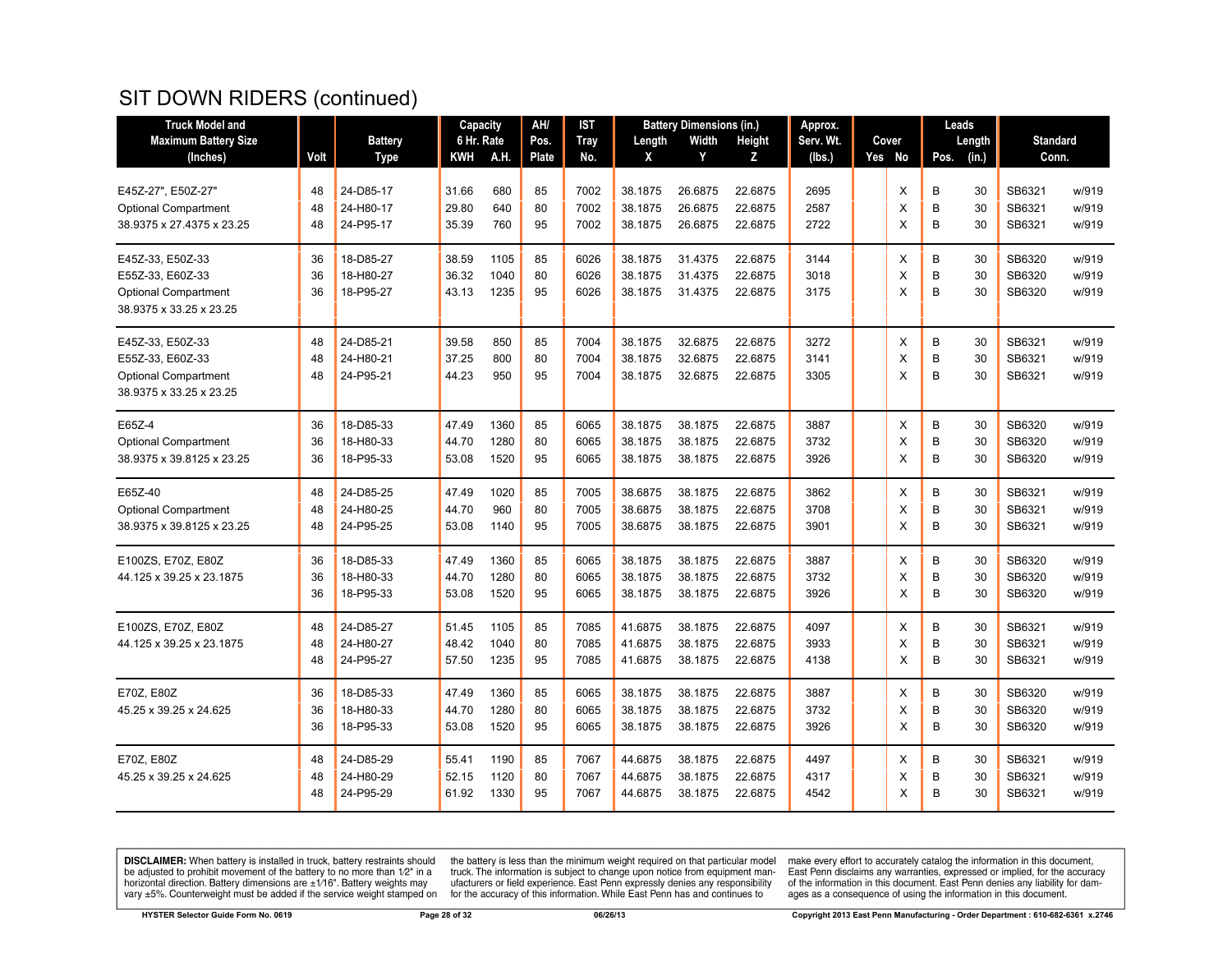| <b>Truck Model and</b>       |      |                |                 | Capacity   |      | AH/          | IST  |         | <b>Battery Dimensions (in.)</b> |         | Approx.   |        |      | Leads  |                 |       |
|------------------------------|------|----------------|-----------------|------------|------|--------------|------|---------|---------------------------------|---------|-----------|--------|------|--------|-----------------|-------|
| <b>Maximum Battery Size</b>  |      | <b>Battery</b> |                 | 6 Hr. Rate |      | Pos.         | Tray | Length  | Width                           | Height  | Serv. Wt. | Cover  |      | Length | <b>Standard</b> |       |
| (Inches)                     | Volt | <b>Type</b>    |                 | KWH        | A.H. | <b>Plate</b> | No.  | X       | Y                               | Z       | (lbs.)    | Yes No | Pos. | (in.)  | Conn.           |       |
|                              |      |                |                 |            |      |              |      |         |                                 |         |           |        |      |        |                 |       |
| *E100Z, *E120Z               | 36   | 36-D85-21      | $***$           | 59.36      | 1700 | 85           | 8059 | 43.5    | 43.5                            | 22.6875 | 4909      | X      | В    | 30     | SB6320          | w/919 |
| 44.125 x 45.75 x 23.25       | 36   | 36-H80-21      | $^{\star\star}$ | 55.87      | 1700 | 80           | 8059 | 43.5    | 43.5                            | 22.6875 | 4713      | X      | B    | 30     | SB6320          | w/919 |
|                              | 36   | 36-P95-21      | $***$           | 66.35      | 1700 | 95           | 8059 | 43.5    | 43.5                            | 22.6875 | 4958      | X      | B    | 30     | SB6320          | w/919 |
| E100Z, E120Z                 | 48   | 24-D85-31      |                 | 59.36      | 1275 | 85           | 7460 | 44.5625 | 42.75                           | 22.75   | 5013      | X      | D    | 30     | SB6321          | w/919 |
| 45.75 x 44.125 x 23.25       | 48   | 24-H80-31      |                 | 55.87      | 1200 | 80           | 7460 | 44.5625 | 42.75                           | 22.75   | 4812      | X      | D    | 30     | SB6321          | w/919 |
| See Note B                   | 48   | 24-P95-31      |                 | 66.35      | 1425 | 95           | 7460 | 44.5625 | 42.75                           | 22.75   | 5063      | X      | D    | 30     | SB6321          | w/919 |
| E45XN, E50XN                 | 36   | 18-D85-23      |                 | 32.65      | 935  | 85           | 6009 | 38.1875 | 26.9375                         | 22.6875 | 2703      | Χ      | B    | 20     | SB6320          |       |
| 39.125 x 27.625 x 23.125     | 36   | 18-H80-23      |                 | 30.73      | 880  | 80           | 6009 | 38.1875 | 26.9375                         | 22.6875 | 2595      | X      | B    | 20     | SB6320          |       |
| Min. Battery Wt. - 2300 lbs. | 36   | 18-P95-23      |                 | 36.49      | 1045 | 95           | 6009 | 38.1875 | 26.9375                         | 22.6875 | 2730      | X      | B    | 20     | SB6320          |       |
| E45XN, E50XN                 | 48   | 24-D85-17      |                 | 31.66      | 680  | 85           | 7002 | 38.1875 | 26.6875                         | 22.6875 | 2695      | X      | В    | 20     | SB6321          |       |
| 39.125 x 27.625 x 23.125     | 48   | 24-H80-17      |                 | 29.80      | 640  | 80           | 7002 | 38.1875 | 26.6875                         | 22.6875 | 2587      | X      | B    | 20     | SB6321          |       |
| Min. Battery Wt. - 2300 lbs. | 48   | 24-P95-17      |                 | 35.39      | 760  | 95           | 7002 | 38.1875 | 26.6875                         | 22.6875 | 2722      | X      | B    | 20     | SB6321          |       |
| E45XN, E50XN                 | 80   | 40-D85-9       |                 | 26.38      | 340  | 85           | 9333 | 38      | 26.5                            | 22.6875 | 2460      | X      | B    | 20     | SB6320          |       |
| 39.125 x 27.625 x 23.125     | 80   | 40-H80-9       |                 | 24.83      | 320  | 80           | 9333 | 38      | 26.5                            | 22.6875 | 2362      | X      | B    | 20     | SB6320          |       |
| Min. Battery Wt. - 2300 lbs. | 80   | 40-P95-9       |                 | 29.49      | 380  | 95           | 9333 | 38      | 26.5                            | 22.6875 | 2485      | X      | B    | 20     | SB6320          |       |
| E45XN, E50XN                 | 36   | 18-D85-25      |                 | 35.62      | 1020 | 85           | 6030 | 38.1875 | 29.1875                         | 22.6875 | 2924      | X      | B    | 20     | SB6320          |       |
| 39.125 x 30.9375 x 23.125    | 36   | 18-H80-25      |                 | 33.52      | 960  | 80           | 6030 | 38.1875 | 29.1875                         | 22.6875 | 2807      | X      | В    | 20     | SB6320          |       |
| Min. Battery Wt. - 2500 lbs. | 36   | 18-P95-25      |                 | 39.81      | 1140 | 95           | 6030 | 38.1875 | 29.1875                         | 22.6875 | 2953      | X      | B    | 20     | SB6320          |       |
| E45XN, E50XN                 | 48   | 24-D85-19      |                 | 35.62      | 765  | 85           | 7001 | 38.5625 | 30.4375                         | 22.6875 | 2993      | X      | В    | 20     | SB6321          |       |
| 39.125 x 30.9375 x 23.125    | 48   | 24-H80-19      |                 | 33.52      | 720  | 80           | 7001 | 38.5625 | 30.4375                         | 22.6875 | 2873      | X      | B    | 20     | SB6321          |       |
| Min. Battery Wt. - 2500 lbs. | 48   | 24-P95-19      |                 | 39.81      | 855  | 95           | 7001 | 38.5625 | 30.4375                         | 22.6875 | 3023      | X      | B    | 20     | SB6321          |       |
| E45XN, E50XN                 | 80   | 40-D85-9       | sp              | 26.38      | 340  | 85           | 9334 | 38.1875 | 29.875                          | 22.6875 | 2500      | X      | В    | 20     | SB6320          |       |
| 39.125 x 30.9375 x 23.125    | 80   | 40-H80-9       | sp              | 24.83      | 320  | 80           | 9334 | 38.1875 | 29.875                          | 22.6875 | 2400      | X      | В    | 20     | SB6320          |       |
| Min. Battery Wt. - 2500 lbs. | 80   | 40-P95-9       | SD              | 29.49      | 380  | 95           | 9334 | 38.1875 | 29.875                          | 22.6875 | 2525      | X      | B    | 20     | SB6320          |       |
| E45XN, E50XN, E55XN          | 36   | 18-D85-27      |                 | 38.59      | 1105 | 85           | 6D07 | 38.1875 | 33                              | 22.6875 | 3199      | X      | B    | 20     | SB6321          |       |
| E60XN                        | 36   | 18-D85-27      |                 | 38.59      | 1105 | 85           | 6026 | 38.1875 | 31.4375                         | 22.6875 | 3144      | X      | В    | 20     | SB6321          |       |
| 39.125 x 33.3125 x 23.125    | 36   | 18-H80-27      |                 | 36.32      | 1040 | 80           | 6D07 | 38.1875 | 33                              | 22.6875 | 3071      | X      | B    | 20     | SB6321          |       |
| Min. Battery Wt. - 2900 lbs. | 36   | 18-H80-27      |                 | 36.32      | 1040 | 80           | 6026 | 38.1875 | 31.4375                         | 22.6875 | 3018      | X      | B    | 20     | SB6321          |       |
|                              | 36   | 18-P95-27      |                 | 43.13      | 1235 | 95           | 6D07 | 38.1875 | 33                              | 22.6875 | 3231      | х      | B    | 20     | SB6321          |       |
|                              | 36   | 18-P95-27      |                 | 43.13      | 1235 | 95           | 6026 | 38.1875 | 31.4375                         | 22.6875 | 3175      | X      | B    | 20     | SB6321          |       |

**DISCLAIMER:** When battery is installed in truck, battery restraints should be adjusted to prohibit movement of the battery to no more than  $1/2$ " in a horizontal direction. Battery dimensions are  $\pm 1/16$ ". Battery weig

the battery is less than the minimum weight required on that particular model<br>truck. The information is subject to change upon notice from equipment man-<br>ufacturers or field experience. East Penn expressly denies any respo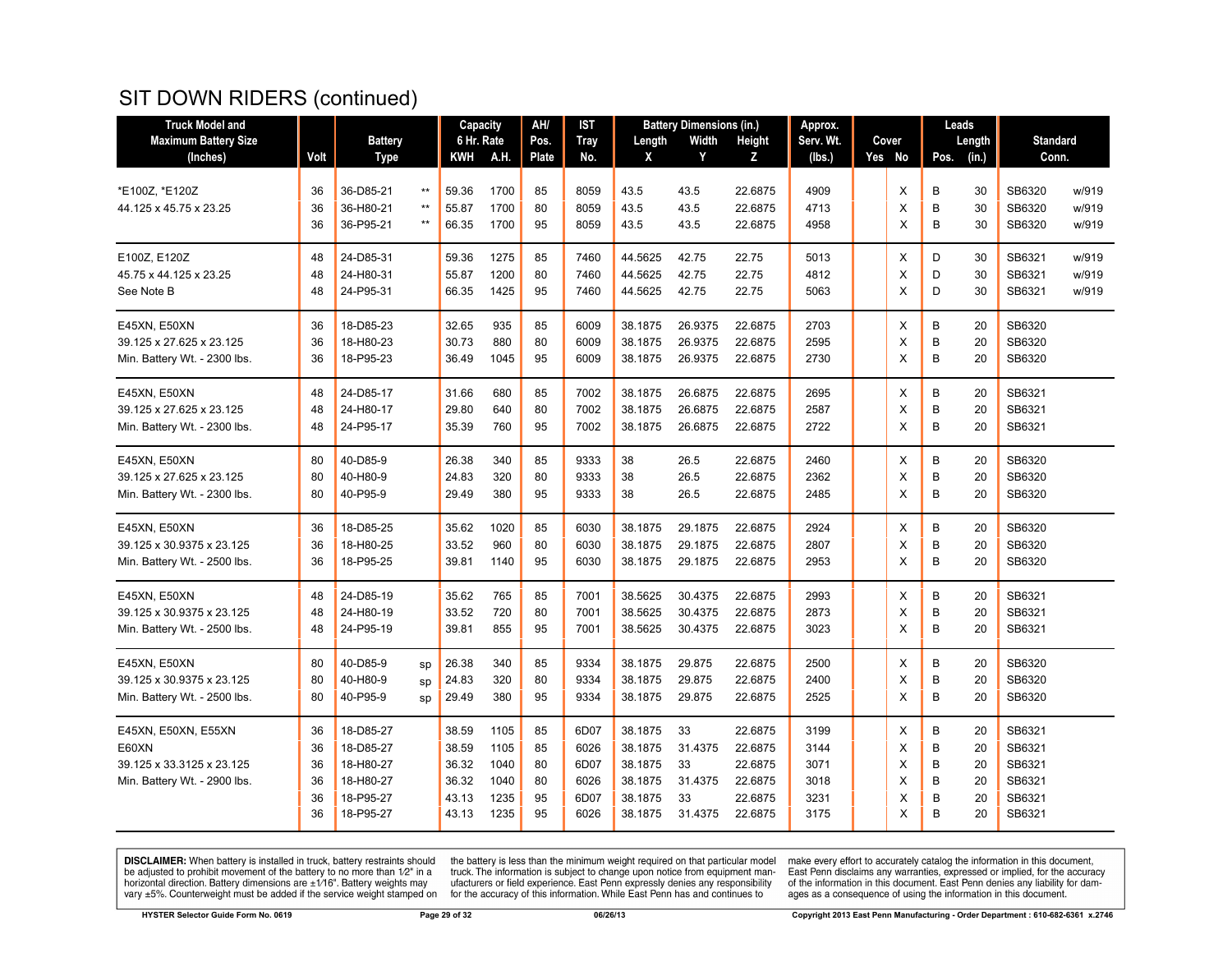| <b>Truck Model and</b>       |      |                        |    | Capacity   |              | AH/          | <b>IST</b>  |         | <b>Battery Dimensions (in.)</b> |         | Approx.      |        |        | Leads  |                  |
|------------------------------|------|------------------------|----|------------|--------------|--------------|-------------|---------|---------------------------------|---------|--------------|--------|--------|--------|------------------|
| <b>Maximum Battery Size</b>  |      | <b>Battery</b>         |    | 6 Hr. Rate |              | Pos.         | <b>Tray</b> | Length  | Width                           | Height  | Serv. Wt.    | Cover  |        | Length | <b>Standard</b>  |
| (Inches)                     | Volt | <b>Type</b>            |    | KWH        | A.H.         | <b>Plate</b> | No.         | X       | Y                               | z       | (lbs.)       | Yes No | Pos.   | (in.)  | Conn.            |
|                              |      |                        |    |            |              |              |             |         |                                 |         |              |        |        |        |                  |
| E45XN, E50XN, E55XN          | 48   | 24-D85-21              |    | 39.58      | 850          | 85           | 7004        | 38.1875 | 32.6875                         | 22.6875 | 3272         | X      | В      | 20     | SB6321           |
| <b>E60XN</b>                 | 48   | 24-H80-21              |    | 37.25      | 800          | 80           | 7004        | 38.1875 | 32.6875                         | 22.6875 | 3141         | X      | B      | 20     | SB6321           |
| 39.125 x 33.3125 x 23.125    | 48   | 24-P95-21              |    | 44.23      | 950          | 95           | 7004        | 38.1875 | 32.6875                         | 22.6875 | 3305         | X      | B      | 20     | SB6321           |
| Min. Battery Wt. - 2900 lbs. |      |                        |    |            |              |              |             |         |                                 |         |              |        |        |        |                  |
| E45XN, E50XN, E55XN          | 80   | 40-D85-11              | sp | 32.98      | 425          | 85           | 9335        | 38      | 31.625                          | 22.6875 | 2900         | Χ      | B      | 20     | SB6320           |
| <b>E60XN</b>                 | 80   | 40-H80-11              | sp | 31.04      | 400          | 80           | 9335        | 38      | 31.625                          | 22.6875 | 2784         | X      | B      | 20     | SB6320           |
| 39.125 x 33.3125 x 23.125    | 80   | 40-P95-11              | SD | 36.86      | 475          | 95           | 9335        | 38      | 31.625                          | 22.6875 | 2929         | X      | B      | 20     | SB6320           |
| Min. Battery Wt. - 2900 lbs. |      |                        |    |            |              |              |             |         |                                 |         |              |        |        |        |                  |
| E65XN                        | 36   | 18-D85-31              |    | 44.52      | 1275         | 85           | 6164        | 38.1875 | 35.9375                         | 22.6875 | 3603         | Χ      | В      | 20     | SB6320           |
| 39.125 x 36.75 x 23.125      | 36   | 18-H80-31              |    | 41.90      | 1200         | 80           | 6164        | 38.1875 | 35.9375                         | 22.6875 | 3459         | X      | B      | 20     | SB6320           |
| Min. Battery Wt. - 3100 lbs. | 36   | 18-P95-31              |    | 49.76      | 1425         | 95           | 6164        | 38.1875 | 35.9375                         | 22.6875 | 3639         | X      | В      | 20     | SB6320           |
|                              |      |                        |    |            |              |              |             |         |                                 |         |              |        |        |        |                  |
| E65XN                        | 48   | 24-D85-23              |    | 43.53      | 935          | 85           | 7059        | 38.1875 | 35.6875                         | 22.6875 | 3573         | Χ      | В      | 20     | SB6321           |
| 39.125 x 36.75 x 23.125      | 48   | 24-H80-23              |    | 40.97      | 880          | 80           | 7059        | 38.1875 | 35.6875                         | 22.6875 | 3430         | X      | B      | 20     | SB6321           |
| Min. Battery Wt. - 3100 lbs. | 48   | 24-P95-23              |    | 48.66      | 1045         | 95           | 7059        | 38.1875 | 35.6875                         | 22.6875 | 3609         | X      | B      | 20     | SB6321           |
| <b>E65XN</b>                 | 80   | 40-D85-13              |    | 39.58      | 510          | 85           | 9005        | 38.1875 | 36.125                          | 22.6875 | 3400         | X      | B      | 20     | SB6320           |
| 39.125 x 36.75 x 23.125      | 80   | 40-H80-13              |    | 37.25      | 480          | 80           | 9005        | 38.1875 | 36.125                          | 22.6875 | 3264         | X      | B      | 20     | SB6320           |
| Min. Battery Wt. - 3100 lbs. | 80   | 40-P95-13              |    | 44.23      | 570          | 95           | 9005        | 38.1875 | 36.125                          | 22.6875 | 3434         | X      | B      | 20     | SB6320           |
|                              |      |                        |    |            |              |              |             |         |                                 |         |              |        |        |        |                  |
| E65XN, E70XN                 | 36   | 18-D85-33<br>18-H80-33 |    | 47.49      | 1360<br>1280 | 85           | 6065        | 38.1875 | 38.1875                         | 22.6875 | 3887<br>3732 | Χ      | В<br>B | 20     | SB6320<br>SB6320 |
| 39.125 x 40 x 23.125         | 36   |                        |    | 44.70      |              | 80           | 6065        | 38.1875 | 38.1875                         | 22.6875 |              | X      |        | 20     |                  |
| Min. Battery Wt. - 3400 lbs. | 36   | 18-P95-33              |    | 53.08      | 1520         | 95           | 6065        | 38.1875 | 38.1875                         | 22.6875 | 3926         | X      | B      | 20     | SB6320           |
| E65XN, E70XN                 | 48   | 24-D85-25              |    | 47.49      | 1020         | 85           | 7027        | 38.6875 | 38.1875                         | 22.6875 | 3860         | X      | В      | 20     | SB6321           |
| 39.125 x 40 x 23.125         | 48   | 24-H80-25              |    | 44.70      | 960          | 80           | 7027        | 38.6875 | 38.1875                         | 22.6875 | 3706         | X      | B      | 20     | SB6321           |
| Min. Battery Wt. - 3400 lbs. | 48   | 24-P95-25              |    | 53.08      | 1140         | 95           | 7027        | 38.6875 | 38.1875                         | 22.6875 | 3899         | X      | B      | 20     | SB6321           |
|                              |      |                        |    |            |              |              |             |         |                                 |         |              |        |        |        |                  |
| E65XN, E70XN                 | 80   | 40-D85-13              | sp | 39.58      | 510          | 85           | 9337        | 39      | 37.8125                         | 22.6875 | 3400         | X      | D      | 20     | SB6320           |
| See Note B                   | 80   | 40-H80-13              | sp | 37.25      | 480          | 80           | 9337        | 39      | 37.8125                         | 22.6875 | 3264         | X      | D      | 20     | SB6320           |
| 39.125 x 40 x 23.125         | 80   | 40-P95-13              | SD | 44.23      | 570          | 95           | 9337        | 39      | 37.8125                         | 22.6875 | 3434         | X      | D      | 20     | SB6320           |
| Min. Battery Wt. - 3400 lbs. |      |                        |    |            |              |              |             |         |                                 |         |              |        |        |        |                  |
|                              |      |                        |    |            |              |              |             |         |                                 |         |              |        |        |        |                  |

**DISCLAIMER:** When battery is installed in truck, battery restraints should be adjusted to prohibit movement of the battery to no more than  $1/2$ " in a horizontal direction. Battery dimensions are  $\pm 1/16$ ". Battery weig

the battery is less than the minimum weight required on that particular model<br>truck. The information is subject to change upon notice from equipment man-<br>ufacturers or field experience. East Penn expressly denies any respo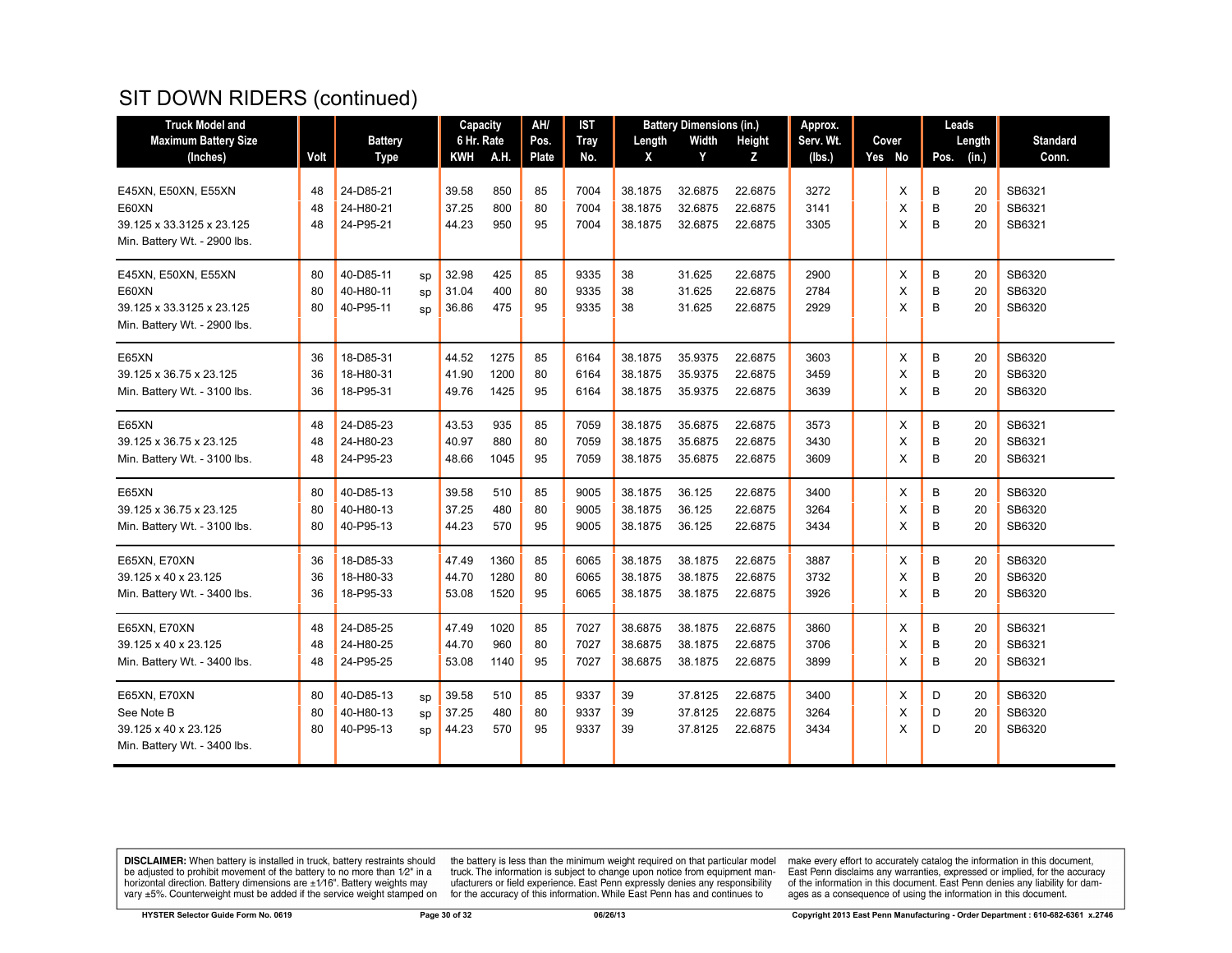#### \* Consult factory before quoting.

\*\* 36 volt requires two (2) 18 cell batteries in one steel tray wired parallel.

dh - Special tray design IST6C82 includes drop handles. Overall height to top of terminal is 22.06".

sp - Special tray IST9216 includes steel plates added for minimum weight requirement.

sp - Special tray IST9195 includes steel plates added for minimum weight requirement.

sp - Special tray IST9334 includes steel plates added for minimum weight requirement.

sp - Special tray IST9335 includes steel plates added for minimum weight requirement. sp - Special tray IST9337 includes steel plates added for minimum weight requirement.

Note B - Length dimension runs front to back when installed in truck.

H - Designates (H-Series battery type), Hydrasaver Product - Extended Watering Series.

#### TURRET TRUCK

| <b>Truck Model and</b>       |      |                |    | Capacity   |      | AH/          | <b>IST</b> |         | <b>Battery Dimensions (in.)</b> |         | Approx.   |        | Leads |        |                 |
|------------------------------|------|----------------|----|------------|------|--------------|------------|---------|---------------------------------|---------|-----------|--------|-------|--------|-----------------|
| <b>Maximum Battery Size</b>  |      | <b>Battery</b> |    | 6 Hr. Rate |      | Pos.         | Tray       | Length  | Width                           | Height  | Serv. Wt. | Cover  |       | Length | <b>Standard</b> |
| (Inches)                     | Volt | <b>Type</b>    |    | <b>KWH</b> | A.H. | <b>Plate</b> | No.        | X       | Y                               | Z       | (lbs.)    | Yes No | Pos.  | (in.)  | Conn.           |
| N30XMH                       | 36   | 18-D85-33      |    | 47.49      | 1360 | 85           | 6065       | 38.1875 | 38.1875                         | 22.6875 | 3887      | X      | B     | 30     | SB6320          |
| 38.875 x 39.75 x 24.375      | 36   | 18-H80-33      |    | 44.70      | 1280 | 80           | 6065       | 38.1875 | 38.1875                         | 22.6875 | 3732      | X      | B     | 30     | SB6320          |
|                              | 36   | 18-P95-33      |    | 53.08      | 1520 | 95           | 6065       | 38.1875 | 38.1875                         | 22.6875 | 3926      | X      | B     | 30     | SB6320          |
| N30XMH                       | 48   | 24-D85-25      |    | 47.49      | 1020 | 85           | 7005       | 38.6875 | 38.1875                         | 22.6875 | 3862      | X      | B     | 30     | SB6322          |
| 38.875 x 39.75 x 24.375      | 48   | 24-H80-25      |    | 44.70      | 960  | 80           | 7005       | 38.6875 | 38.1875                         | 22.6875 | 3708      | X      | B     | 30     | SB6322          |
|                              | 48   | 24-P95-25      |    | 53.08      | 1140 | 95           | 7005       | 38.6875 | 38.1875                         | 22.6875 | 3901      | X      | В     | 30     | SB6322          |
| V30XMU                       | 48   | 24-D125-13     | sp | 34.92      | 750  | 125          | 7195       | 44      | 20.5625                         | 30.5625 | 3000      | Х      | A&B   | 30     | SB6321          |
| 44.75 x 21.625 x 33.4375     | 48   | 24-H120-13     | sp | 33.52      | 720  | 120          | 7195       | 44      | 20.5625                         | 30.5625 | 2970      | X      | A&B   | 30     | SB6321          |
| Min. Battery Wt. - 2640 lbs. | 48   | 24-P140-13     | sp | 39.11      | 840  | 140          | 7195       | 44      | 20.5625                         | 30.5625 | 3030      | X      | A&B   | 30     | SB6321          |
| V35XMU                       | 72   | 36-D125-11     |    | 43.65      | 625  | 125          | 8060       | 37.8125 | 26.1875                         | 30.5625 | 3618      | X      | A&B   | 30     | SB6324          |
| 40.75 x 28.6875 x 37.375     | 72   | 36-H120-11     |    | 41.90      | 600  | 120          | 8060       | 37.8125 | 26.1875                         | 30.5625 | 3582      | X      | A&B   | 30     | SB6324          |
| Min. Battery Wt. - 3520 lbs. | 72   | 36-P140-11     |    | 48.89      | 700  | 140          | 8060       | 37.8125 | 26.1875                         | 30.5625 | 3654      | X      | A&B   | 30     | SB6324          |
| V40XMU                       | 72   | 36-D125-13     |    | 52.38      | 750  | 125          | 8042       | 37.8125 | 30.6875                         | 30.5625 | 4247      | X      | AB    | 30     | SB6324          |
| 46.125 x 34.125 x 33.25      | 72   | 36-H120-13     |    | 50.28      | 720  | 120          | 8042       | 37.8125 | 30.6875                         | 30.5625 | 4205      | X      | AB    | 30     | SB6324          |
| Min. Battery Wt. - 4180 lbs. | 72   | 36-P140-13     |    | 58.67      | 840  | 140          | 8042       | 37.8125 | 30.6875                         | 30.5625 | 4289      | X      | AB    | 30     | SB6324          |
| V30ZMU (MWB)                 | 48   | 24-D125-13     | sp | 34.92      | 750  | 125          | 7195       | 44      | 20.5625                         | 30.5625 | 3000      | X      | В     | 30     | SB6321          |
| 44.4375 x 21.3125 x 31       | 48   | 24-H120-13     | SD | 33.52      | 720  | 120          | 7195       | 44      | 20.5625                         | 30.5625 | 2970      | X      | B     | 30     | SB6321          |
| Min. Battery Wt. - 2976 lbs. | 48   | 24-P140-13     | sp | 39.11      | 840  | 140          | 7195       | 44      | 20.5625                         | 30.5625 | 3030      | X      | B     | 30     | SB6321          |
| V30ZMU (LWB)                 | 48   | 24-D125-17     |    | 46.56      | 1000 | 125          | 7024       | 38.1875 | 26.6875                         | 30.5625 | 3770      | X      | B     | 30     | SB6321          |
| 38.75 x 27 x 31              | 48   | 24-H120-17     |    | 44.70      | 960  | 120          | 7024       | 38.1875 | 26.6875                         | 30.5625 | 3732      | X      | B     | 30     | SB6321          |
|                              | 48   | 24-P140-17     |    | 52.15      | 1120 | 140          | 7024       | 38.1875 | 26.6875                         | 30.5625 | 3808      | X      | B     | 30     | SB6321          |

**DISCLAIMER:** When battery is installed in truck, battery restraints should be adjusted to prohibit movement of the battery to no more than 1/2" in a horizontal direction. Battery dimensions are  $\pm 1/16$ ". Battery weights may vary ±5%. Counterweight must be added if the service weight stamped on

the battery is less than the minimum weight required on that particular model truck. The information is subject to change upon notice from equipment manufacturers or field experience. East Penn expressly denies any responsibility for the accuracy of this information. While East Penn has and continues to